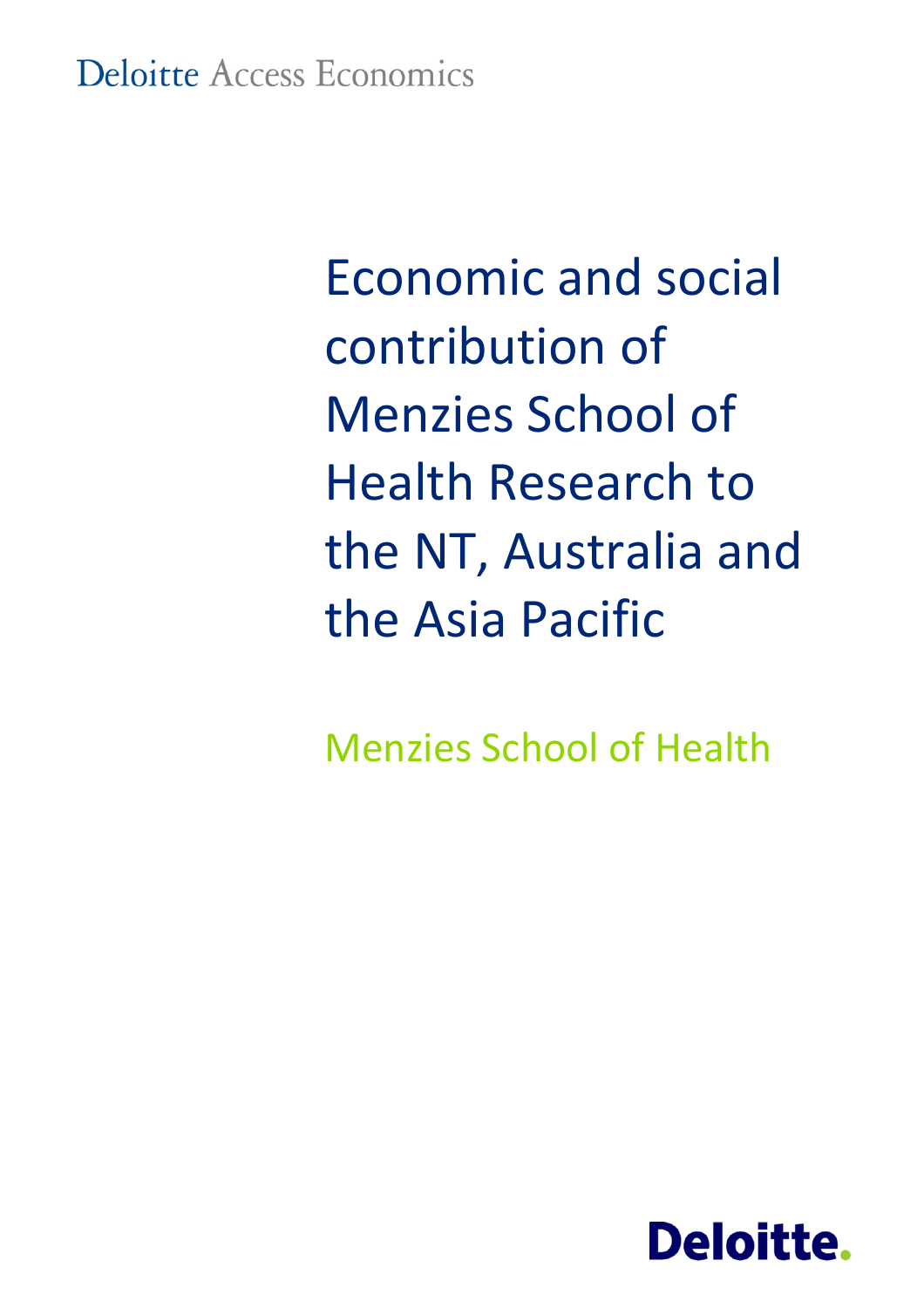Deloitte Access Economics Pty Ltd ACN: 149 633 116

Level 1, 9 Sydney Ave Barton ACT 2600 PO Box 6334 Kingston ACT 2604

Tel: +61 2 6175 2000 Fax: +61 2 6175 2001 www.deloitte.com.au

Adrienne Farago Executive Officer Menzies School of Health Research John Matthews Building Royal Darwin Hospital Campus Casuarina NT 0810

3 February 2012

Dear Adrienne

#### Economic and Social Contribution of Menzies School of Health Research to the NT, Australia and the Asia Pacific

Deloitte Access Economics is pleased to provide this analysis of the economic and social contribution of the Menzies School of Health Research to the NT, Australia and Asia Pacific.

Yours sincerely,

Lynne Pezzullo Director Deloitte Access Economics Pty Ltd

Liability limited by a scheme approved under Professional Standards Legislation.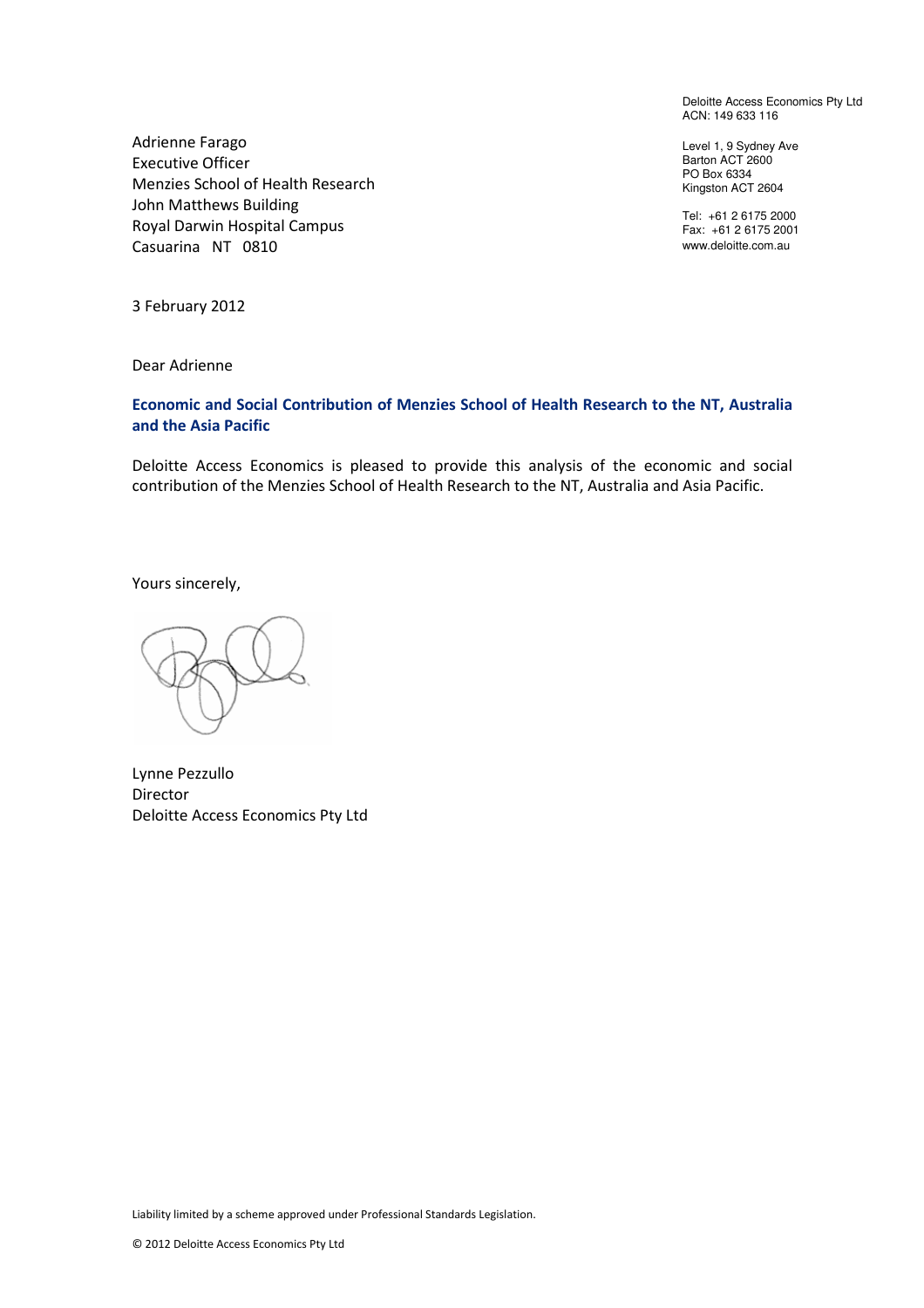# **Contents**

| 1 |     |  |  |  |  |  |  |
|---|-----|--|--|--|--|--|--|
|   | 1.1 |  |  |  |  |  |  |
|   | 1.2 |  |  |  |  |  |  |
|   | 1.3 |  |  |  |  |  |  |
|   | 1.4 |  |  |  |  |  |  |
|   | 1.5 |  |  |  |  |  |  |
|   | 1.6 |  |  |  |  |  |  |
| 2 |     |  |  |  |  |  |  |
|   | 2.1 |  |  |  |  |  |  |
| 3 |     |  |  |  |  |  |  |
|   | 3.1 |  |  |  |  |  |  |
|   | 3.2 |  |  |  |  |  |  |
| 4 |     |  |  |  |  |  |  |
| 5 |     |  |  |  |  |  |  |
|   | 5.1 |  |  |  |  |  |  |
|   | 5.2 |  |  |  |  |  |  |
|   | 5.3 |  |  |  |  |  |  |
|   |     |  |  |  |  |  |  |
|   |     |  |  |  |  |  |  |
|   |     |  |  |  |  |  |  |
|   |     |  |  |  |  |  |  |

# Charts

| Chart 3.3 : Research higher degree student completions at Menzies, 2002 to 2010 17       |  |
|------------------------------------------------------------------------------------------|--|
|                                                                                          |  |
| Chart 3.5 : Reduction in malaria deaths in the Asia Pacific resulting from the change in |  |

Liability limited by a scheme approved under Professional Standards Legislation.

Deloitte refers to one or more of Deloitte Touche Tohmatsu Limited, a UK private company limited by guarantee, and its network of member firms, each of which is a legally separate and independent entity. Please see www.deloitte.com/au/about for a detailed description of the legal structure of Deloitte Touche Tohmatsu Limited and its member firms.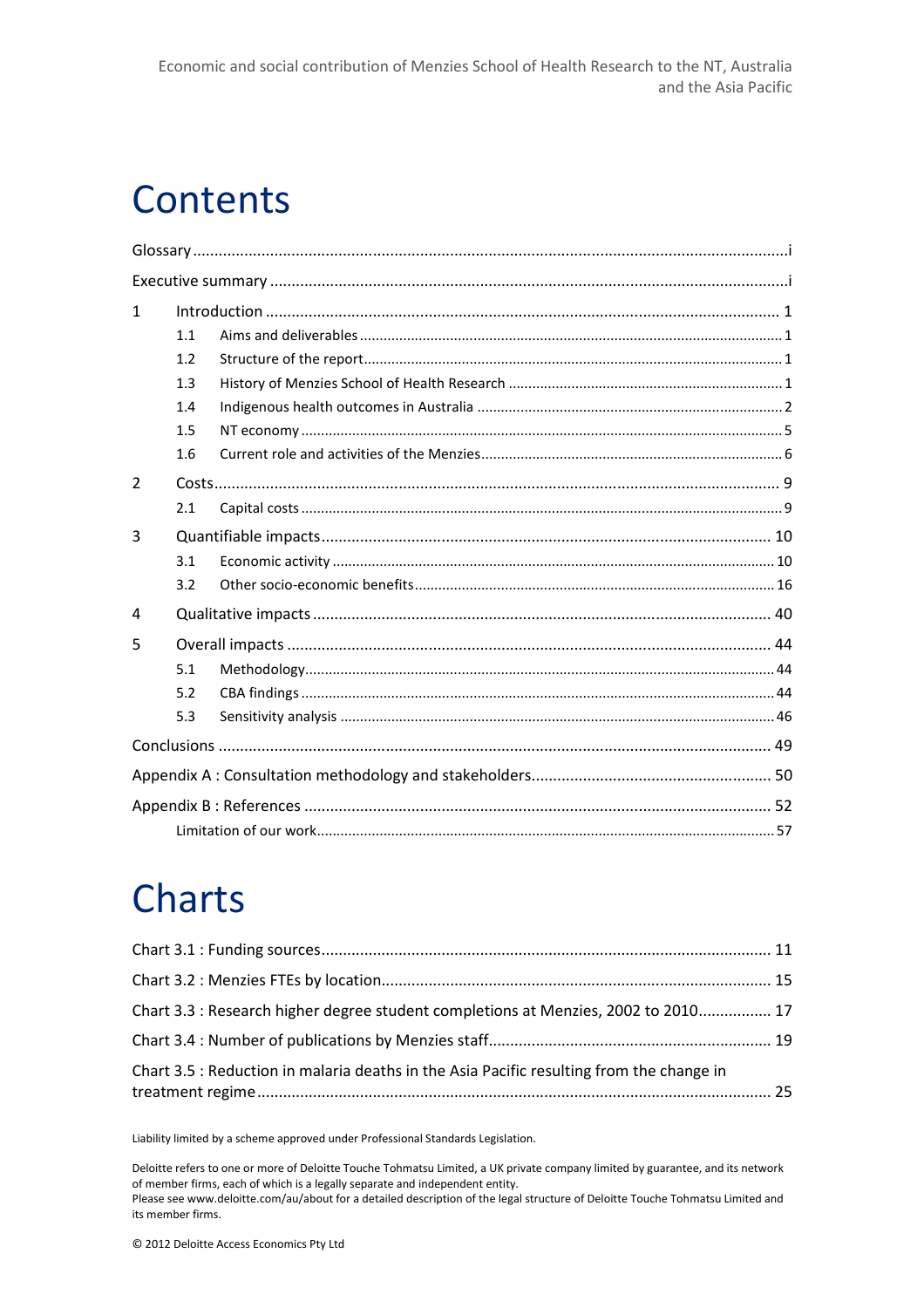| Chart 3.6 : Reduction in Pv malaria cases in the Asia Pacific resulting from the change in    |  |
|-----------------------------------------------------------------------------------------------|--|
|                                                                                               |  |
| Chart 3.8 : Reduction in new cases of rheumatic heart disease in the NT resulting from the    |  |
| Chart 3.9 : Reduction in prevalence of dental caries in children under the age of 5 resulting |  |
|                                                                                               |  |
| Chart 5.1 : Benefit and cost streams from Menzies activities for the NT, 2002 to 2030 45      |  |
| Chart 5.2 : Sensitivity analysis of the economic contribution to the NT 47                    |  |
| Chart 5.3 : Sensitivity analysis of the economic contribution to Australia  48                |  |
| Chart 5.4 : Sensitivity analysis of the economic contribution to the Asia Pacific  48         |  |

# Tables

| Table 3.1 : Direct economic contribution of Menzies to the NT (\$,000), 2002 to 2010  12      |
|-----------------------------------------------------------------------------------------------|
| Table 3.2 : Direct economic contribution of Menzies to Australia (\$,000), 2002 to 2010 12    |
| Table 3.3 : Indirect economic contribution of Menzies to the NT (\$,000), 2002 to 2010  14    |
| Table 3.4 : Indirect economic contribution of Menzies to Australia (\$,000), 2002 to 2010 14  |
| Table 3.5 : Direct effect to employment in NT of expenditure by Menzies, 2002 to 2010  16     |
| Table 3.6 : Indirect employment contribution in NT of expenditure by Menzies, 2002 to 2010 16 |
|                                                                                               |
| Table 3.8 : Australian melioidosis cases and fatalities from 1989 to 2009 29                  |
| Table 5.1 : Net benefits and B/C ratio for Menzies activities and research for Menzies        |
| Table 5.2 : Ranges and distributions applied to the estimates for sensitivity analysis 46     |

# Figures

|--|--|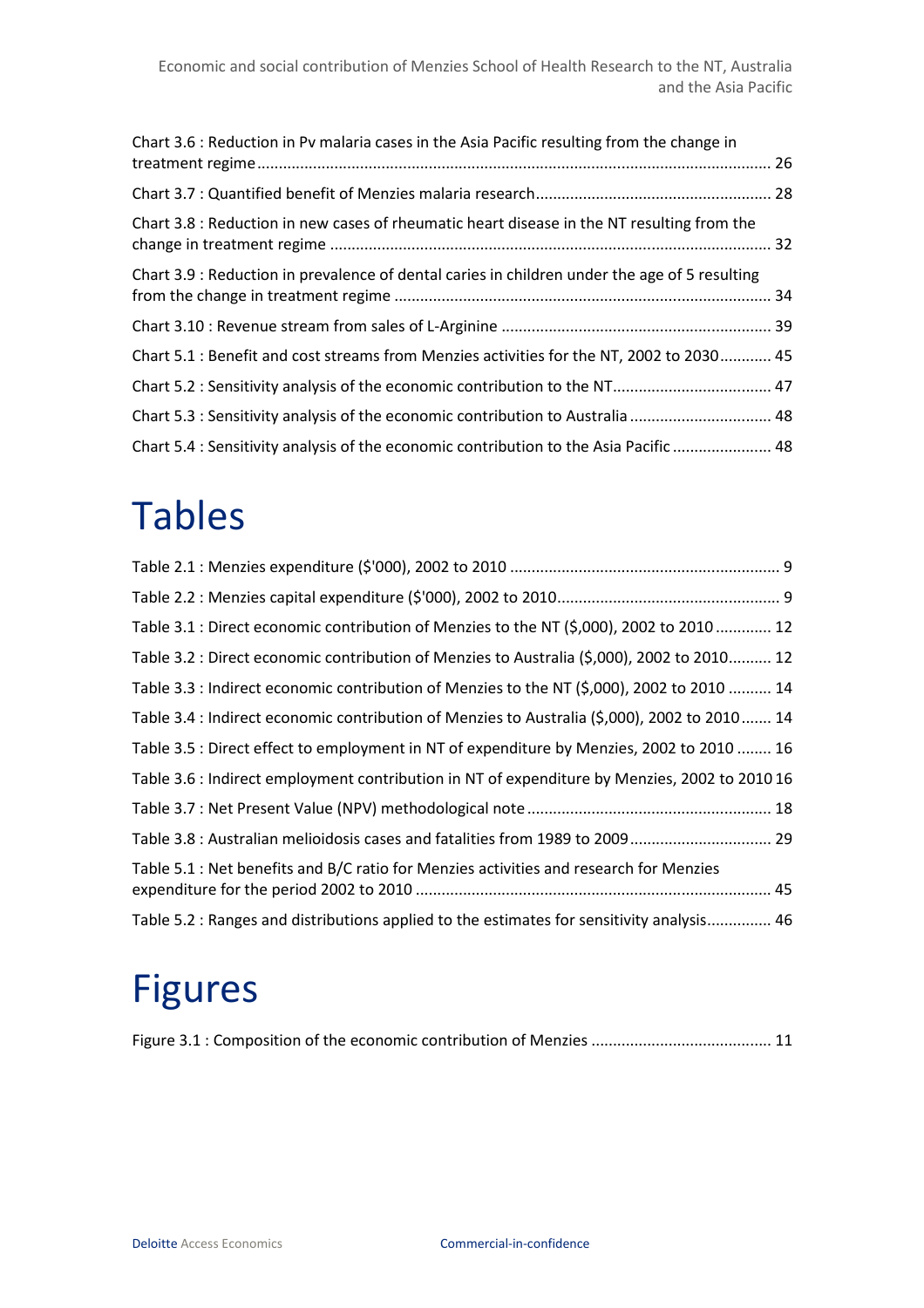# **Glossary**

| ABCD(E)        | Audit and Best Practice for Chronic Disease Project (Extended) |
|----------------|----------------------------------------------------------------|
| <b>ABS</b>     | <b>Australian Bureau of Statistics</b>                         |
| <b>AIHW</b>    | Australian Institute of Health and Welfare                     |
| AIMhi          | Australian Integrated Mental Health Initiative                 |
| <b>ANZSIC</b>  | Australia and New Zealand Standard Industrial Classification   |
| B/C            | benefit/cost                                                   |
| <b>CBA</b>     | cost benefit analysis                                          |
| <b>CDU</b>     | <b>Charles Darwin University</b>                               |
| <b>CRCAH</b>   | Cooperative Research Centre for Aboriginal Health              |
| <b>DALY</b>    | disability adjusted life year                                  |
| <b>FTE</b>     | full time equivalent                                           |
| GOS            | gross operating surplus                                        |
| <b>GDP</b>     | gross domestic product                                         |
| <b>GSP</b>     | gross state product                                            |
| <b>Menzies</b> | Menzies School of Health Research                              |
| <b>NHMRC</b>   | National Health and Medical Research Council                   |
| <b>NPV</b>     | net present value                                              |
| <b>NT</b>      | Northern Territory                                             |
| VSL(Y)         | value of a statistical life (year)                             |
| <b>WHO</b>     | World Health Organization                                      |

Liability limited by a scheme approved under Professional Standards Legislation.

Deloitte refers to one or more of Deloitte Touche Tohmatsu Limited, a UK private company limited by guarantee, and its network of member firms, each of which is a legally separate and independent entity. Please see www.deloitte.com/au/about for a detailed description of the legal structure of Deloitte Touche Tohmatsu Limited and its member firms.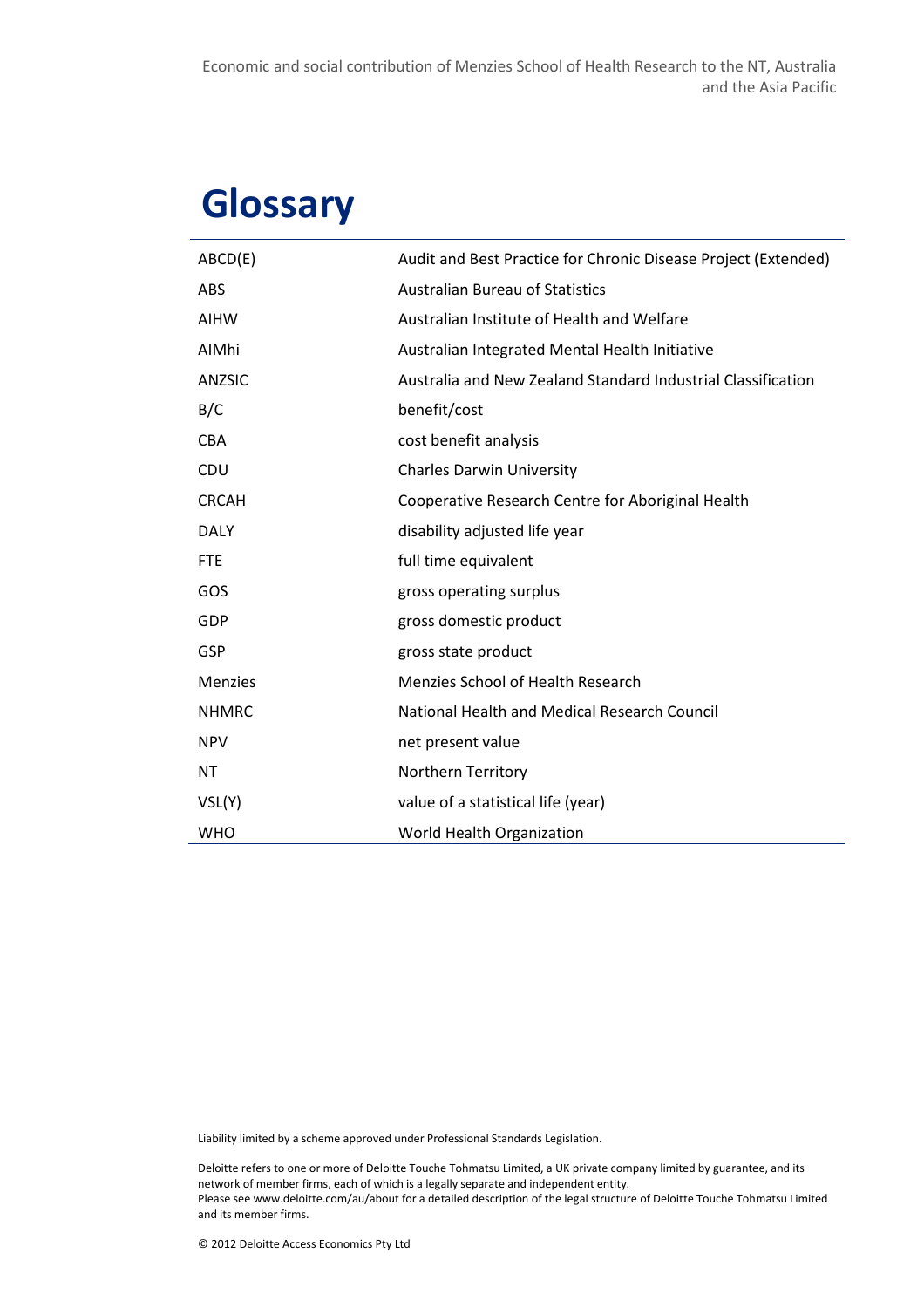# Executive summary

The purpose of this assessment is to analyse and document the economic and social contribution of Menzies School of Health Research (Menzies) to the Northern Territory (NT), Australia and the Asia Pacific using a quantitative approach. This assessment, therefore, considers the impact of Menzies activities on:

- economic activity, including employment impacts;
- knowledge and skills;
- health benefits, or policy and program improvements; and
- commercialisation of research.

This analysis only considers the costs and benefits of Menzies activities period between 2002 and 2010. The results of this analysis suggest that between 2002 and 2010 Menzies activities have generated significant economic benefit to the NT and the Asia Pacific (excluding Australia) regions and a modest net benefit to Australia (excluding NT) (Table i). Across all perspectives, the net benefits were \$393 million and the benefit cost (B/C) ratio was 3.12 for the period 2002 and 2010. In comparison, the benefit cost ratio for Australian health research and development as a whole is 2.17, demonstrating the exceptional returns generated by investing in Menzies health research activities.<sup>1</sup>

|                                 | NT NPV <sub>7%</sub> | <b>Australia</b>          | <b>Asia Pacific</b>                    |
|---------------------------------|----------------------|---------------------------|----------------------------------------|
|                                 | \$2011m              |                           | (excluding NT)* (excluding Australia)* |
|                                 |                      | NPV <sub>7%</sub> \$2011m | NPV <sub>7%</sub> \$2011m              |
| Costs                           | \$71.36              | \$110.65                  | \$4.15                                 |
| <b>Benefits</b>                 |                      |                           |                                        |
| Direct economic contribution    | \$90.88              | \$3.19                    |                                        |
| Indirect economic contribution  | \$37.55              | \$1.45                    |                                        |
| Education                       |                      | \$1.52                    |                                        |
| <b>Health benefits</b>          |                      |                           |                                        |
| Malaria                         |                      | \$0.57                    | \$296.97                               |
| Melioidosis                     | \$1.25               | \$5.66                    |                                        |
| Rheumatic heart disease         | \$0.50               | \$12.09                   |                                        |
| Oral disease                    | \$1.14               |                           |                                        |
| Quality improvement for primary | \$15.22              | \$99.16                   |                                        |
| care of chronic disease         |                      |                           |                                        |
| Pyoderma                        | \$4.44               |                           |                                        |
| Mental health                   |                      | Not quantified            |                                        |
| <b>Diabetes</b>                 |                      | Not quantified            |                                        |
| Tobacco control                 |                      | Not quantified            |                                        |
| Otitis media                    |                      | Not quantified            |                                        |
| Commercialisation               | \$7.77               |                           |                                        |
| <b>Total benefits</b>           | \$158.75             | \$123.64                  | \$296.97                               |

#### Table i: Net benefits and B/C ratio for Menzies activities and research for Menzies expenditure for the period 2002 to 2010

l

<sup>&</sup>lt;sup>1</sup> Access Economics (2008) Exceptional Returns: The Value of Investing in Health R&D in Australia II, Report for the Australian Society for Medical Research, Canberra.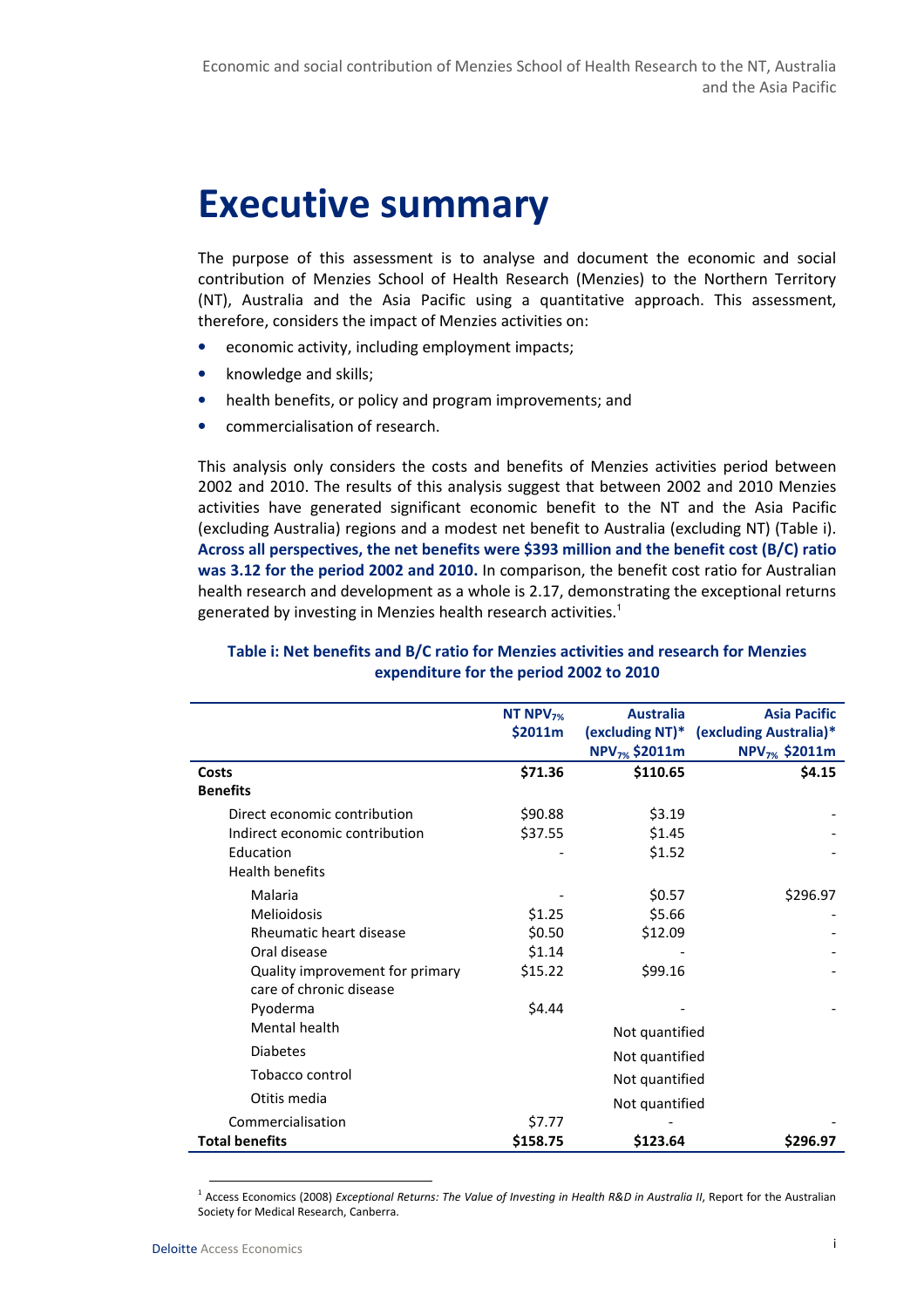|                                    | NT NPV $_{7\%}$<br>\$2011m | <b>Australia</b><br>$NPV_{7\%}$ \$2011m | <b>Asia Pacific</b><br>(excluding NT)* (excluding Australia)*<br>$NPV_{7\%}$ \$2011m |
|------------------------------------|----------------------------|-----------------------------------------|--------------------------------------------------------------------------------------|
| <b>Net benefit</b>                 | \$87.38                    | \$12.99                                 | \$292.83                                                                             |
| Benefit cost ratio (ratio not \$m) | 2.22                       | 1.12                                    | 71.62                                                                                |

\* Throughout the cost benefit analysis perspectives, 'Australia' refers to Australia other than the NT and 'Asia Pacific' refers to Asia Pacific excluding Australia.

The benefits in future years have been discounted by 7% to reflect that the value of a dollar today is worth more than a dollar tomorrow. This means that the present day value of future benefits diminishes the further into the future they occur. In addition, this assessment has only considered the benefits generated by research between 2002 and 2010 that occur before 2030. Therefore, not all of benefits are captured. This is particularly the case for programs directed towards young children where the benefits are only realised in mid or later life.

Chart i further illustrates the cost and benefit streams from Menzies activities for the NT. The benefits in historical years reflect costs in those years, while the benefits in future years reflect benefits still being derived from historical years (discounted). Naturally, the total benefits in those years will be higher as they will also be related to costs in those years.



#### Chart i: Benefit and cost streams from Menzies activities for the NT, 2002 to 2010

By 2010, it is estimated that Menzies directly supported 120 FTE jobs – many of them highly skilled – in the NT, largely as a function of Menzies capacity to attract funding from outside the Territory.

It must be recognised, however, that this analysis is partial at best and represents the lower bound of the total contribution of Menzies. The total contribution of Menzies is likely to exceed our estimates because:

- it is highly likely that the application of some of the outcomes of research generated between 2002 and 2010 have yet to be identified; and
- many of the outputs of Menzies cannot be reasonably expressed in monetary terms.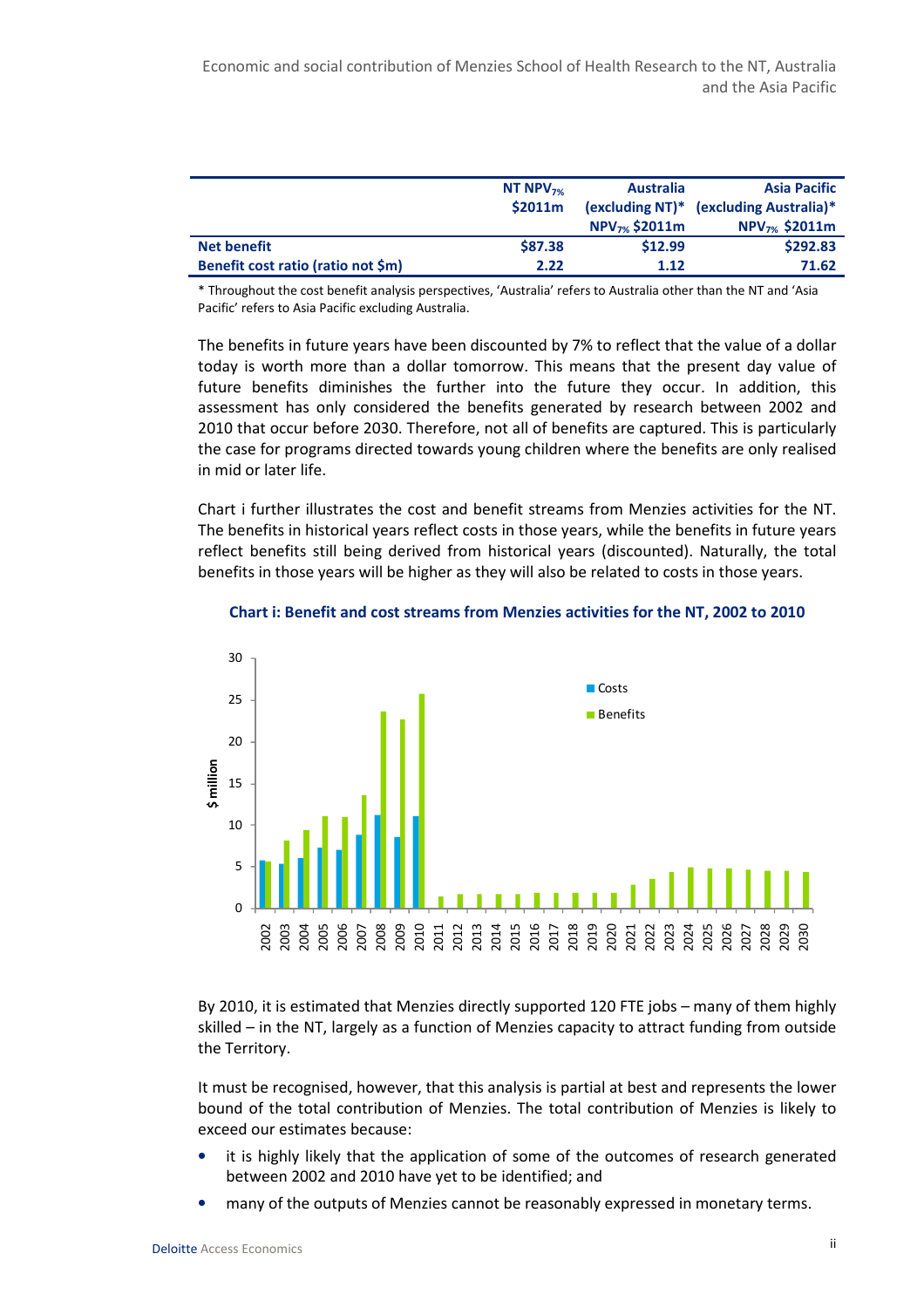Menzies' mission is "to improve the health of people living in northern and central Australia, and regions to the near north, through multidisciplinary research and education"<sup>2</sup>. Indigenous Australians experience the worst health of any one identifiable cultural group in Australia. The majority of Menzies efforts are, therefore, focused on improving the health outcomes of Indigenous Australians. In doing so, Menzies not only contributes economically, it also contributes to addressing one of the most important equity issues in Australia.

 $\overline{\phantom{0}}$ <sup>2</sup> Professor O'Dea, "Report from the Menzies School of Health Research, Darwin", in The Sir Robert Menzies Foundation Limited, p.7 available at http://menziesfoundation.org.au/annualreports/2003/Pages%207-11%20ARpt%202003.pdf last accessed 6th October 2011.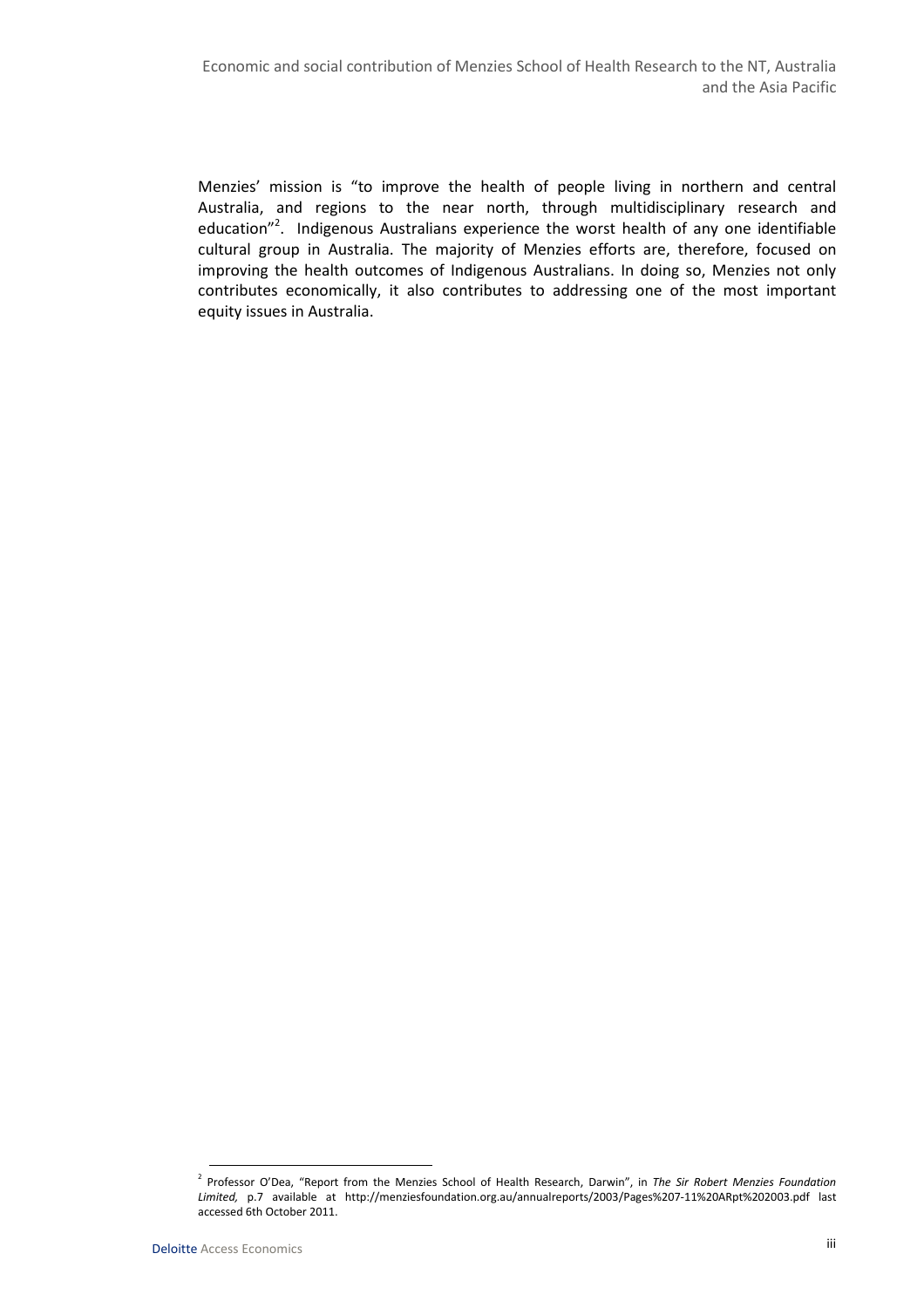# 1 Introduction

# 1.1Aims and deliverables

Health and medical research is a multidisciplinary activity which is pursued at local, national and international levels, and generally requires large-scale public investment and support. As with all public spending, governments, other decision-makers, and the medical community regularly debate how much should be spent on health and medical research, how the research dollar should be apportioned among competing priorities and how costs should be shared. Funding for health and medical research and development must contend with competing demands on a limited pool of funding. Hence, it is imperative for research organisations such as the Menzies that they demonstrate how and where they generate value and the quantum of value generated.

To this end, Menzies engaged Deloitte Access Economics to undertake this project with the following objectives:

- to analyse and document the economic and social contribution of Menzies School of Health Research (Menzies) to the Northern Territory (NT), Australia and the Asia Pacific; and
- to provide a report for the NT government and philanthropic organisations documenting the economic and social contribution of the Menzies.

# 1.2 Structure of the report

This report is structured in the following way:

- the remainder of this chapter describes the background to this project, including Indigenous health outcomes in Australia and the role and activities of Menzies;
- Chapter 2 documents the cost impact of Menzies;
- Chapter 3 documents the benefits contributed by Menzies;
- Chapter 4 evaluates the overall impact of Menzies, including a description of the methodology used and a sensitivity analysis of results; and
- Chapter 5 discusses conclusions reached.

# 1.3History of Menzies School of Health Research

The Menzies School of Health Research (Menzies) was established in 1985 as a body corporate of the Northern Territory Government under the Menzies School of Health Research Act (1985) with a mission "to improve the health of people living in northern and central Australia, and regions to the near north, through multidisciplinary research and education"<sup>3</sup>.

<sup>&</sup>lt;sup>3</sup> Professor O'Dea, "Report from the Menzies School of Health Research, Darwin", in The Sir Robert Menzies Foundation Limited, p.7 available at http://menziesfoundation.org.au/annualreports/2003/Pages%207-11%20ARpt%202003.pdf last accessed 6th October 2011.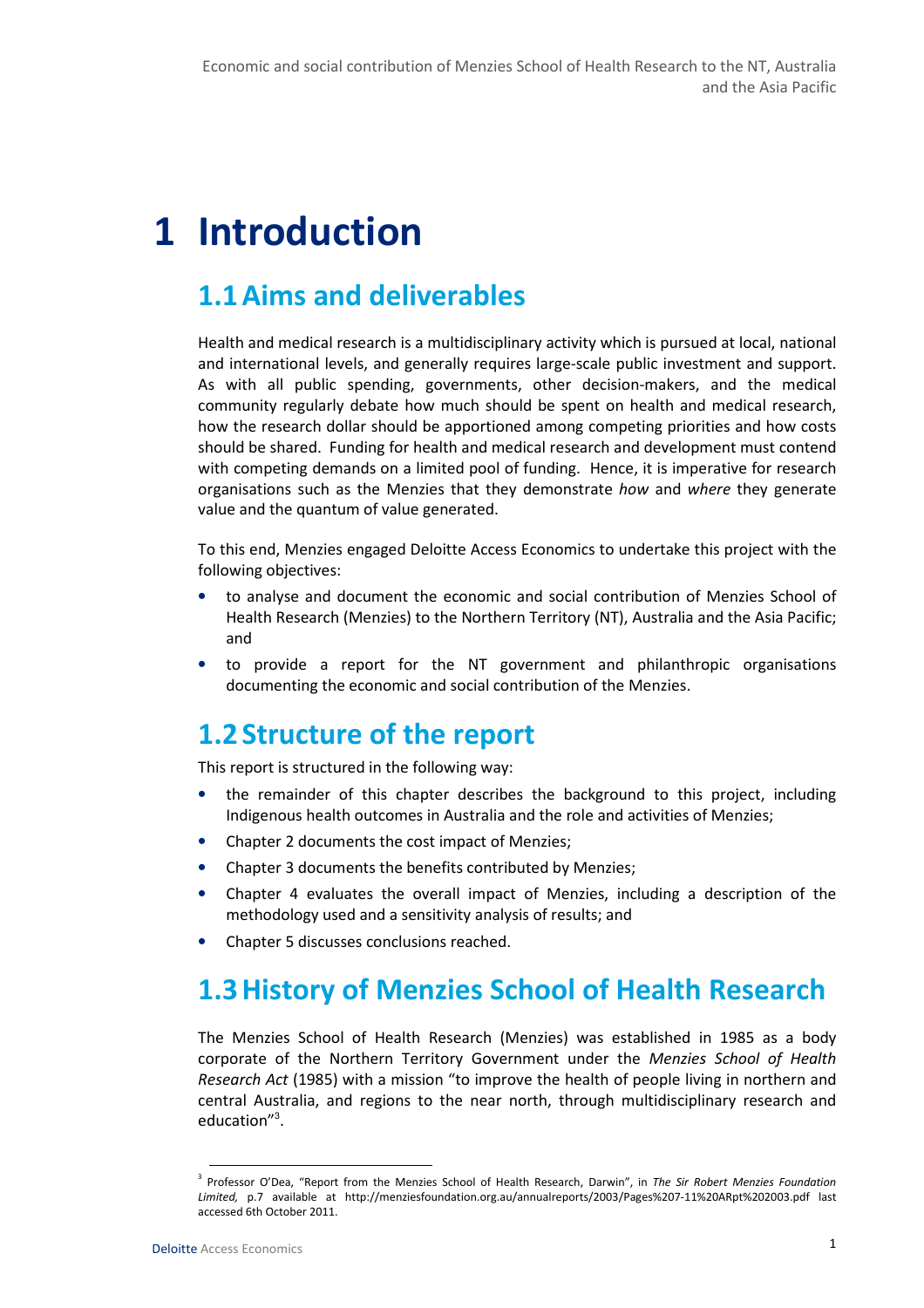The Education and Training Division deliver the post graduate degrees of the Master of Public Health, the Graduate Diploma of Public Health and, since 2009, the Doctor of Health, which are awarded by Charles Darwin University. It also oversights the research training for Doctoral Degrees and Master by Research students of Charles Darwin University and visiting students from other universities. In addition, it coordinates a program of short courses in public health and research training.

The research and education programs of Menzies are particularly concerned with Aboriginal health issues, health in rural and remote areas and in tropical or developing countries.<sup>4</sup> The Menzies School of Health Research Act was amended in 2004 to make Menzies a controlled-entity of Charles Darwin University (CDU), which constitutes a school within the university's Institute of Advanced Studies.<sup>5</sup>

Section 5 of the Menzies School of Health Research Act (as at 2007) establishes the functions of the School as:

- To promote improvement in the health of all people in tropical and central Australia by establishing and developing a centre of scientific excellence in health research and health education
- To advance knowledge in the fields of health research and health education, particularly in relation to human health, and to seek and discover the origins and causes of diseases and ill health
- To use the knowledge so gained to improve methods of prevention, diagnosis and treatment of disease and ill health in both humans and animals
- To serve as a centre for learning and training in health research and health education
- To promote and encourage post graduate research into matters relating to the functions of the School within CDU as a research school of that University or in cooperation with other medical or educational institutions; and such other functions as the Board thinks fit.

Today, Menzies' headquarters is located in Darwin, with other offices in Alice Springs, Brisbane, Adelaide, Thailand and Indonesia and is working in almost 60 Indigenous communities across Australia, as well in Asia and the Pacific. Menzies has grown to become an institution that employs over 300 staff and has an annual turnover of approximately \$30 million, the majority of which comes through competitive research grants.<sup>6</sup>

# 1.4 Indigenous health outcomes in Australia

Indigenous Australians experience poorer health outcomes and higher rates of chronic disease than the non-Indigenous population. The burden of disease suffered by Indigenous

<sup>&</sup>lt;sup>4</sup>International International Education, Menzies School of Health Research Australia, available at http://www.australiangraduate.com/study/Menzies.htm, last accessed 6<sup>th</sup> October 2011.

<sup>5</sup> http://www.menzies.edu.au/about-us

<sup>&</sup>lt;sup>6</sup> Menzies School of Health Research and Charles Darwin University, A*nnual Report 2010 – Menzies School of Health Research*, available at the contract of the contract of the contract of the contract of the contract of the contract of the contract of the contract of the contract of the contract of the contract of the contract of the contract of t

http://www.menzies.edu.au/sites/menzies.edu.au/files/file/communications/2010\_Menzies%20School%20of%20Health\_Ann ual Report.pdf, last accessed 29<sup>th</sup> September 2011, p.4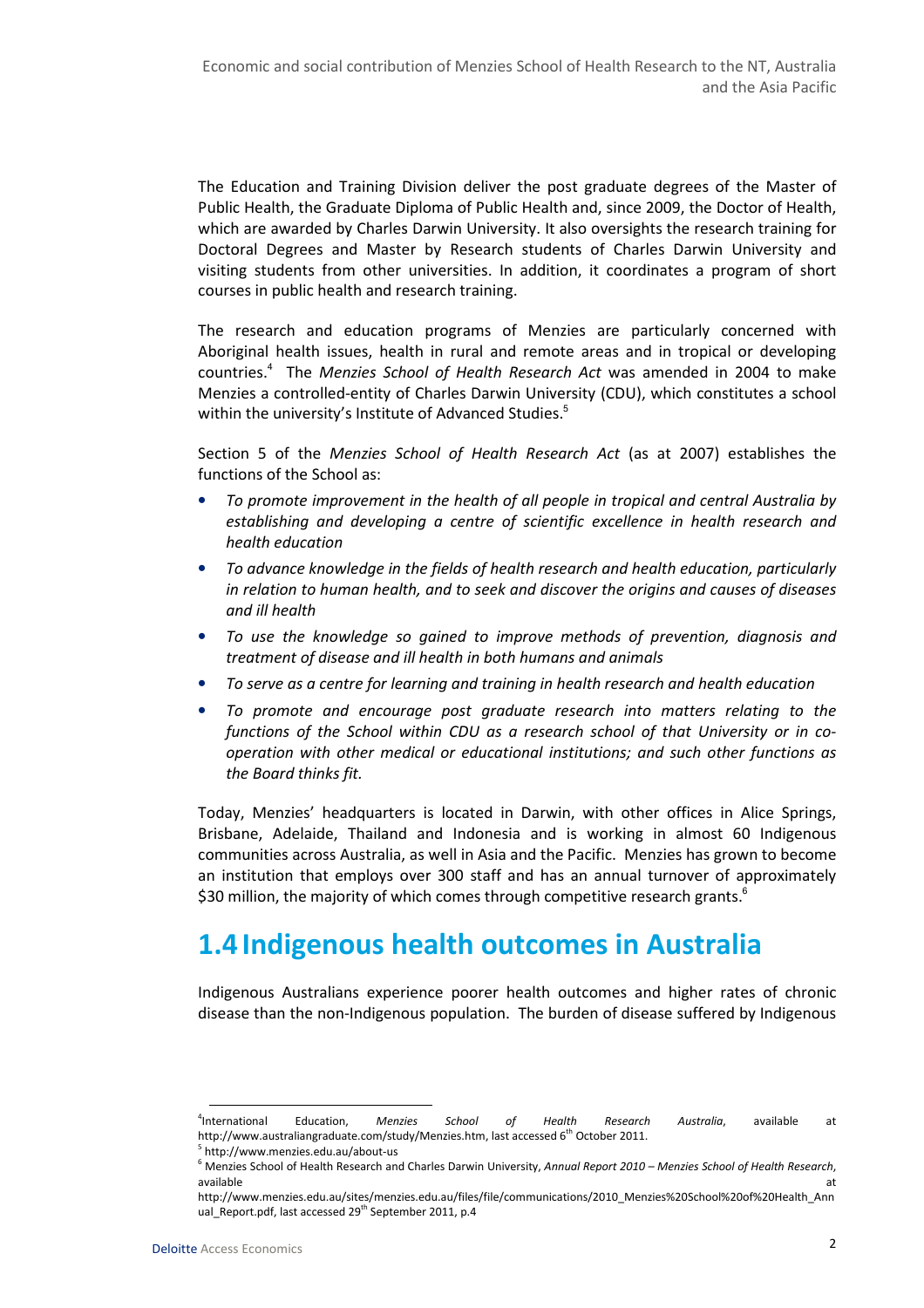Australians is estimated to be two-and-a-half times greater than the burden of disease in the total Australian population.<sup>7</sup>

In 2008, the Council of Australian Governments signed the National Partnership Agreement on Closing the Gap in Indigenous Health Outcomes, in which the federal and all state and territory governments agreed to six targets for 'closing the gap' between Indigenous and non-Indigenous Australians across urban, rural and remote areas. These included to close the gap in life expectancy within a generation, and to halve the gap in mortality rates for Indigenous children under five years old, within a decade.

The motivation behind the 'Closing the Gap' initiative was the increasing weight of evidence that Indigenous Australians experience the worst health of any one identifiable cultural group in Australia. Such evidence includes a:

- two-fold rate of low birth weight in Indigenous babies;
- three-fold mortality rates among Indigenous  $12 24$  year olds;
- 12% of the total burden of disease and injury from smoking;
- 7% of all deaths and 6% of the total burden of disease from alcohol;
- lower rates of access to acute care investigations and procedures;
- lower likelihood of being treated for and surviving cancer; and
- discharge against advice for  $25 44$  year olds up to 30 times more than other Australians.<sup>8</sup>

Further evidence of this gap is evident in the Productivity Commission's recent report, Overcoming Indigenous Advantage – Key Indicators 2011, which reports that in 2008, 28.2% of Indigenous people aged 15 years and over reported their health as fair or poor, compared with 14.5% of non-Indigenous people.<sup>9</sup> The report also states that in New South Wales, Victoria, Queensland, Western Australia, South Australia and public hospitals in the NT in 2008-09, the Indigenous hospitalisation rate for potentially preventable chronic conditions was 7.0 times the rate for other people and the Indigenous hospitalisation rate for potentially preventable acute conditions was 2.3 times the rate for other people.<sup>10</sup>

# 1.4.1 The Northern Territory

The estimated resident population of the NT at 30 June 2010 was 229,700, $^{11}$  with the estimated resident Aboriginal and Torres Strait Islander population making up 30% of the total NT population, the highest proportion of all the states and territories.<sup>12</sup>

The Australian Human Right Commission estimates that that 72% of the Territory's Indigenous population lives on Aboriginal land outside major towns, where the majority of

l

<sup>&</sup>lt;sup>7</sup> Australian Bureau of Statistics The Health and Welfare of Australia's Aboriginal and Torres Strait Islander Peoples, cat. no. 4704.0, Oct 2010 (latest issue released February 2011)

<sup>&</sup>lt;sup>8</sup> Council of Australian Governments (2008) National Partnership Agreement on Closing the Gap in Indigenous Health Outcomes, p.4

<sup>&</sup>lt;sup>9</sup> SCRGSP (Steering Committee for the Review of Government Service Provision) 2011, Overcoming Indigenous Disadvantage: Key Indicators 2011, Productivity Commission, Canberra, p.7.4

 $^{\circ}$  Ibid, p.7.19

<sup>&</sup>lt;sup>11</sup> Australian Bureau of Statistics, Population by Age and Sex, Regions of Australia, cat. no. 3235.0, 2010 (Latest issue released August 2010)

<sup>&</sup>lt;sup>12</sup> Australian Bureau of Statistics, Regional Statistics, Northern Territory, cat. no. 1362.7, 2010 (Latest issue released March 2011)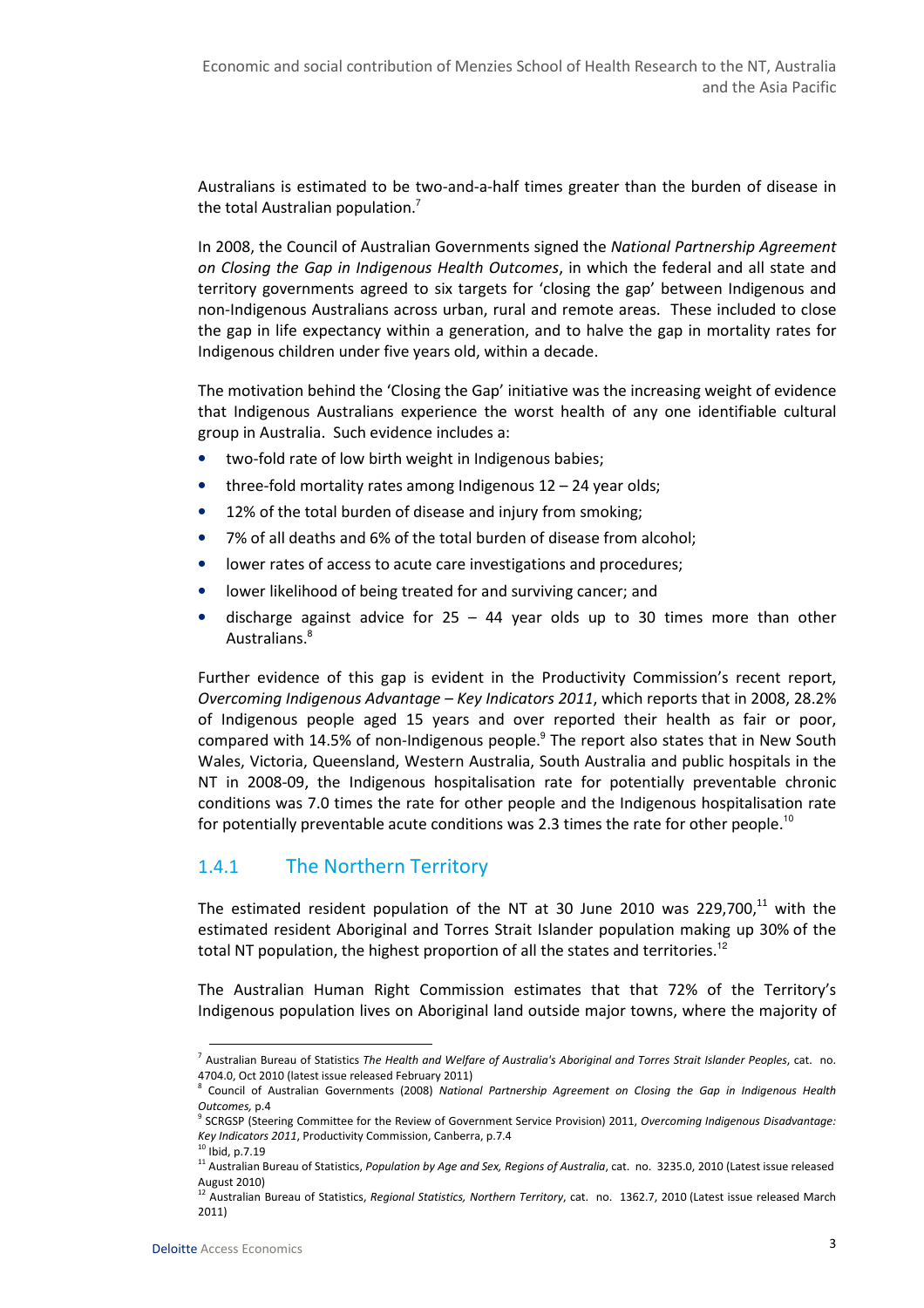Indigenous people do not have good access to mainstream services.<sup>13</sup> Health service delivery to rural and remote areas is known to pose complex challenges due to issues of accessibility, lack of resources, and difficulties in recruiting and retaining a skilled health workforce.<sup>14</sup>

As a result, the ABS 2006 Community Housing and Infrastructure Needs Survey found that 104 discrete Indigenous communities (7,743 people) around Australia had an Aboriginal primary health care centre located within 10 kilometres of their community (8% of the total population participating in the 2006 Survey). In contrast, 417 communities with an aggregate population of 25,486, reported being 100 kilometres or more from the nearest Aboriginal primary health care centre (27% of the total Survey population).<sup>15</sup> Almost half of all the communities located 100 kilometres or more from the nearest Aboriginal primary health care centre were in the NT.<sup>16</sup>

A recent report, released by the NT Department of Health, provides an overview of hospital admissions for Indigenous and non-Indigenous patients in the five NT public hospitals for the period from 1976 to 2008, with a further breakdown by condition from 1992. This report found that, across all years, Indigenous people comprised 41% of hospital admissions, $17$  illustrating the over-representation of the Indigenous population, which comprises only a third of the NT's population, in hospital admissions.

The results of the report indicated that the annual hospital separation rate for Indigenous patients increased steadily between 1977-78 and 2007-08.<sup>18</sup> The separation rate for Indigenous patients for most major disease categories and specific conditions also either remained stable or increased, consistent with the increase in the all causes hospital separation rate.<sup>19</sup> The largest increases in separation rates were found to be for:

- diabetes, which increased by over 600% for both males and females;
- cancer of the breast, depression and chronic liver disease, which increased by over 200%; and
- alcohol-related mental disorders, dementia, epilepsy, ischaemic heart disease, asthma, diseases of the pancreas, and intentional self-harm, which increased by over 100%.<sup>20</sup>

The increase in separation rates in the NT is particularly alarming because it is still likely to underestimate the total burden of disease for Indigenous Australians in the NT. This is due to a number of factors, including, as discussed above, the complex challenges posed to health service delivery in rural and remote areas, the lack of access to mainstream services by Indigenous Australians and the high proportion of Indigenous communities in the NT located more than 100km from an Aboriginal primary healthcare facility. These factors meant that, in 2008, 29.9% of Indigenous people aged 15 years and over surveyed reported

l  $13$  Ibid.

<sup>&</sup>lt;sup>14</sup> Li SQ, Pircher SLM, Guthridge SL, Condon JR. Hospital Admissions in the Northern Territory 1976 to 2008. Northern Territory Government, Department of Health, Darwin, 2011

<sup>&</sup>lt;sup>15</sup> SCRGSP (Steering Committee for the Review of Government Service Provision) 2011, Overcoming Indigenous Disadvantage: Key Indicators 2011, Productivity Commission, Canberra, p.7.17

 $^6$  Ibid.

<sup>&</sup>lt;sup>17</sup> Li SQ, Pircher SLM, Guthridge SL, Condon JR. Hospital Admissions in the Northern Territory 1976 to 2008. Northern Territory Government, Department of Health, Darwin, 2011

 $18$  Ibid.

 $19$  Ibid.

 $20$  Ibid.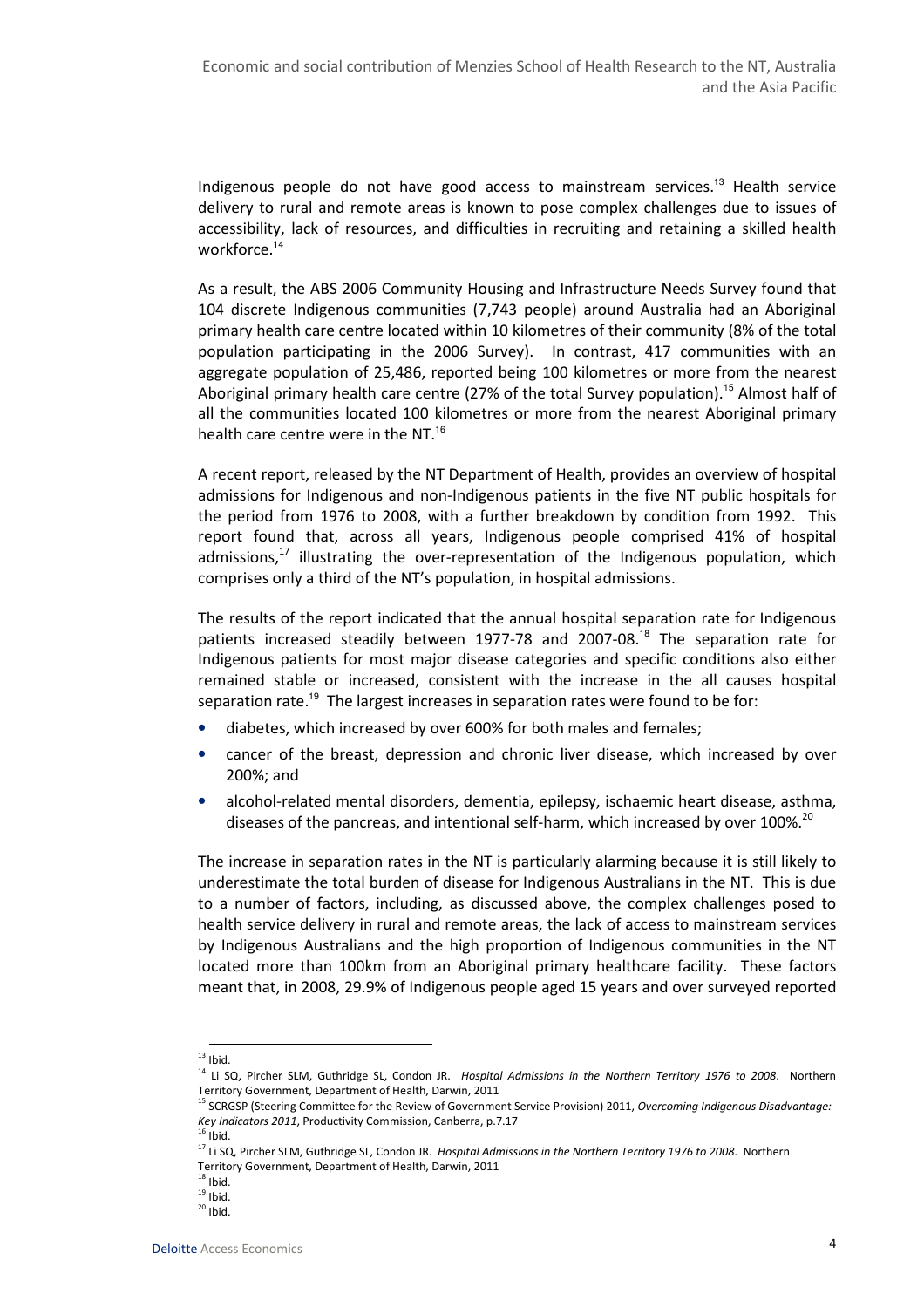that they had problems accessing one or more services in the previous 12 months, with the NT having the highest proportion of people with problems accessing services.<sup>21</sup>

 In addition to limited accessibility, Indigenous Australians may be less likely to seek medical attention due to other barriers experienced, including discrimination and communication problems. They are also less likely to follow medical advice, with hospital discharges against medical advice for Indigenous people aged 15 years and over six times higher than those for non-Indigenous people in 2008-09. $^{22}$  These factors therefore suggest that the already disproportionately high separation rates of Indigenous patients are likely an underestimate of those requiring medical treatment.

This alarming fact highlights the importance of the targets identified by the federal, state and territory governments to 'close the gap' between Indigenous and non-Indigenous Australians' health outcomes. This disadvantage also had significant and far-reaching effects on Indigenous people in areas other than health, including economic and social participation. Indigenous Australians experience significantly higher rates of disability and chronic disease than other Australians, and research by the Australian Institute of Health and Welfare (AIHW) finding that people with chronic disease are 60% more likely not to participate in the labour force, are less likely to be employed full-time, and more likely to be unemployed, than those without chronic disease.<sup>23</sup>

Of particular interest is the over-representation of Indigenous patients in a number of diseases that are the subject of research work at Menzies. For example, the number of separations per 1,000 of the NT population admitted for rheumatic fever and rheumatic heart disease during four year periods remained stable at 0.1 for non-Indigenous females between 1992 and 2008; however, the same figure for Indigenous females rose from 1.2 in 1992-96, to 1.8 in 2004-08.<sup>24</sup> Rheumatic fever and rheumatic heart disease have ceased to be an important health problem in almost all wealthy countries, with the burden of disease remaining now in developing countries, where almost all cases and deaths occur.<sup>25</sup> These diseases, however, remain a significant public health issue in Australian Indigenous communities. Similarly, the number of separations per 1,000 of the population for diabetes increased for non-Indigenous males from 1.0 in 1992-96, to 5.5 in 2004-08, while in the same time period, the figure for Indigenous males increased from 2.2 in 1992-93 to 16.9 in  $2007 - 08.<sup>26</sup>$ 

# 1.5NT economy

The estimated resident population of the NT at 30 June 2010 was 229,700, $^{27}$  with the Territory recording the second lowest annual population growth rate (0.83%) in the

<sup>&</sup>lt;sup>21</sup> SCRGSP (Steering Committee for the Review of Government Service Provision) 2011, Overcoming Indigenous Disadvantage: Key Indicators 2011, Productivity Commission, Canberra, p.11.40

<sup>&</sup>lt;sup>22</sup> SCRGSP (Steering Committee for the Review of Government Service Provision) 2011, Overcoming Indigenous Disadvantage: Key Indicators 2011, Productivity Commission, Canberra, p.11.38<br><sup>23</sup> Australian Institute Commission, Canberra, p.11.38

Australian Institute of Health and Welfare (2009) Chronic disease and participation in work, available at http://www.aihw.gov.au/publication-detail/?id=6442468211&tab=2 last accessed 10 October 2011.  $^4$  Ihid.

<sup>&</sup>lt;sup>25</sup> Carapetis, J.R. Rheumatic Heart Disease in Developing Countries, N Engl J Med 2007; 357:439-441, August, 2007

<sup>&</sup>lt;sup>26</sup> Li SQ, Pircher SLM, Guthridge SL, Condon JR. Hospital Admissions in the Northern Territory 1976 to 2008. Northern Territory Government, Department of Health, Darwin, 2011

<sup>&</sup>lt;sup>27</sup> Australian Bureau of Statistics, Population by Age and Sex, Regions of Australia, cat. no. 3235.0, 2010 (Latest issue released August 2010)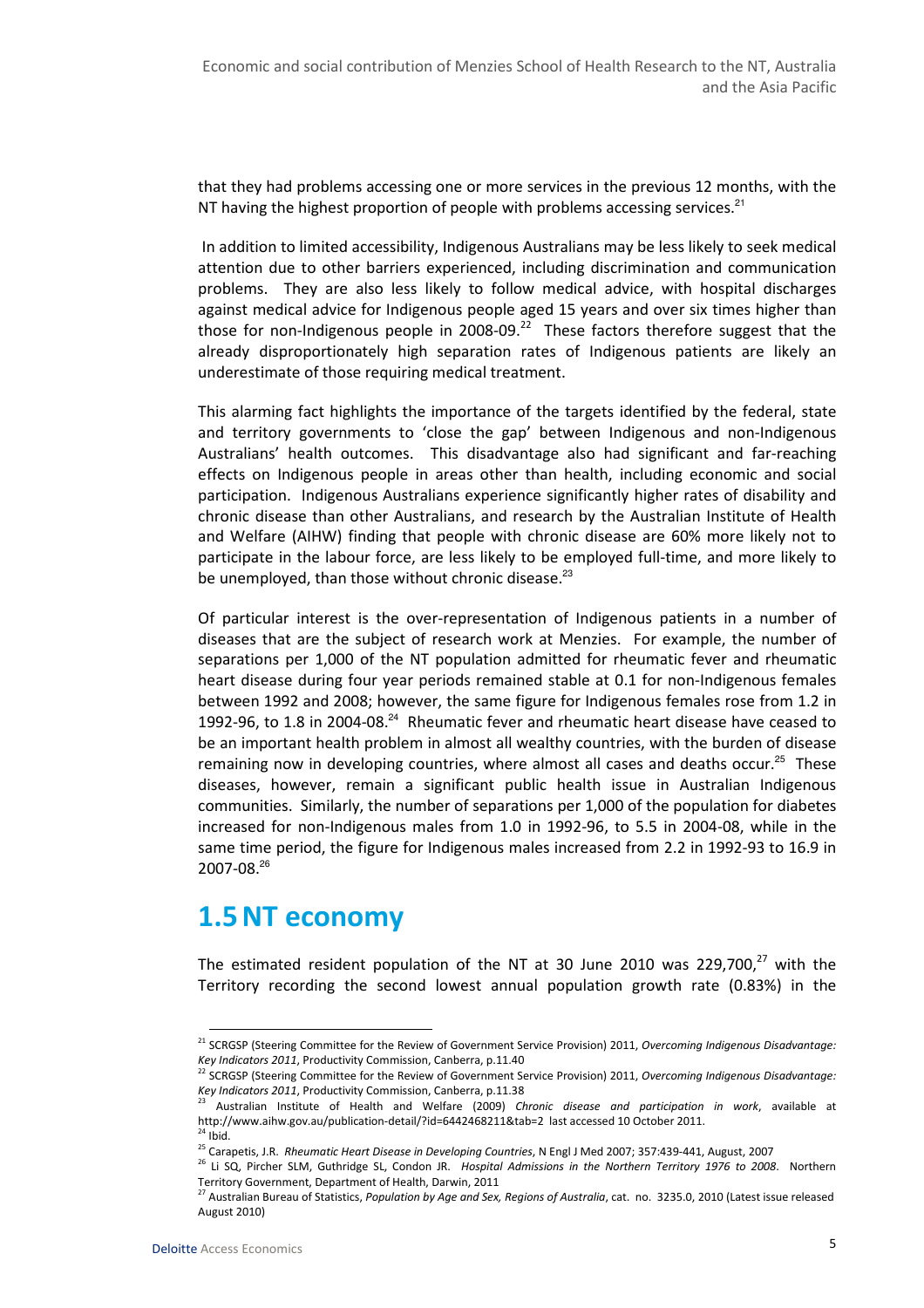December quarter 2010 of the jurisdictions, ahead of Tasmania (0.77%)).<sup>28</sup> In the five years to 2014-15, Deloitte Access Economics forecasts average annual population growth in the Territory of 1.7%, the third highest of the jurisdictions behind Queensland and Western Australia and above the national forecast of 1.5%. $^{29}$ 

The Territory economy – measured by gross state product (GSP) – grew by 1.6% in 2009-10, with Deloitte Access Economics forecasting that economic growth in the Territory will moderate to 1.1% in 2010-11, reflecting weak investment and stronger international imports, and economic growth forecast to strengthen to 4% in 2011-12, driven by strong growth in construction and international exports.<sup>30</sup> The main driver of slowing growth in the Territory in 2009-10 was a significant decline in private investment, which decreased by 29.1%, largely reflecting a 61.4% fall in engineering construction activity following the completion of several major projects in the mining and energy sectors, in addition to moderating household consumption growth.<sup>31</sup>

In the year to July 2011, employment growth in the Territory moderated to 1.3%, while national employment growth increased by 2.8%.<sup>32</sup> However in the five years to 2015-16, Deloitte Access Economics forecasts average annual employment growth of 2.6% in the Territory, the second highest growth rate of the jurisdictions behind Queensland, as growth is expected to be supported by increased construction activity.<sup>33</sup>

The Territory's unemployment rate increased by 0.3 percentage points to 4.2% in July 2011 compared to June 2011. This means that the Territory has the third lowest unemployment rate among the jurisdictions, with unemployment rates varying between 4.0% in the Australian Capital Territory to 5.4% in Queensland. $34$  In the five years to 2014-15, the Territory's unemployment rate is forecast by Deloitte Access Economics to average 2.7% per annum, the lowest rate of the jurisdictions and below the forecast nation rate of 4.6%.<sup>35</sup>

# 1.6 Current role and activities of the Menzies

Today, Menzies is the national leader in Aboriginal and Torres Strait Islander health research, with work relevant to communities in Central and Northern Australia, as well as the broader region. It is the only medical research institute in the NT and the only one in Australia with a major focus on Indigenous health. Menzies is also a significant contributor to health education and research training, and has undertaken major research programs have included infectious diseases, chronic diseases, environmental health, health services research, social determinants of health, mental health, and international health.

l

 $28$  Northern Territory Treasury, Territory Economic Review – September 2011, available at http://www.nt.gov.au/ntt/economics/publications/ter/ter\_sept\_11.pdf, last accessed 6<sup>th</sup> October 2011, p.7 <sup>29</sup> Ibid. p.9 (DAE forecast so need to source report)

<sup>&</sup>lt;sup>30</sup> Ibid. p.9 (DAE forecast so need to source report)

Northern Territory Treasury, Territory Economic Review - September 2011, available at http://www.nt.gov.au/ntt/economics/publications/ter/ter\_sept\_11.pdf, last accessed 6<sup>th</sup> October 2011, p.5  $32$  Ibid, p.8

<sup>&</sup>lt;sup>33</sup> Ibid. p.9 (DAE forecast so need to source report)

Northern Territory Treasury, Territory Economic Review - September 2011, available at http://www.nt.gov.au/ntt/economics/publications/ter/ter\_sept\_11.pdf, last accessed 6<sup>th</sup> October 2011, p.8  $35$  Ibid. p.9 (DAE forecast so need to source report)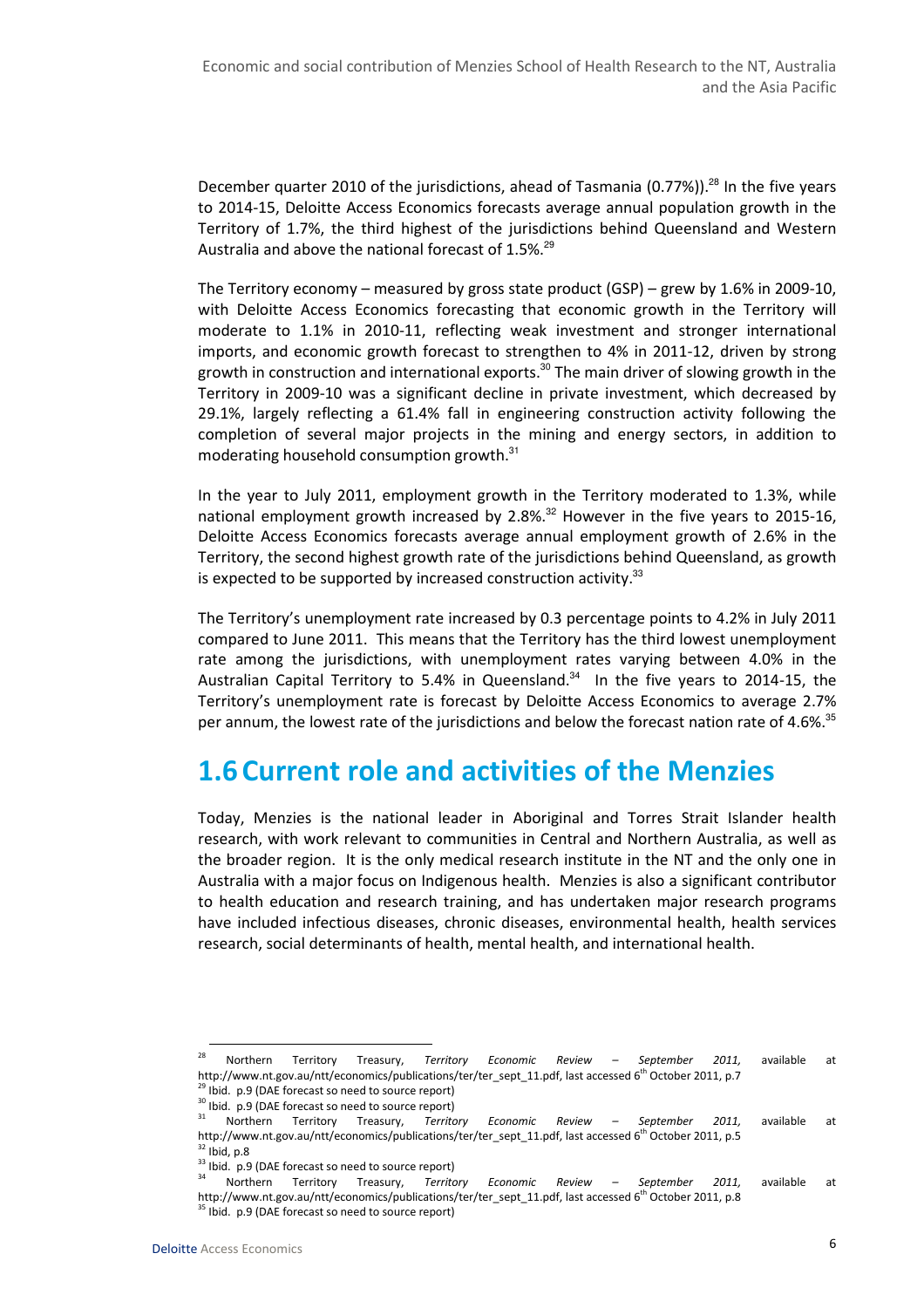The Menzies also has a strong history of being awarded competitive grants, receiving the fifth highest competitively awarded grants of all medical research institutes that received funding from the National Health and Medical Research Council (NHMRC) in 2010.

Menzies has conducted world-class research to better understand and prevent low birthweight, poor nutrition, substance abuse, otitis media and chest disease, rheumatic fever and heart disease, kidney disease, melioidosis, malaria, tuberculosis and many other health problems that pose particular challenges to Indigenous Australians and those living in the Asia Pacific region. Menzies has world-class laboratory facilities, conducting groundbreaking research including analysis of deadly bacteria and parasites, snake venom, melioidosis, drug resistance in scabies mite and the malaria parasite.

Menzies's research activities are based on six inter-disciplinary themes, as outlined in the following sections.

# 1.6.1 Healing and Resilience

Healing and resilience research aims to help to prevent, diagnose and treat mental illness and substance misuse in Indigenous people.<sup>36</sup> Areas of focus include: mental health; palliative care; substance misuse; and youth health.

## 1.6.2 Global Health

Global health research addresses the major health problems in our region, with researchers working across Southeast Asia and the Pacific. Areas of focus include: malaria, tuberculosis, rheumatic heart disease, and malnutrition.

## 1.6.3 Preventable Chronic Diseases

Preventable chronic disease research aims to discover the causes of chronic disease including diabetes, heart and kidney disease, and investigate the best ways to diagnose and prevent them. Areas of focus include: clinical research, nutrition and tobacco.

## 1.6.4 Primary Health Care Systems

Primary health care systems research addresses the successes and areas for improvement of the existing health care, housing and employment systems, as well as the other social and physical environments in which people live and in which health care is delivered. $37$  This includes research into health outcomes and access and coordination of services. Work in this area includes: the Audit and Best Practice for Chronic Disease (ABCD) National Research Partnership Project; Comprehensive Primary Health Care; Social Epidemiology; and Women's Health.

## 1.6.5 Tropical and Emerging Infectious Diseases

Tropical and emerging infectious diseases research aims to identify new health threats with the aim of improving treatments, preventing the spread of disease and helping develop vaccines. Menzies is the nation's leader in tropical health research and is world renowned

l

<sup>&</sup>lt;sup>36</sup> Annual Report 2010, p.4

<sup>&</sup>lt;sup>37</sup> Annual Report 2010, p.4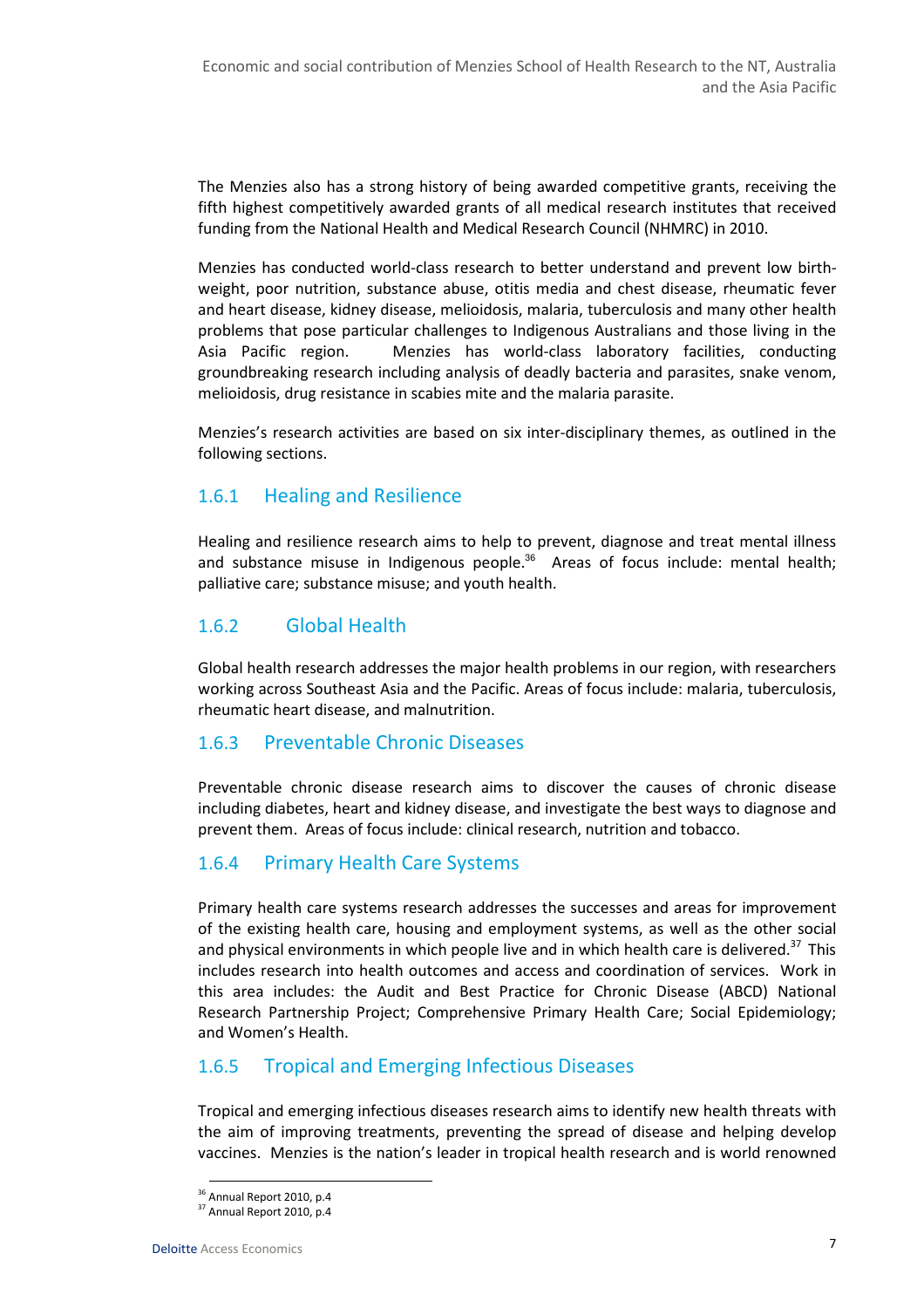for its pioneering work in preventing and treating tropical infections and life threatening stings and bites and tracing the natural history of these microscopic and macroscopic killers.<sup>38</sup> State-of-the-art laboratory equipment and methods are used to better understand infectious diseases in our region and to guard against new and expanding threats to our health in the light of environmental challenges such as climate change.<sup>39</sup> Focus areas include: adult respiratory health; antibiotic resistance; melioidosis and emerging infections; skin pathogens; and tropical toxinology.

# 1.6.6 Child Health

Child Health research investigates ways to prevent and treat conditions affecting Indigenous children, including ear, lung and skin infections, focusing on the links between health and education from pre-birth to leaving school.<sup>40</sup> Focus areas include: life course studies; ear and oral health; child education and development; child protection; healthy skin and rheumatic heart disease; immunisation; respiratory health; and Indigenous parenting and family research.

<sup>&</sup>lt;sup>38</sup> Tropical and emerging infectious diseases Fact Sheet, p.3

 $39$  Tropical and emerging infectious diseases Fact Sheet, p.3

<sup>40</sup> Annual Report 2010, p.4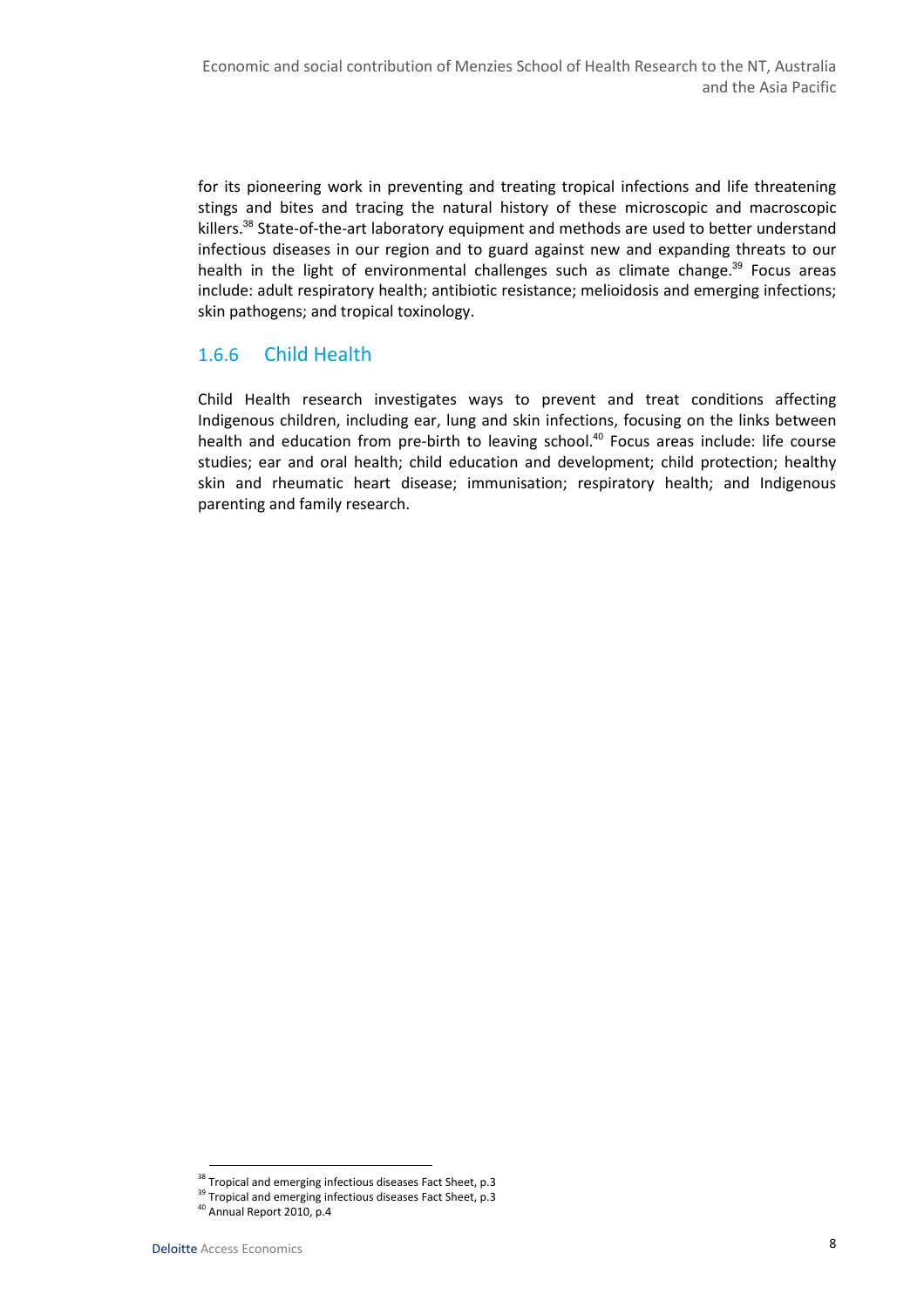# 2 Costs

Menzies yearly expenditure was sourced from the Menzies' annual financial reports. Table 2.1 summarises the operating and capital expenditure for each calendar year from 2002 to 2010. Between 2002 and 2010, Menzies expenditure has increased by an average annual rate of 13%. Total expenditure was more than \$33 million in 2010. The largest individual cost element for Menzies between 2002 and 2010 was employee expenses, which represented 64% of total expenditure in 2010.

| <b>Expenses</b>              | 2002    | 2003    | 2004    | 2005    | 2006    | 2007                               | 2008    | 2009                                                                             | 2010     |
|------------------------------|---------|---------|---------|---------|---------|------------------------------------|---------|----------------------------------------------------------------------------------|----------|
| Employee<br>expenses         | \$6,993 | \$7,577 | \$8,878 |         |         | \$9,734 \$10,239 \$12,577 \$15,079 |         | \$17,900                                                                         | \$21.411 |
| Depreciation                 | \$388   | \$362   | \$293   | \$240   | \$234   | \$285                              | \$367   | \$427                                                                            | \$350    |
| Repairs and<br>maintenance   | \$0     | \$321   | \$197   | \$209   | \$103   | \$168                              | \$437   | \$583                                                                            | \$551    |
| Bad and<br>doubtful<br>debts | \$0     | \$7     | \$3     | $-52$   | \$4     | \$4                                | \$35    | $-535$                                                                           | \$0      |
| Other<br>expenses            | \$3,388 | \$4.191 | \$5,305 | \$8,847 | \$6,264 | \$7,871                            | \$9,742 | \$9.428                                                                          | \$11.056 |
| <b>Total</b>                 |         |         |         |         |         |                                    |         | \$10,768 \$12,458 \$14,676 \$19,028 \$16,845 \$20,905 \$25,661 \$28,302 \$33,368 |          |

#### Table 2.1: Menzies expenditure (\$'000), 2002 to 2010

Source: ABS Cat. No. 6401.0. Note: All figures are expressed in 2011 dollars.

# 2.1 Capital costs

The majority of expenditure associated with Menzies between 2002 and 2010 has been operational. Table 2.2 provides a summary of the capital expenditure over the period.

| Table 2.2: Menzies capital expenditure (\$'000), 2002 to 2010 |  |  |
|---------------------------------------------------------------|--|--|
|---------------------------------------------------------------|--|--|

| <b>Capital</b>         |       |       |       |       |       |       |       |       |       |
|------------------------|-------|-------|-------|-------|-------|-------|-------|-------|-------|
| <b>Expenses</b>        | 2002  | 2003  | 2004  | 2005  | 2006  | 2007  | 2008  | 2009  | 2010  |
| Leasehold<br>property  | \$0   | \$0   | \$256 | \$25  | \$0   | \$17  | \$0   | \$0   | \$0   |
| Plant and<br>equipment | \$315 | \$447 | \$220 | \$146 | \$195 | \$625 | \$277 | \$435 | \$170 |
| Motor<br>vehicles      | \$0   | \$25  | \$111 | \$0   | \$58  | \$0   | \$0   | \$46  | \$40  |
| <b>Total</b>           | \$315 | \$471 | \$586 | \$171 | \$253 | \$642 | \$277 | \$481 | \$209 |

Source: ABS Cat. No. 6401.0. Note: All figures are expressed in 2011 dollars.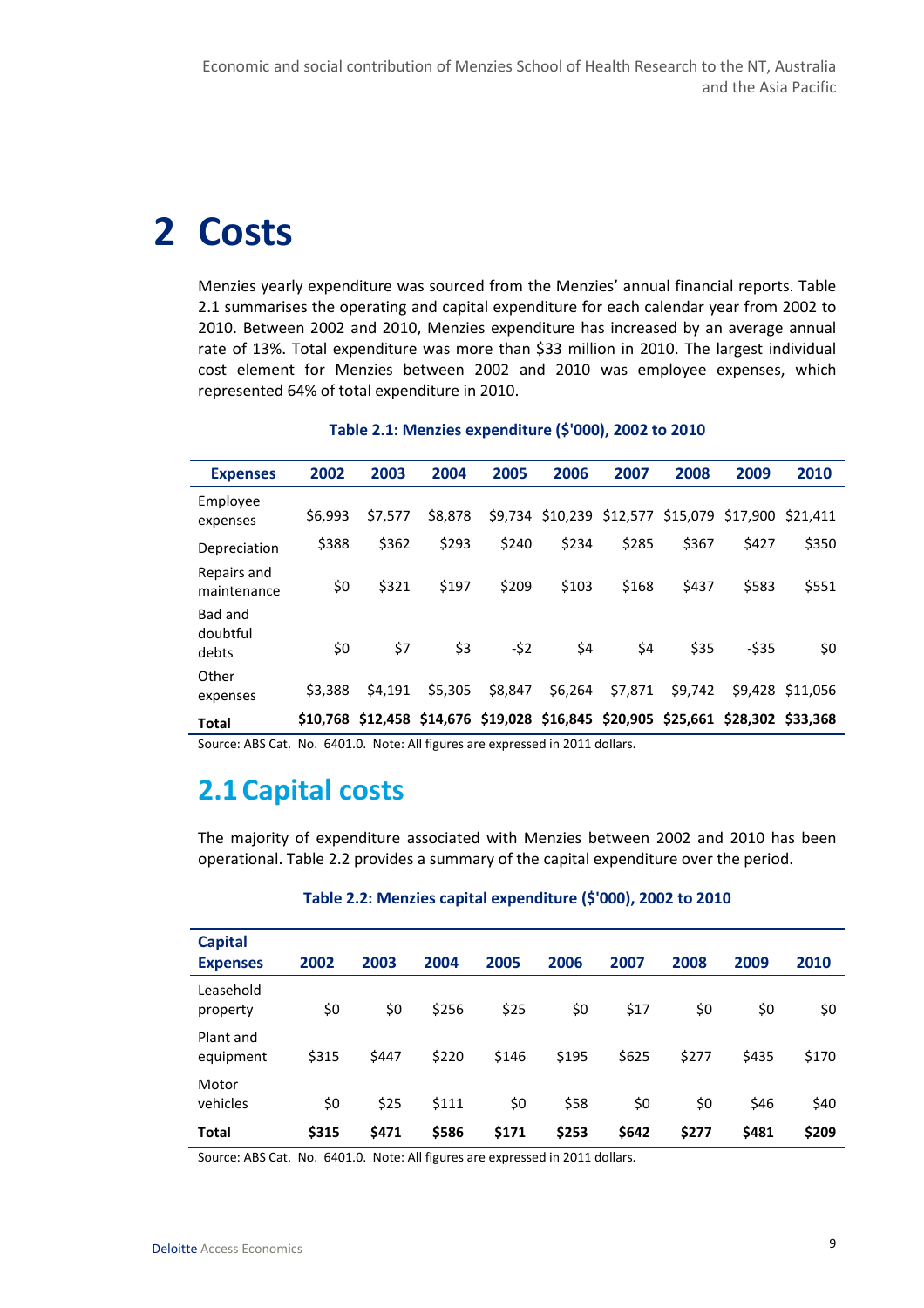# 3 Quantifiable impacts

The following chapter provides an assessment of the quantifiable impacts of Menzies activities in the NT, Australia and the Asia Pacific between 2002 and 2010. This assessment considers the impact of Menzies activities on:

- economic activity, including employment impacts
- knowledge and skills
- health benefits, or policy and program improvements; and
- commercialisation of research.

Care needs to be taken in interpreting and using these results as research outcomes are inherently difficult to quantify. It has not been possible to quantify all of the activities undertaken by Menzies between 2002 and 2010. Where aspects of Menzies activities have not been quantified it should not be assumed that these impacts are not important and valued. Rather, it reflects the scope of this project and the reality that there is not currently sufficient evidence to robustly ascribe an economic value to these impacts.

The quantifiable impacts presented in this chapter, therefore, should be understood to be a lower bound estimate of the total impacts of Menzies for the time period under consideration. Further discussion of results of Menzies research that has not been quantified is presented in Chapter 4.

# 3.1 Economic activity

Economic activity generated by Menzies comprises both direct and indirect contributions to the NT economy and the Australian economy. The significance of Menzies' direct and indirect economic contribution is best assessed in terms of value added that Menzies' generates. Direct economic contributions are those linked with Menzies activities, while the indirect economic contributions represent the flow-on effect from the additional demand generated by Menzies.

This section examines the direct and indirect economic impact of Menzies. The economic impact of Menzies is a function of the amount of expenditure undertaken, the additionality of that expenditure and the type of goods and services purchased. The 'additionality' of expenditure refers to the proportion of spending that can be solely attributed to Menzies activities. For the NT economy this will include Australian Government funding, however, for the Australian economy the impact of this funding will be excluded because the money, if not spent on research at Menzies, would have been spent on some other research body in Australia.

Menzies funding and other revenue has grown in real terms from \$12 million in 2002 to \$37 million in 2010. While the quantum of funding has grown considerably, the proportion of Menzies funding and other revenue from NT funding sources has declined from 54% to 33%, with the funding from NT Government sources declining from 38% to 17%. Chart 3.1 illustrates the growth in funding and the relative contributions from different funding sources.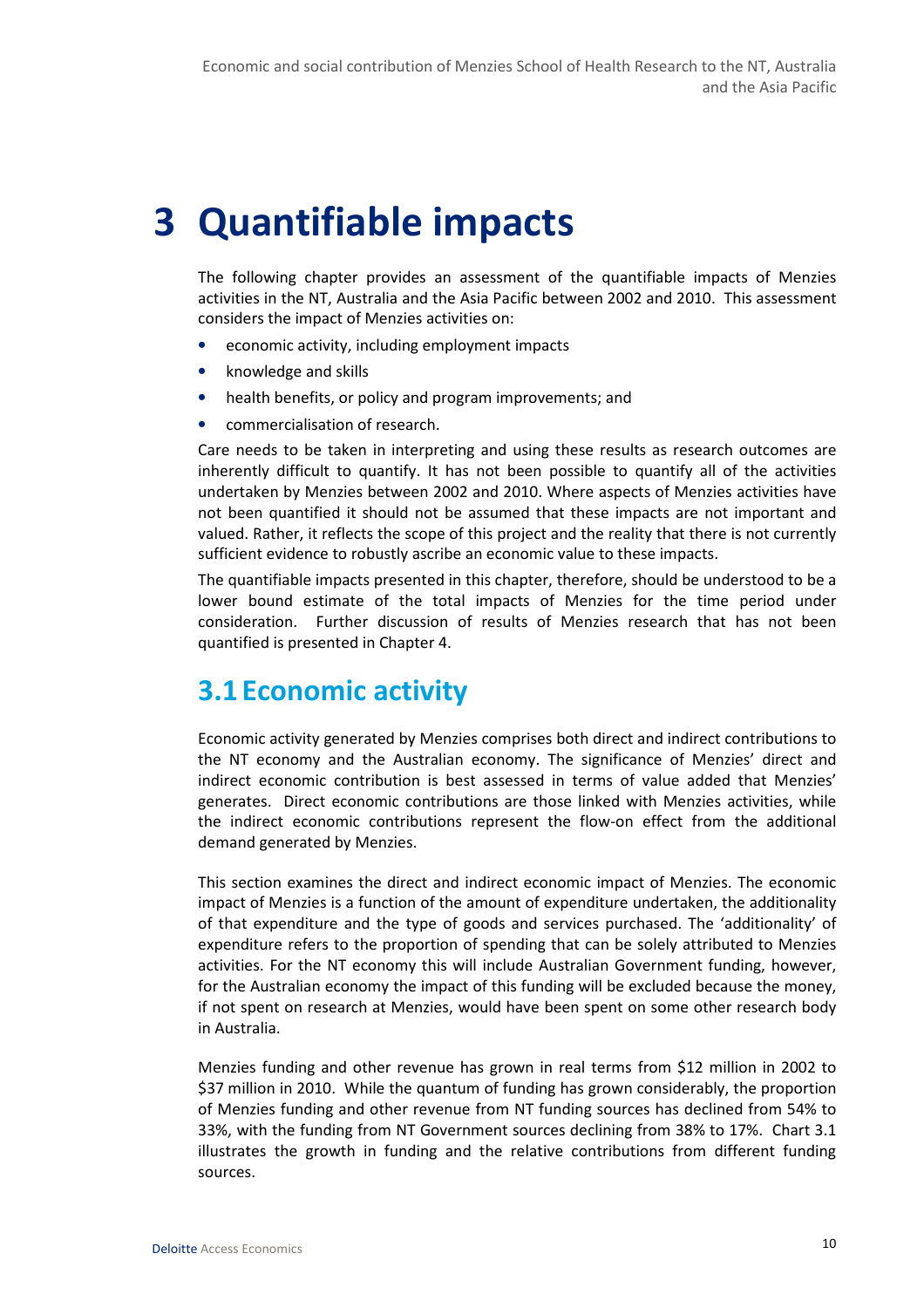

Chart 3.1: Funding sources

Source: ABS Cat. No. 6401.0. Note: All figures are expressed in 2011 dollars. In 2008 Menzies received in excess of \$10 million in capital grants for new buildings.

'Value added' represents the value of output generated by an entity's factors of production (labour and capital), measured by the returns to those factors of production. The return to labour is represented by wages while the return to capital is represented by gross operating surplus (GOS).

Figure 3.1 illustrates the composition of the economic contribution of Menzies and the relationship between Menzies and its suppliers. The total value added that can be attributed to Menzies is equal to the sum of:

- direct value added attributed to Menzies; and
- indirect value added generated by additional demand for supplying industries.



#### Figure 3.1: Composition of the economic contribution of Menzies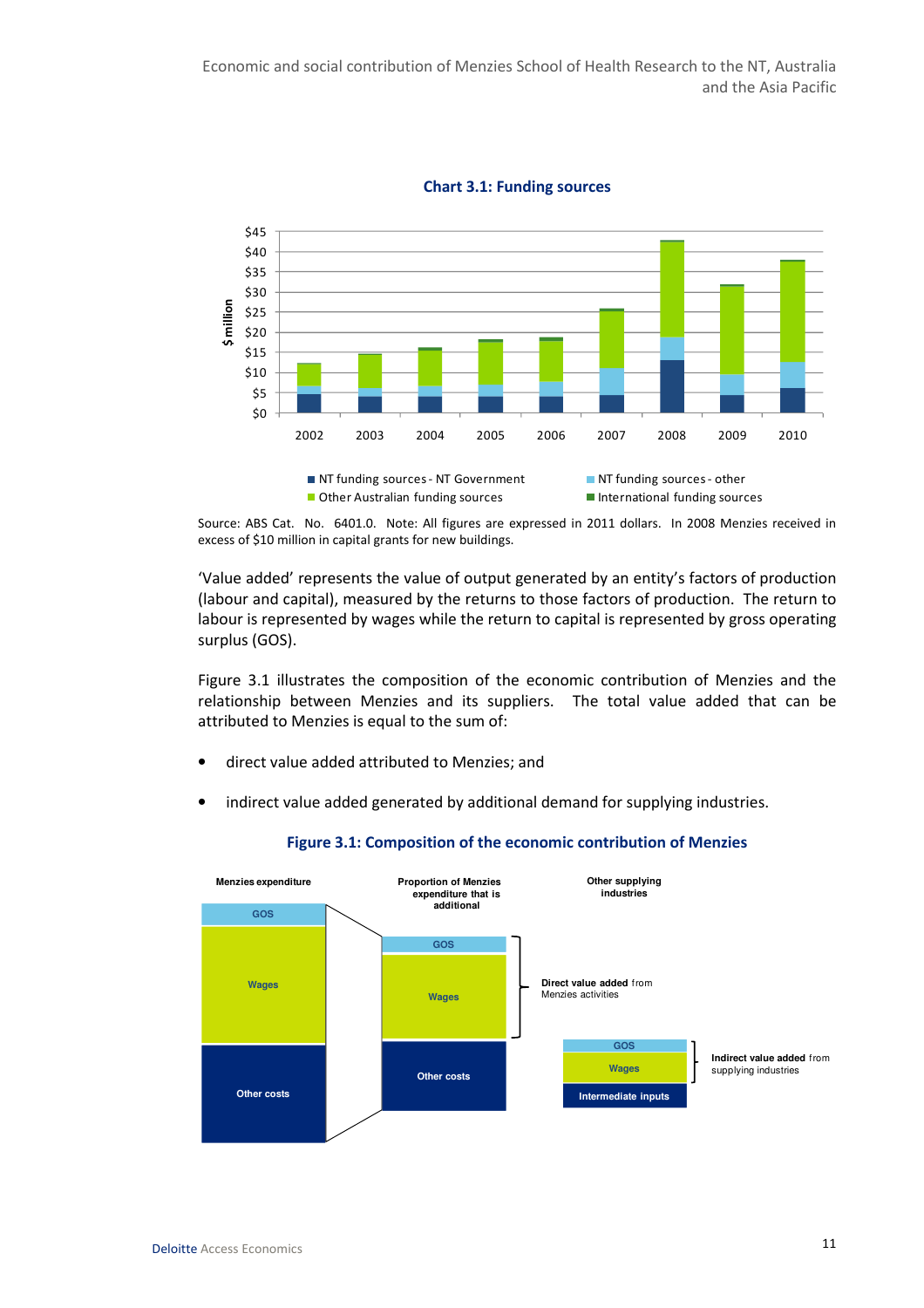# 3.1.2 Direct contribution

The direct contribution of Menzies is the value added which the research school provides to the NT and Australian economies through wages and GOS.

The direct contribution of Menzies to the NT from 2002 to 2010 is summarised in Table 3.1. Using Menzies annual financial reports it was determined that in 2010 total gross output attributable to interstate and international sources was \$25.6 million. Of this income \$14.3 million was returned to labour in the form of wages and \$3.4 million was the return to capital in the form of GOS. The direct economic contribution of Menzies to the NT was \$18.0 million in 2010. The total direct contribution of Menzies to the NT between 2002 and 2010 is estimated to be \$90.9 million.

| Year         | <b>Gross output</b> | <b>GOS</b> | <b>Depreciation</b> | <b>Wages</b> | Value added |
|--------------|---------------------|------------|---------------------|--------------|-------------|
| 2010         | \$25,581            | \$3,423    | \$234               | \$14,314     | \$17,971    |
| 2009         | \$22,522            | \$2,895    | \$298               | \$12,506     | \$15,700    |
| 2008         | \$24,167            | \$9,304    | \$206               | \$8,449      | \$17,959    |
| 2007         | \$13,804            | \$1,770    | \$164               | \$7,218      | \$9,151     |
| 2006         | \$11,179            | \$1,300    | \$136               | \$5,972      | \$7,409     |
| 2005         | \$11,526            | \$26       | \$147               | \$5,955      | \$6,128     |
| 2004         | \$9,779             | \$1,082    | \$172               | \$5,224      | \$6,478     |
| 2003         | \$8,504             | \$1,295    | \$206               | \$4,314      | \$5,815     |
| 2002         | \$5,895             | \$844      | \$180               | \$3,244      | \$4,268     |
| <b>Total</b> | \$132,957           | \$21,940   | \$1,743             | \$67,196     | \$90,879    |

#### Table 3.1: Direct economic contribution of Menzies to the NT (\$,000), 2002 to 2010

Source: ABS Cat. No. 6401.0. Note: All figures are expressed in 2011 dollars.

The direct contribution of Menzies to the Australian economy from 2002 to 2010 is summarised in Table 3.2. Using Menzies annual financial reports it was determined that in 2010 total gross output attributable to international sources was \$332,000. Of this income \$186,000 was returned to labour in the form of wages and \$44,000 was the return to capital in the form of GOS. The direct economic contribution of Menzies to the Australian economy was \$234,000 in 2010. The total direct contribution of Menzies to the Australian economy between 2002 and 2010 is estimated to be \$3.2 million.

#### Table 3.2: Direct economic contribution of Menzies to Australia (\$,000), 2002 to 2010

| Year | <b>Gross output</b> | <b>GOS</b> | <b>Depreciation</b> | <b>Wages</b> | <b>Value added</b> |
|------|---------------------|------------|---------------------|--------------|--------------------|
| 2010 | \$332               | \$44       | \$3                 | \$186        | \$234              |
| 2009 | \$318               | \$41       | \$4                 | \$177        | \$222              |
| 2008 | \$495               | \$190      | \$4                 | \$173        | \$368              |
| 2007 | \$792               | \$101      | \$9                 | \$414        | \$525              |
| 2006 | \$952               | \$111      | \$12                | \$508        | \$631              |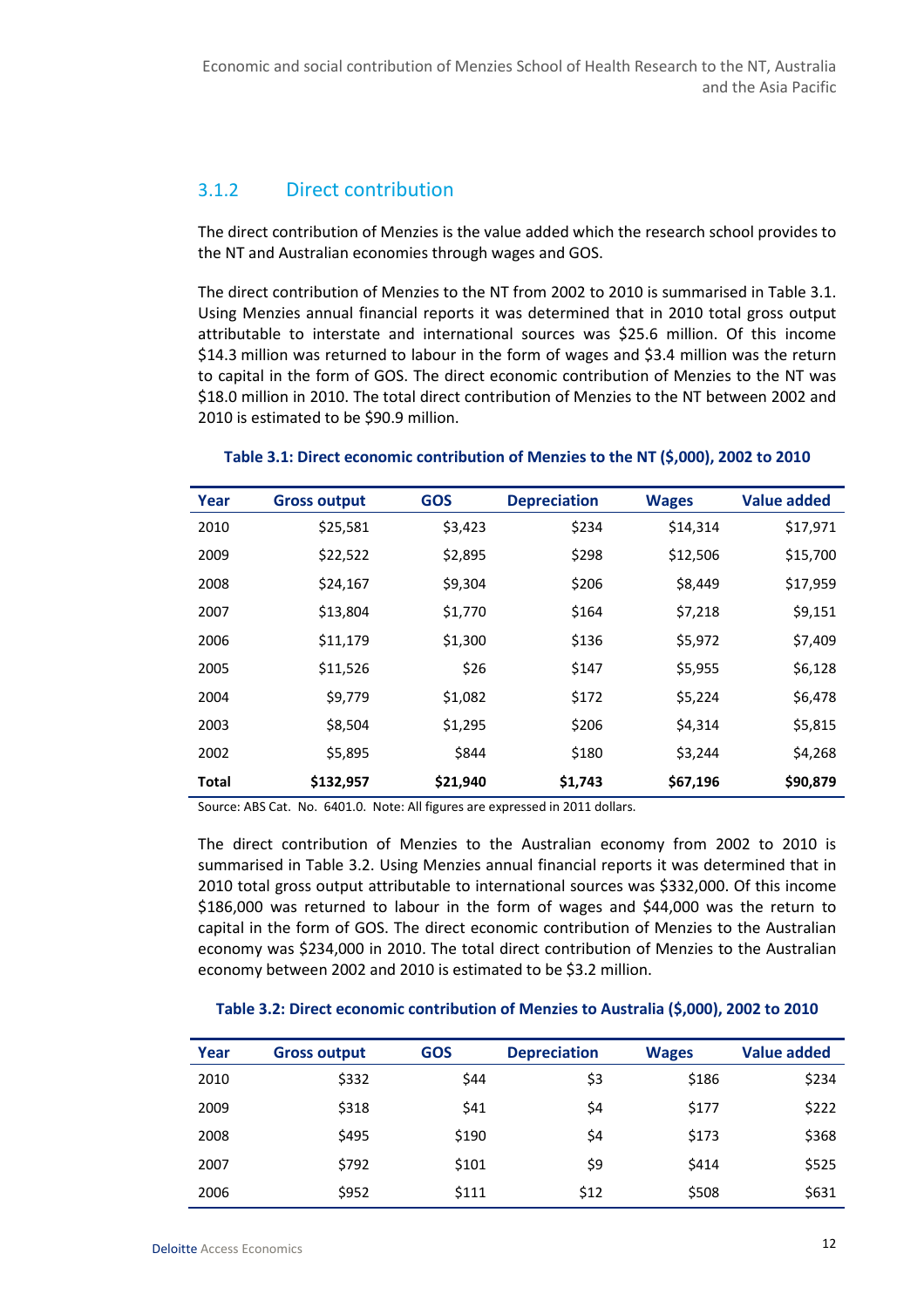Economic and social contribution of Menzies School of Health Research to the NT, Australia and the Asia Pacific

| Year         | <b>Gross output</b> | <b>GOS</b> | <b>Depreciation</b> | <b>Wages</b> | Value added |
|--------------|---------------------|------------|---------------------|--------------|-------------|
| 2005         | \$679               | \$2        | \$9                 | \$351        | \$361       |
| 2004         | \$704               | \$78       | \$12                | \$376        | \$467       |
| 2003         | \$183               | \$28       | \$4                 | \$93         | \$125       |
| 2002         | \$352               | \$50       | \$11                | \$194        | \$255       |
| <b>Total</b> | \$4,807             | \$646      | \$69                | \$2,471      | \$3,186     |

Source: ABS Cat. No. 6401.0. Note: All figures are expressed in 2011 dollars.

## 3.1.3 Indirect contribution

The indirect economic contribution measures the "multiplier" impacts generated as a result of the direct expenditure associated with Menzies activities. For example, the expenditure on computing hardware and software for Menzies staff constitutes will generate expenditure by the providers of computing services to purchase the inputs to providing those services (advertising, bookkeeping, specialised equipment, etc.). These purchases in turn create a demand for inputs to the production process of the suppliers of these services. Thus a flow-on effect is created throughout the economy by the initial expenditure on health research and education.

The indirect contribution of Menzies is the value added created by economic activity stemming from demand for goods and services from Menzies.

#### Input-output analysis

Input-output analysis involves calculating the economic impact which one activity, one industry, or one sector of the economy has on other sectors of the economy, using flow tables produced by the Australian Bureau of Statistics (ABS). Flow tables measure supply and demand linkages among all industries in the economy by recording industry destinations for outputs and industry sources for intermediate inputs. The flow tables enable estimation of multipliers that can be applied to the direct economic contribution of a business or event, to estimate the indirect economic contribution of that business or event. The input-output analysis in this report is based on the latest available ABS input output tables, 2005-06 Cat No. 5209.0.55.001, which were published in 2009.

There are several limitations of input-output analysis.

- 1. The multipliers describe average effects, not marginal effects and thus do not take account of economies of scale, unused capacity or technological change.
- 2. The input-output tables that underlie multiplier analysis only take account of one form of interdependence, namely sales and purchase links among industries.

The combination of the assumptions used and the excluded interdependence means that input-output multipliers may be higher than would realistically be the case. As a result of these limitations, input-output analysis may tend to overstate the potential impact.

In order to mitigate this potential effect, the approach taken during the assessment of the additionality of the economic contribution of Menzies has been conservative.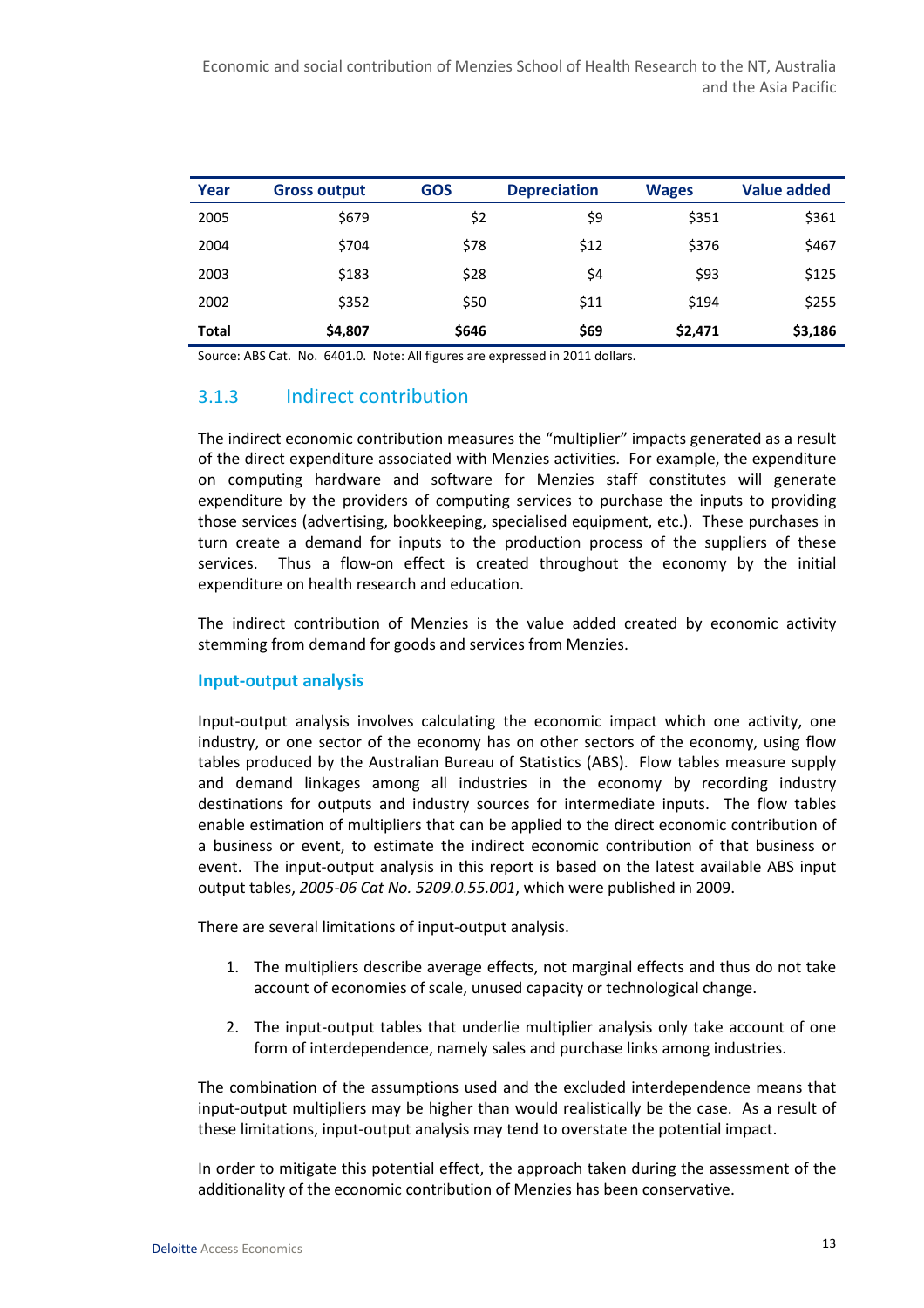Input-output multipliers have been calculated using the input-output tables released by the ABS every four years. The large amount of data required and the complexity of tabulating flows between sectors results in input-output tables being released a few years after the reference period. The 2006-07 input-output tables are the most recent available and were released in 2011.

#### Contribution to the NT economy

Table 3.3 summarises the indirect economic contribution attributable to Menzies in the NT via the demand created for services and products to support Menzies operations. In 2010 the total indirect economic contribution of Menzies activities is estimated to be \$7.0 million dollars. The total indirect contribution of Menzies to the NT between 2002 and 2010 is estimated to be \$37.6 million

| Year         | <b>Gross output</b> | <b>GOS</b> | <b>Wages</b> | <b>Value added</b> |
|--------------|---------------------|------------|--------------|--------------------|
| 2010         | \$14,219            | \$2,457    | \$4,528      | \$6,984            |
| 2009         | \$12,766            | \$2,189    | \$4,100      | \$6,289            |
| 2008         | \$10,365            | \$1,812    | \$3,341      | \$5,152            |
| 2007         | \$8,391             | \$1,473    | \$2,687      | \$4,160            |
| 2006         | \$6,704             | \$1,173    | \$2,179      | \$3,351            |
| 2005         | \$9,915             | \$1,685    | \$3,237      | \$4,922            |
| 2004         | \$5,888             | \$1,009    | \$1,950      | \$2,960            |
| 2003         | \$4,601             | \$778      | \$1,538      | \$2,316            |
| 2002         | \$2,816             | \$475      | \$942        | \$1,417            |
| <b>Total</b> | \$75,666            | \$13,050   | \$24,502     | \$37,552           |

#### Table 3.3: Indirect economic contribution of Menzies to the NT (\$,000), 2002 to 2010

Source: ABS Cat. No. 6401.0. Note: All figures are expressed in 2011 dollars.

#### Contribution to the Australian economy

Table 3.4 summarises the indirect economic contribution attributable to Menzies in Australia via the demand created for services and products to support Menzies operations. In 2010 the total indirect economic contribution of Menzies activities is estimated to be \$91,000 dollars. The total indirect contribution of Menzies to Australia between 2002 and 2010 is estimated to be \$1.5 million

#### Table 3.4: Indirect economic contribution of Menzies to Australia (\$,000), 2002 to 2010

| Year | <b>Gross output</b> | <b>GOS</b> | <b>Wages</b> | <b>Value added</b> |
|------|---------------------|------------|--------------|--------------------|
| 2010 | \$185               | \$32       | \$59         | \$91               |
| 2009 | \$181               | \$31       | \$58         | \$89               |
| 2008 | \$212               | \$37       | \$68         | \$105              |
| 2007 | \$481               | \$84       | \$154        | \$239              |
| 2006 | \$571               | \$100      | \$185        | \$285              |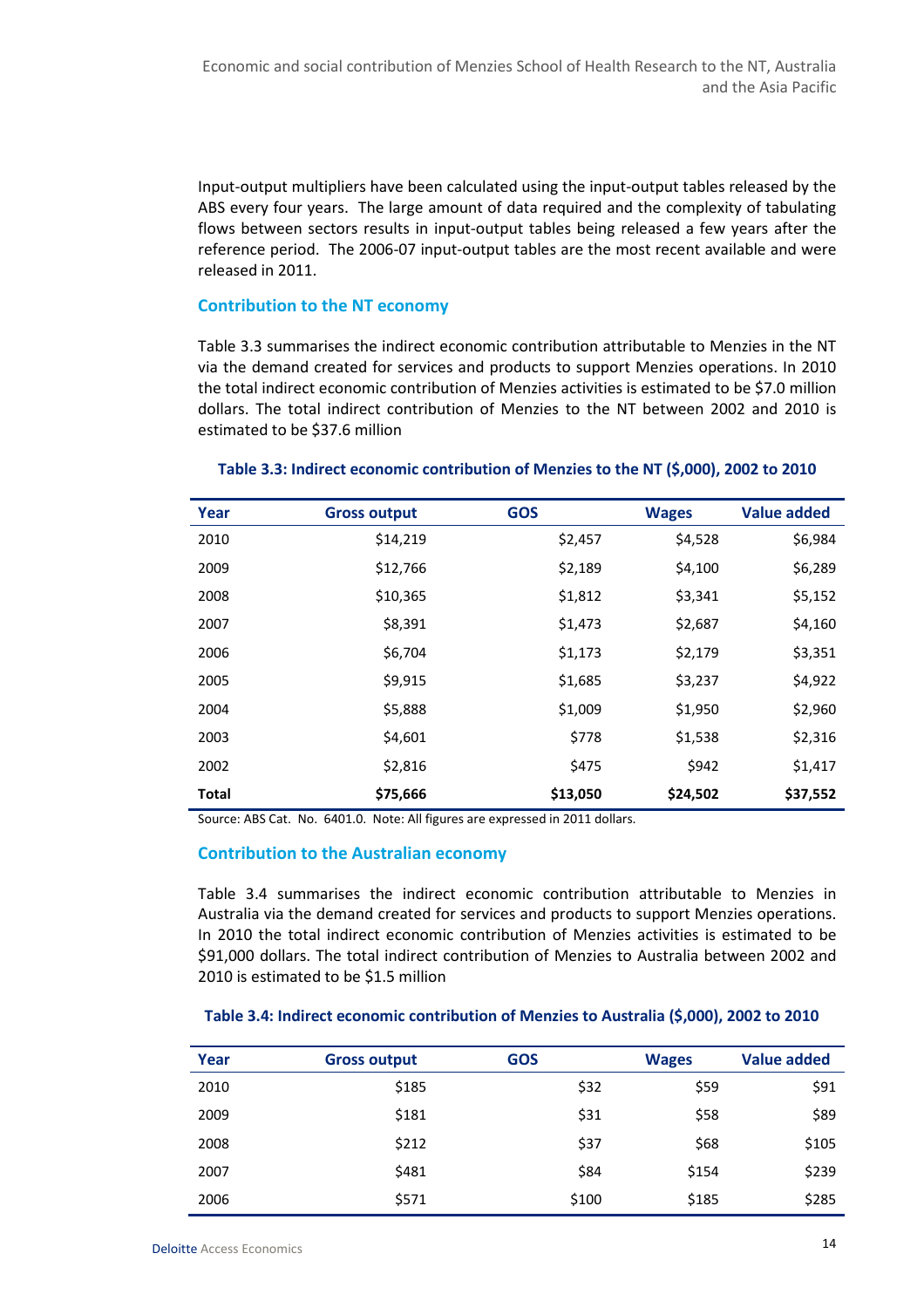Economic and social contribution of Menzies School of Health Research to the NT, Australia and the Asia Pacific

| Year         | <b>Gross output</b> | <b>GOS</b> | <b>Wages</b> | <b>Value added</b> |
|--------------|---------------------|------------|--------------|--------------------|
| 2005         | \$584               | \$99       | \$191        | \$290              |
| 2004         | \$424               | \$73       | \$140        | \$213              |
| 2003         | \$99                | \$17       | \$33         | \$50               |
| 2002         | \$168               | \$28       | \$56         | \$85               |
| <b>Total</b> | \$2,904             | \$501      | \$945        | \$1,446            |

Source: ABS Cat. No. 6401.0. Note: All figures are expressed in 2011 dollars.

## 3.1.4 Total contribution

The total contribution of Menzies to the NT and Australian economies is equal to the direct value added by Menzies and the indirect value added attributable to the demand for intermediate goods. Consequently, between 2002 and 2010 Menzies contributed \$128.4 million to the NT economy and \$4.6 million to the Australian economy.

#### 3.1.5 Impact on employment

Direct attributable expenditure by Menzies would be expected to increase demand for labour in the NT, relative to what would otherwise have occurred. The majority of Menzies personnel are employed within the NT. Chart 3.2 illustrates the full time equivalent (FTE) breakdown of employees by location.



#### Chart 3.2: Menzies FTEs by location

The proportion of these jobs that were supported by funding from sources outside the NT is attributable to Menzies. By 2010, Menzies directly supported 120 FTE jobs – many of them highly skilled – in the NT. Table 3.5 provides a summary of the direct effect to employment of expenditure by Menzies between 2002 and 2010.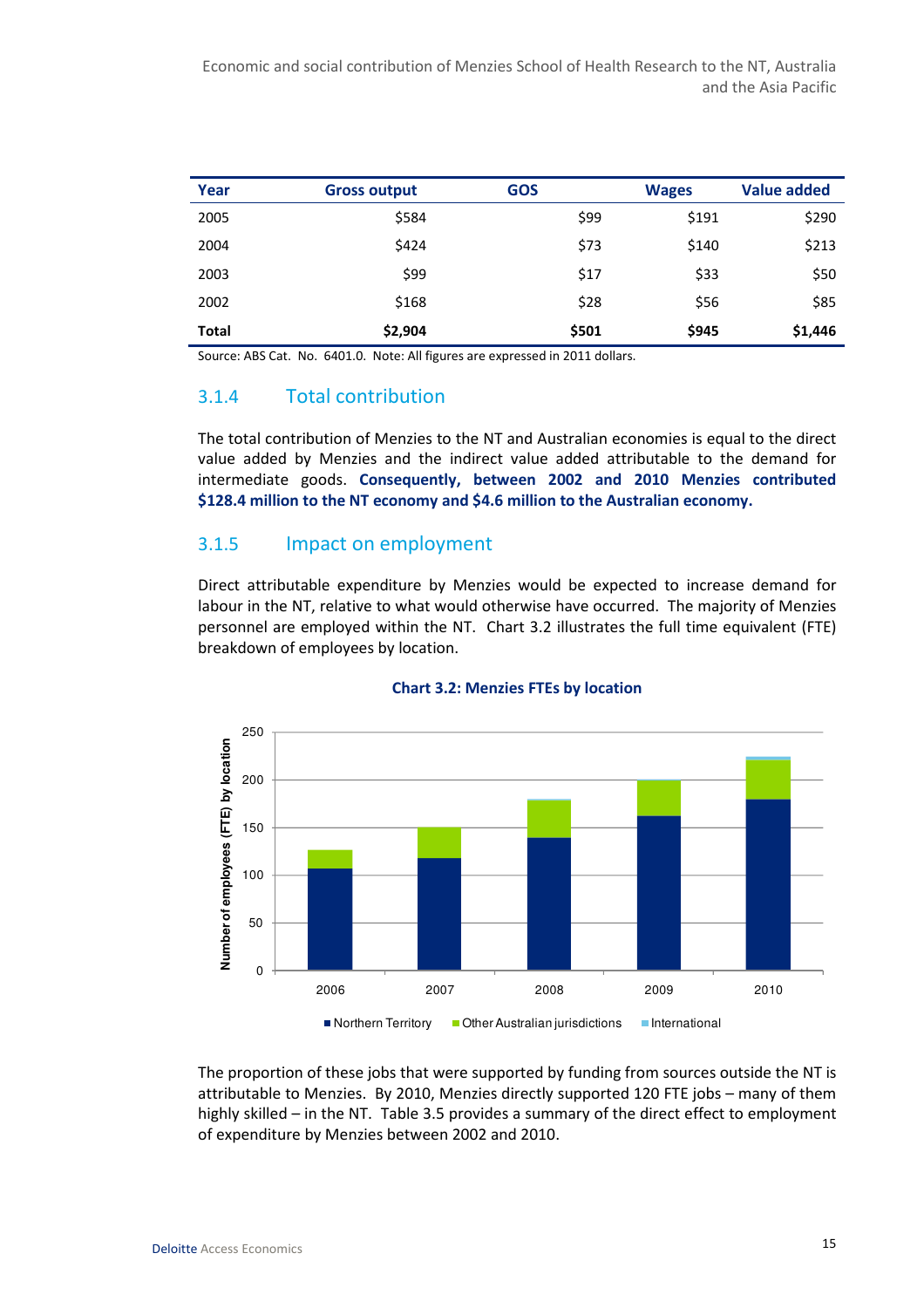|                      | 2002 | 2003 | 2004 | 2005 | 2006 | 2007 | 2008 | 2009 | 2010 |
|----------------------|------|------|------|------|------|------|------|------|------|
| Menzies FTE in NT    | 86   | 98   | 104  | 105  | 107  | 118  | 140  | 162  | 179  |
| Proportion of        |      |      |      |      |      |      |      |      |      |
| funding from outside |      |      |      |      |      |      |      |      |      |
| the NT               | 46%  | 57%  | 59%  | 61%  | 58%  | 57%  | 56%  | 70%  | 67%  |
| Attributable direct  |      |      |      |      |      |      |      |      |      |
| employment in NT     | 40   | 56   | 61   | 64   | 62   | 68   | 78   | 113  | 120  |

### Table 3.5: Direct effect to employment in NT of expenditure by Menzies, 2002 to 2010

In addition to the direct jobs created, direct expenditure by Menzies from sources outside the NT had a flow-on effect to employment in those industries supported by that direct expenditure. By 2010, the total indirect employment contribution of Menzies expenditure is estimated to be 431 FTE jobs, including 88 FTE jobs in 2010. Table 3.6 provides a summary of the indirect employment contribution of expenditure by Menzies between 2002 and 2010.

### Table 3.6: Indirect employment contribution in NT of expenditure by Menzies, 2002 to 2010

|                       | 2002 | 2003 | 2004 | 2005 | 2006 | 2007 | 2008 | 2009 | 2010 |
|-----------------------|------|------|------|------|------|------|------|------|------|
| Attributable indirect |      |      |      |      |      |      |      |      |      |
| employment in NT      |      |      | 30   | 55   | 37   | 48   | 64   |      | 88   |

The total additional impact to employment by Menzies in the NT has grown from 53 FTE jobs in 2002 to 208 FTE jobs in 2010.

# 3.2Other socio-economic benefits

In addition to the economic impacts from output multipliers and employment, there are impacts associated with Menzies's activities that are less easily valued in dollar terms. These activities include development of knowledge and skills, and health benefits, or policy and program improvements.

# 3.2.1 Knowledge and skills

To quantify the impact of Menzies on knowledge and skills development the following proxies have been used:

- the value of research higher degree graduates to society<sup>41</sup>; and
- the number of academic publications.

### Higher degree graduates

From 2002 to 2010, 45 Menzies students undertook Research Higher Degrees leading to the award of Master by Research and Doctor of Philosophy (PhD) from Charles Darwin

<sup>&</sup>lt;sup>41</sup> Note: Higher degrees by coursework have been excluded from an assessment of the impact of knowledge and skills because these students could have conducted their degree at an alternative institution. As such, Menzies does not offer any particular advantage beyond what was accessible elsewhere.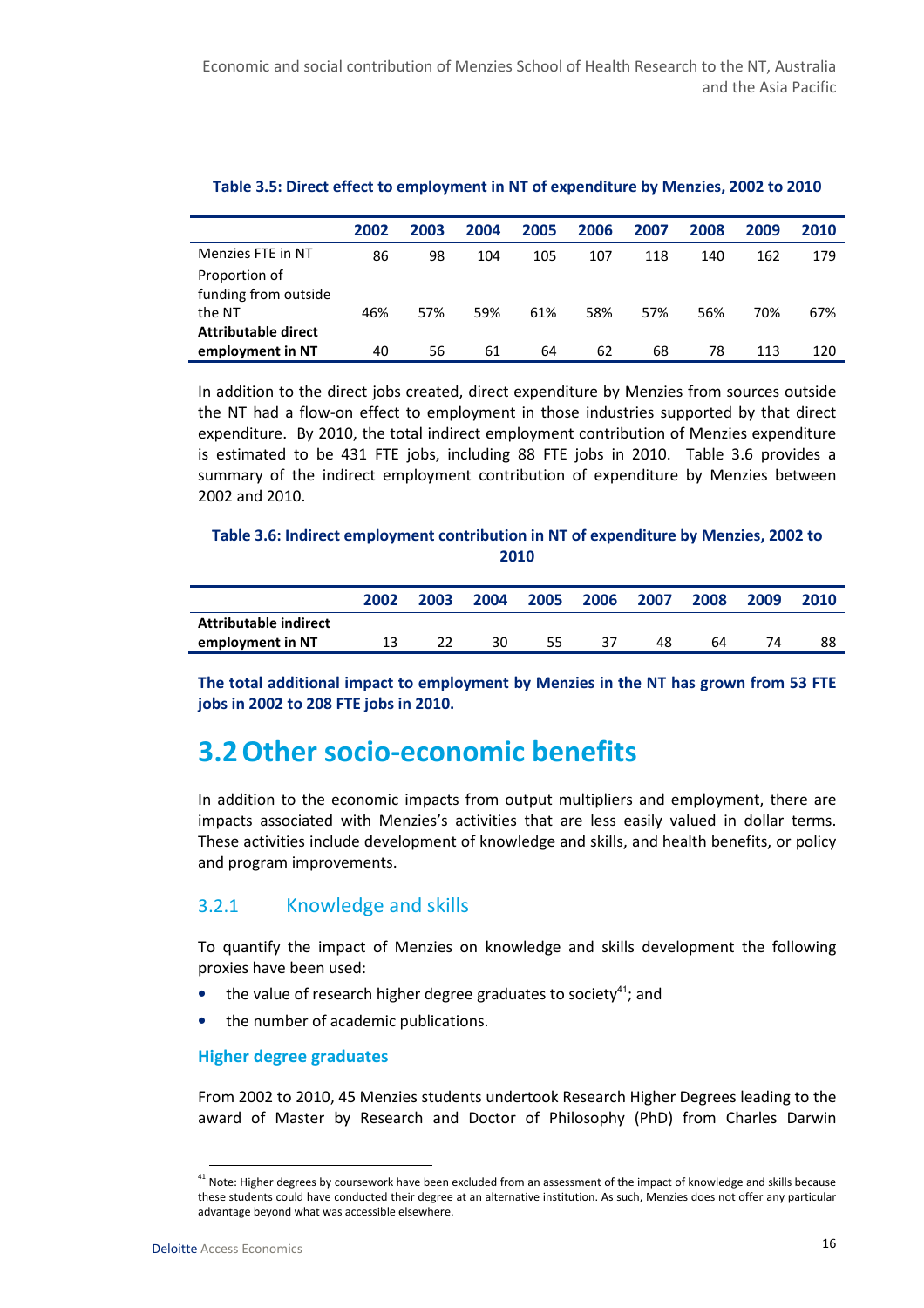University and other Australian Universities. Chart 3.3 shows the number of Research Higher Degrees student completions since 2002.



Chart 3.3: Research higher degree student completions at Menzies, 2002 to 2010

In addition to the health and policy and program improvements that may arise to the NT and broader communities from the research being conducted by students at Menzies (discussed below), there are many benefits that accrue to both the individual and community as a whole from higher education. The main expected benefit of a research higher degree education is the increased productivity for both the individual (reflected in higher lifetime earnings) and for the entire labour force as a result of having more skilled resources available. There are also likely to be other intangible benefits to the individual such as self esteem, status and the enjoyment of learning. For society overall, it is broadly recognised that there are spillover benefits from research training. Benefits typically include social consequences such as improved law and order, and improvements in the 'quality' of society (e.g. involvement in voluntary community activities).

Estimates of the magnitude of benefits to society from research higher degrees are contentious and difficult to quantify.<sup>42</sup> For example, with respect to increased productivity, it is difficult to estimate the proportion of the benefit derived from increased productivity as a result of a research higher degree that is claimed by the individual in the form of earnings versus what spills over to society.

For the individual, it is also difficult to quantitatively measure the benefits of undertaking a higher degree course. In the absence of data we are therefore using the dollar cost of Australian Government funding as a proxy for benefits to the individual and society of undertaking the higher degree course. This is a simple assumption that ignores other costs to the student such as the opportunity cost of not being in the full-time labour force as well as the cost of materials and books, where there is substantial uncertainty in cost estimation. However, the student funding cost represents a defensible minimum benefit estimate since the student would not proceed – according to economic principles of rationality and information – if the net cost exceeded the net benefit.

l

<sup>&</sup>lt;sup>42</sup> For discussion see Industry Commission 1997, Industry Commission Submission to the Review of Higher Education Financing and Policy, Industry Commission, Canberra, July.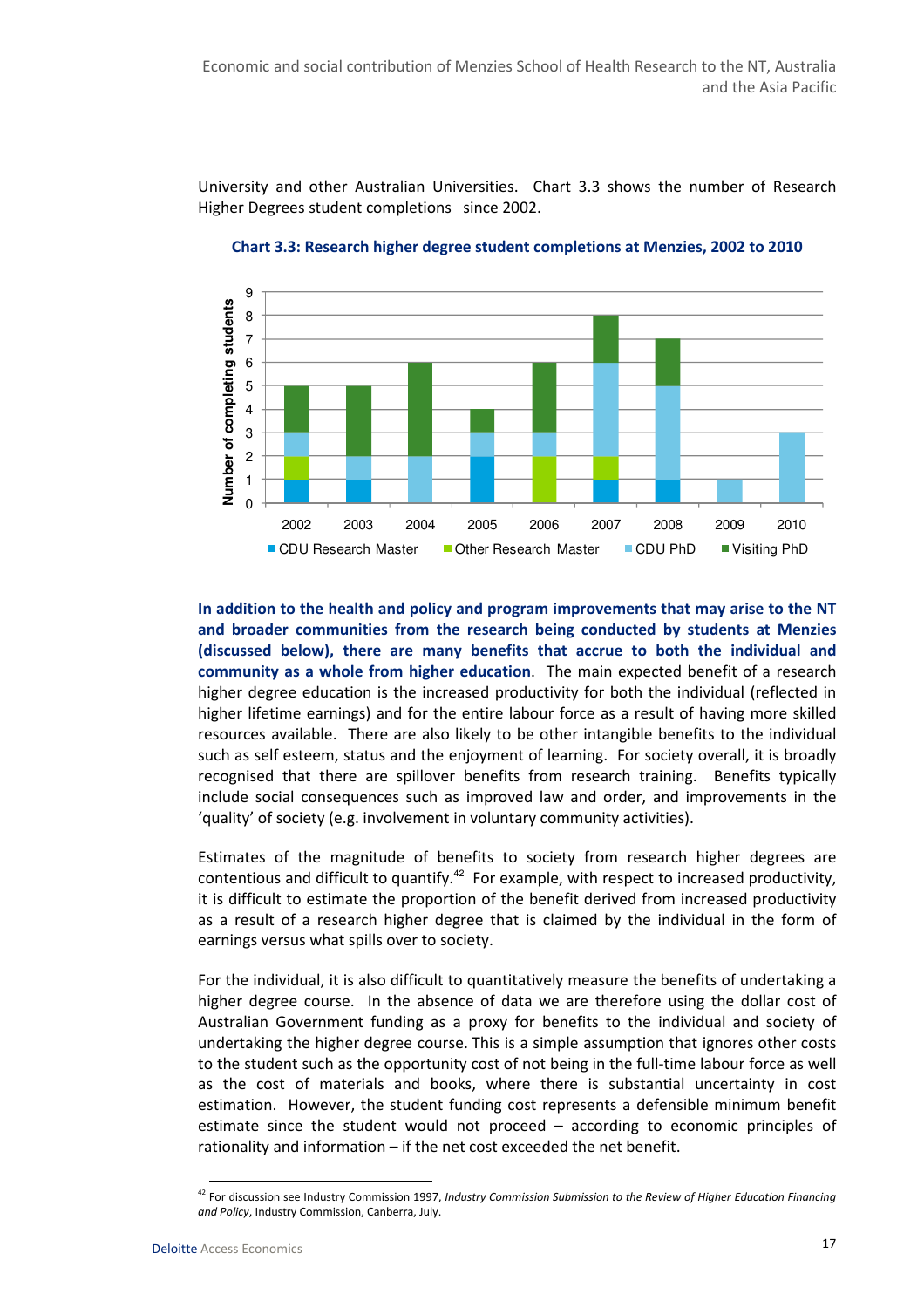The Australian Government provides funding of  $$18,180$  per year for 3.5 years<sup>43</sup>, the current total funding provided for undertaking a higher research degree at the Menzies is therefore \$63,560 (noting that we are using the current funding level for all degrees commenced and completed during the 2002-2010 rather than taking into account potential changes in real funding levels over this period, since an historical funding data series could not be located and an appropriate inflator would be difficult to identify). Based on this approach, the total economic value of the 45 completed degrees is \$1.52 million (NPV<sub>7%</sub>) over the next 20 years.<sup>44</sup> We reiterate this is a very conservative estimate.

### Table 3.7: Net Present Value (NPV) methodological note

There are several evaluation measures that can be used in the analysis of the value of Menzies benefit impacts. The two most commonly used discounted measures of benefits derived from research are the net present value (NPV) and the return on investment. Future benefits are discounted because the value of a dollar today is worth more than a dollar tomorrow. This study uses the NPV measure. The NPV of research is also known as the discounted value of the net benefit stream. It is obtained by discounting the stream of net benefits produced by the research back to its value in the chosen base period, in this case 2011. The general NPV formula can be represented by:

$$
NPV = \sum_{t=0}^{n} \frac{B_t - C_t}{(1+r)^t}
$$

where:

 $B<sub>t</sub>$  is the benefits from research in period t. In this study, benefit are projected 20 years out from the period t are used

 $C<sub>t</sub>$  is the expenditure on research in period t

r is the economic discount rate, in this case 7%

n is the number of years the benefits from research are accrued. In this study benefits beyond 2031 were not included.

Within this study, costs that were incurred before 2011 were increased to 2011 levels.

### Academic publications

Between 2006 and 2010 the number of published peer reviewed articles written by Menzies staff has more than doubled from 91 to 187. Chart 3.4 shows the growth in the number of peer reviewed articles by Menzies staff that have been published since 2006.

<sup>43</sup> Personal communication: Louise Clarke, 9 December 2011.

<sup>&</sup>lt;sup>44</sup> Note: Scholarship moneys are not included in this estimate because these represent a living expense rather than real expenditure on education.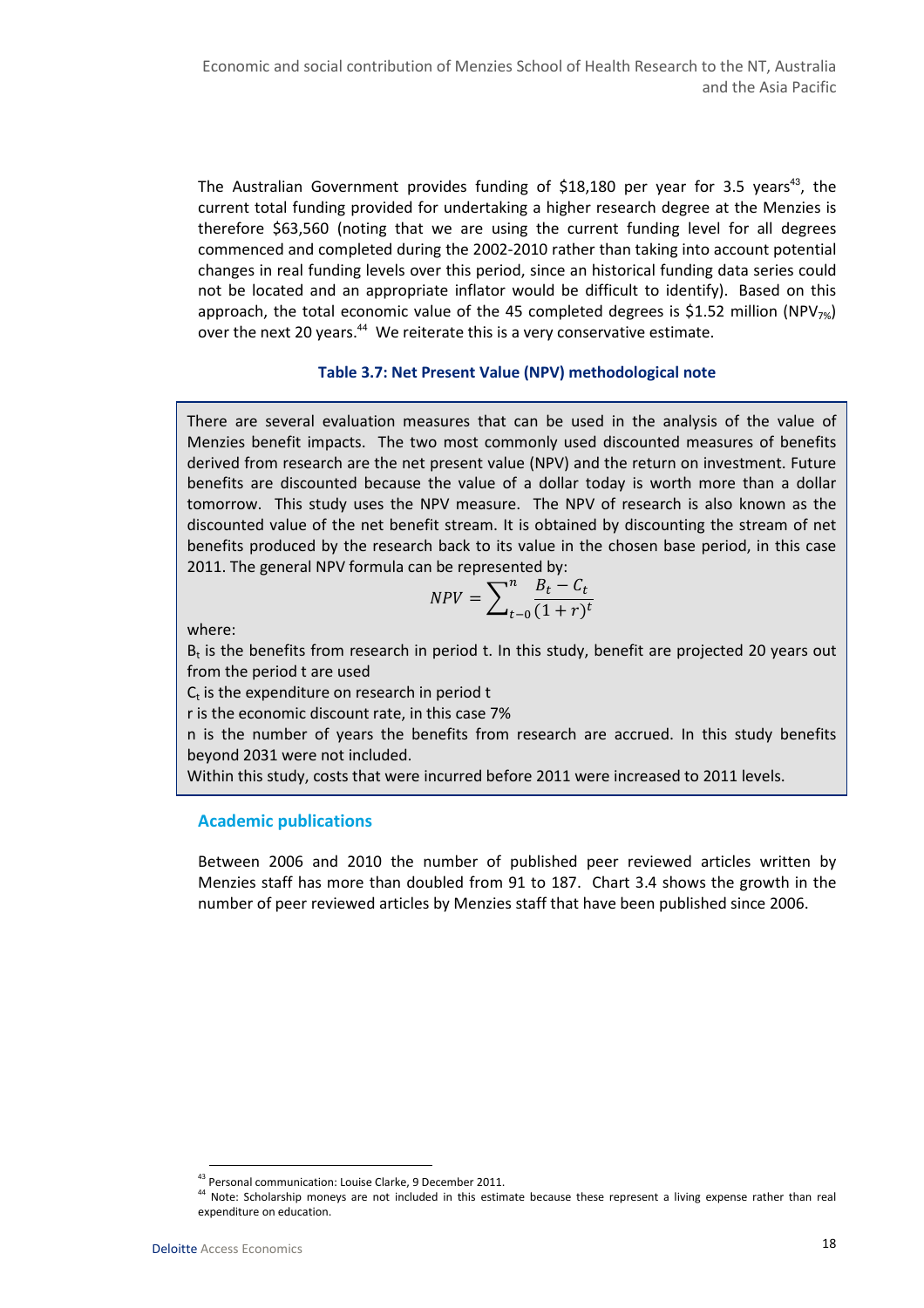

Chart 3.4: Number of publications by Menzies staff

While it is not possible to value in dollar terms, these publications generate value through contributing to the body of knowledge, promoting knowledge transfer and promoting both Menzies and NT as a health science research hub.

# 3.2.2 Health benefits, or policy and program improvements

Estimating the economic value to society of health research is a complex but essential step in establishing and justifying appropriate levels of investment in research. Complexities include:

- identifying and valuing the relevant research inputs (when many pieces of research may contribute to a clinical advance);
- accurately ascribing the impact of the research; and
- appropriately valuing the attributed economic impact.

## 3.2.2.1 Ascribing the impact of research

The following approach has been used to estimate the proportion of health research benefits generated in areas where a contribution by Menzies has been identified.

First, the proportion of health improvements that can be reasonably attributed to health research has been considered. Prior research has proposed that 33% of total health gains related to a reduction in mortality and morbidity from cardiovascular disease is the result of medical research, while a share of the remaining 67% can be linked to research since gains attributed to changes in public policy and individual behaviour depend on research-derived information.<sup>45</sup> Health research, therefore, is assumed to be responsible for 50% of improvements in healthy lifespan. The remaining 50% is attributed to the other factors associated with the implementation of health research. This approach is consistent with prior studies undertaken by Access Economics.<sup>46</sup>

Second, Australia's contribution to health research was considered using bibliometric analysis. Bibliometric analysis involves the use of publication and citation data in the

<sup>&</sup>lt;sup>45</sup> Hatfield M, Sonnenschein H, Rosenberg L (2000) Exceptional Returns: The Economic Return to Health Expenditure, Funding First, New York www.laskerfoundation.org/reports/pdf/exceptional.pdf

<sup>&</sup>lt;sup>46</sup> Access Economics (2008) Exceptional Returns: The Value of Investing in Health R&D in Australia II, Report for the Australian Society for Medical Research, Canberra. And Access Economics (2008) Returns to NHMRC funded R&D, Report for the National Health and Medical Research Council, Canberra.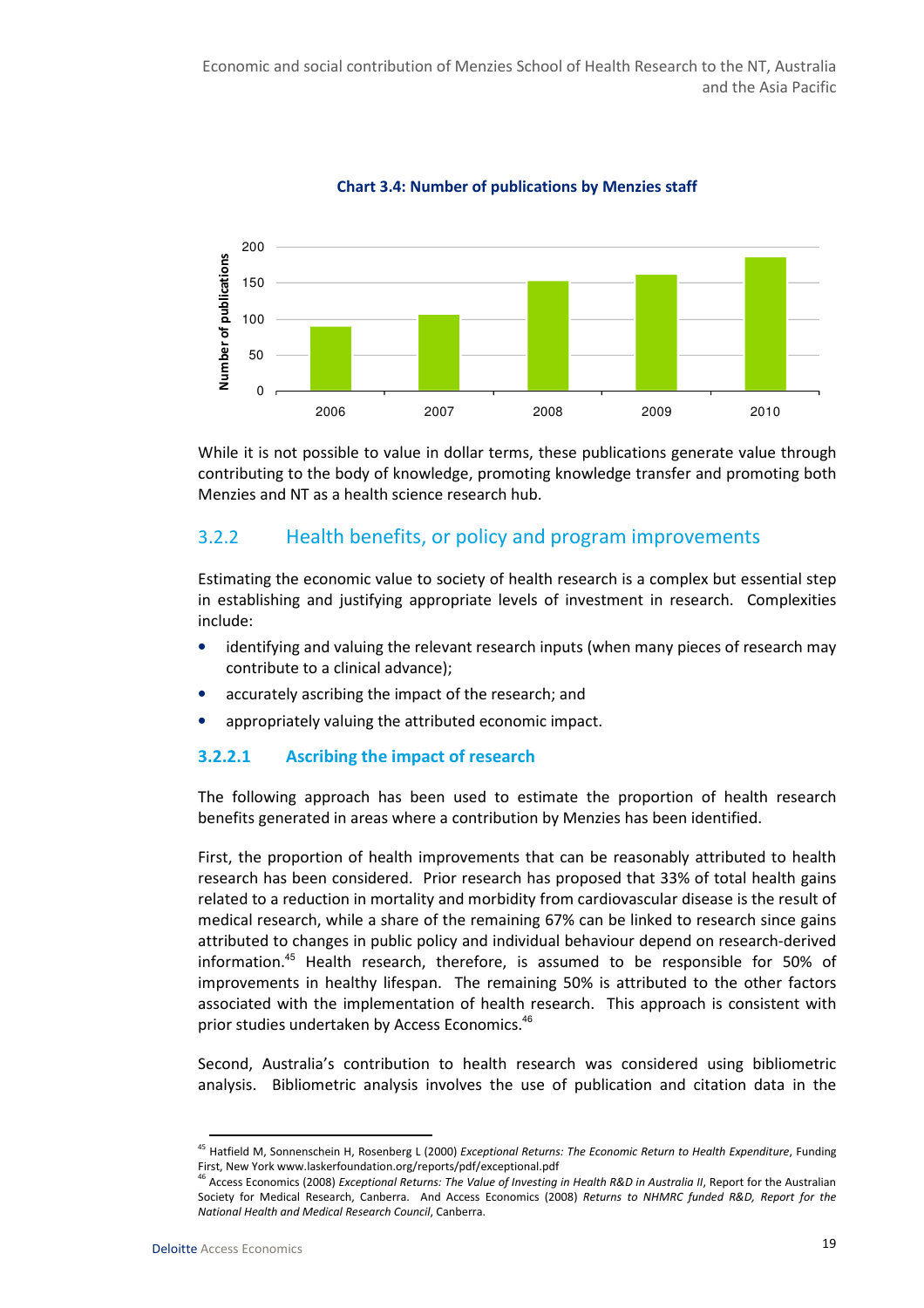assessment of research performance.<sup>47</sup> This analysis has been used to estimate the efficacy of health research in Australia. The cohort of publications most relevant to this report are those which fall under clinical science (also referred to as clinical medicine), as the three disease groups under investigation all fall under this overarching umbrella<sup>48</sup>. Bibliometric analysis undertaken by Butler and colleagues found that the Australian global proportion of clinical science publications has increased steadily during the period 1996 through 2006, increasing from 2.72% (1996-2000) to 3.14% (2002-2006).<sup>49</sup>

Therefore, only 1.57% (50% of 3.14%) of the value resulting improved health benefits supported by Menzies research will be attributed to Menzies.

### 3.2.2.2 Valuing the attributed economic impact

Studies typically consider one or more of the following streams of benefit as a result of health research:

- 1. direct cost savings arising from research leading to either new less costly treatments or to developments such as vaccines that reduce the number of patients needing treatment;
- 2. the value to the economy of a healthy workforce;
- 3. the value to the economy in terms of product development, consequent employment and sales; and/or
- 4. the intrinsic value to society of health gains generated by research by placing a monetary value on a life.

The following assessment of the value of health research uses the fourth approach. To determine the net benefits from Menzies's activities, the value of gains in wellbeing need to be monetised so they can be compared to the cost of producing those gains. The value of gains in wellbeing can be calculated by multiplying the total number of Disability Adjusted Life Years (DALYs) by the Value of a Statistical Life Year (VSLY).

The concept of VSLY is widely used for the evaluation of public policies in the areas of health, environment and safety. The VSLY represents a trade-off between wealth

l

 $47$  Pollitt, A, Wooding, S, Hanney, S, Buxton, M and Grant, J (2011) Project retrosight: understanding the returns from cardiovascular and stroke research, methodology report, RAND Corporation Europe, http://www.rand.org/content/dam/rand/pubs/technical\_reports/2011/RAND\_TR925.pdf, accessed 30 August 2011.

<sup>&</sup>lt;sup>48</sup> The Web of Science journal sets analysed within the 2009 Butler and Henadeera manuscript include: andrology; anesthesiology; cardiac and cardiovascular systems; clinical neurology; dermatology and venereal diseases; emergency medicine and critical care; endocrinology and metabolism; gastroenterology and hepatology; geriatrics and gerontology; hematology; infectious diseases; medicine, general and internal; obstetrics and gynaecology; oncology; ophthalmology; orthopedics; otorhinolaryngology; pathology; pediatrics; peripheral vascular disease; psychiatry; psychology; radiology, nuclear medicine and medical imaging; rehabilitation; rheumatology; respiratory system; transplantation; surgery; urology and nephrology; tropical medicine.

<sup>&</sup>lt;sup>49</sup> Butler L and Biglia, B (2001) Analysing the journal output of NHMRC research grants schemes: March 2001, National Health and Medical Research Council, March, http://www.nhmrc.gov.au/\_files\_nhmrc/publications/attachments/r21.pdf, accessed 23 August 2011.

Butler, L (2003) NHMRC supported research: the impact of journal publication output 1996–2000, National Health and Medical Research Council, October, http://www.nhmrc.gov.au/\_files\_nhmrc/publications/attachments/butler03.pdf, accessed 23 August 2011.

Butler, L, Biglia, B and Henadeera, K (2005) NHMRC supported research: the impact of journal publication output 1999–2003, National Health and Medical Research Council, December, http://www.nhmrc.gov.au/\_files\_nhmrc/publications/attachments/nh75.pdf, accessed 23 August 2011.

Butler, L and Henadeera, K (2009) Measuring up 2009. NHMRC – Supported research: The impact of journal publication output 2002–2006, National Health and Medical Research Council, February, http://www.nhmrc.gov.au/\_files\_nhmrc/publications/attachments/nh125\_bibliometricsreport\_2002\_2006.pdf, accessed 23 August 2011.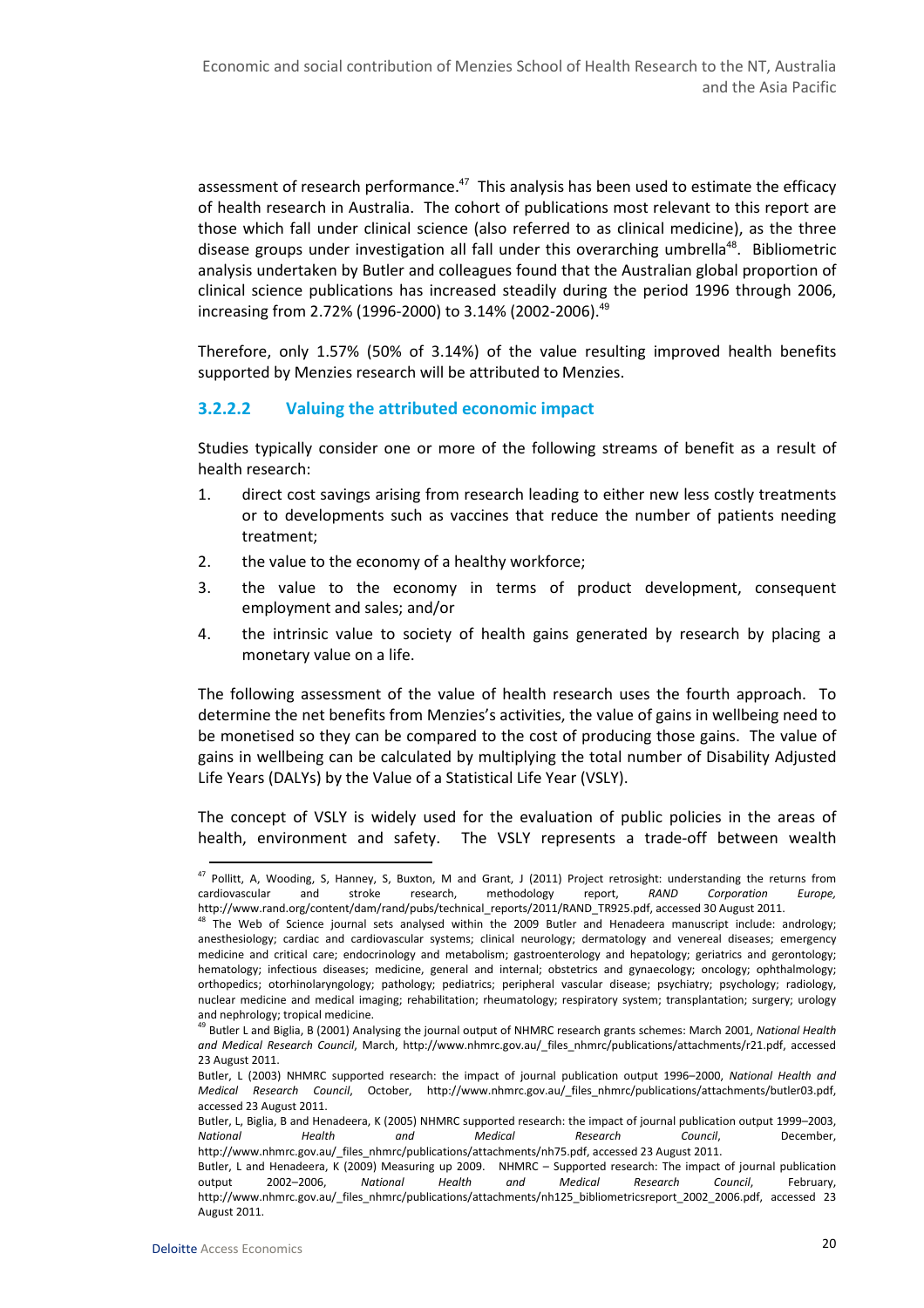(budgetary resources for a government decision) and a reduction in the probability of death.

For the purposes of this study we will adopt the VSLY and Value of a Statistic Life (VSL) recommended by the Office of Best Practice Regulation (OBPR): \$171,200 and \$4.0 million (adjusted from 2007 dollars to 2011 dollars). $^{50}$ 

As the OBPR describes, the VSLY estimates the value society places on reducing the risk of premature death, expressed in terms of saving a statistical life year. This is measured by estimating how much society is willing to pay to reduce the risk of death. The OBPR's recommended VSLY is based on a number of recent empirical studies relevant to Australia that derive estimates for the value of statistical life. The OBPR states that this empirical evidence has been assessed to ensure that it is comprehensive and rigorous. These studies use different methods of measuring society's willingness to pay to reduce the risk of death:

- one direct method is to ask individuals through a survey what they would pay to save or prolong life;
- one method which incorporates a budget constraint is to observe how much consumers pay for products that reduce the risk of death or injury; and
- another indirect method (the most commonly used) is to observe how much workers are willing to pay (through reduced wages) for an improvement in workplace safety.  $51$

These are just three of the many methods that have been used to estimate VSLY. There has been a lot of debate about the appropriate method of estimating VSLY. The OBPR's recommended VSLY represents an average across empirical studies, informed by economic theory, international research and international practice and is based on a healthy person living for another 40 years.

Significant debate also surrounds the application of VSLY. It is argued by some that it is not possible to place a value on human life and that to do so is callous and demeaning. However, despite the difficulties in measurement, most economists and public policy makers recognise that, given the scarcity of resources for public projects and the consequent need for efficient allocation, if such valuations are not made explicitly then they will be made implicitly through decisions about which projects proceed and the funding accorded to completing projects. The concept of the VSLY enhances transparency around trade-offs and decisions that are being made every day by government.

It is also important to note that the VSLY does not measure the more nebulous concept of the worth of a life. Rather it measures the value of a statistic life in monetary terms only. Yet VSLY is also not the same as measuring what we would give up for our own life, which in monetary terms would likely be all our wealth. In contrast, reflecting that it has been developed to inform policy-making decisions, the VSLY only measures the value of small risk reductions in premature death or reduced quality of life. Both individuals and governments often make budget-constrained decisions on small risk reductions with respect to their health and safety every day. The VSLY simply formalises and adds rigour to this process.

<sup>&</sup>lt;sup>50</sup> Department of Finance and Deregulation (2008) Best Practice regulation Guidance Note: Value of Statistical Life, November 2008.

<sup>&</sup>lt;sup>51</sup> Department of Finance and Deregulation (2008) Best Practice regulation Guidance Note: Value of Statistical Life, November 2008.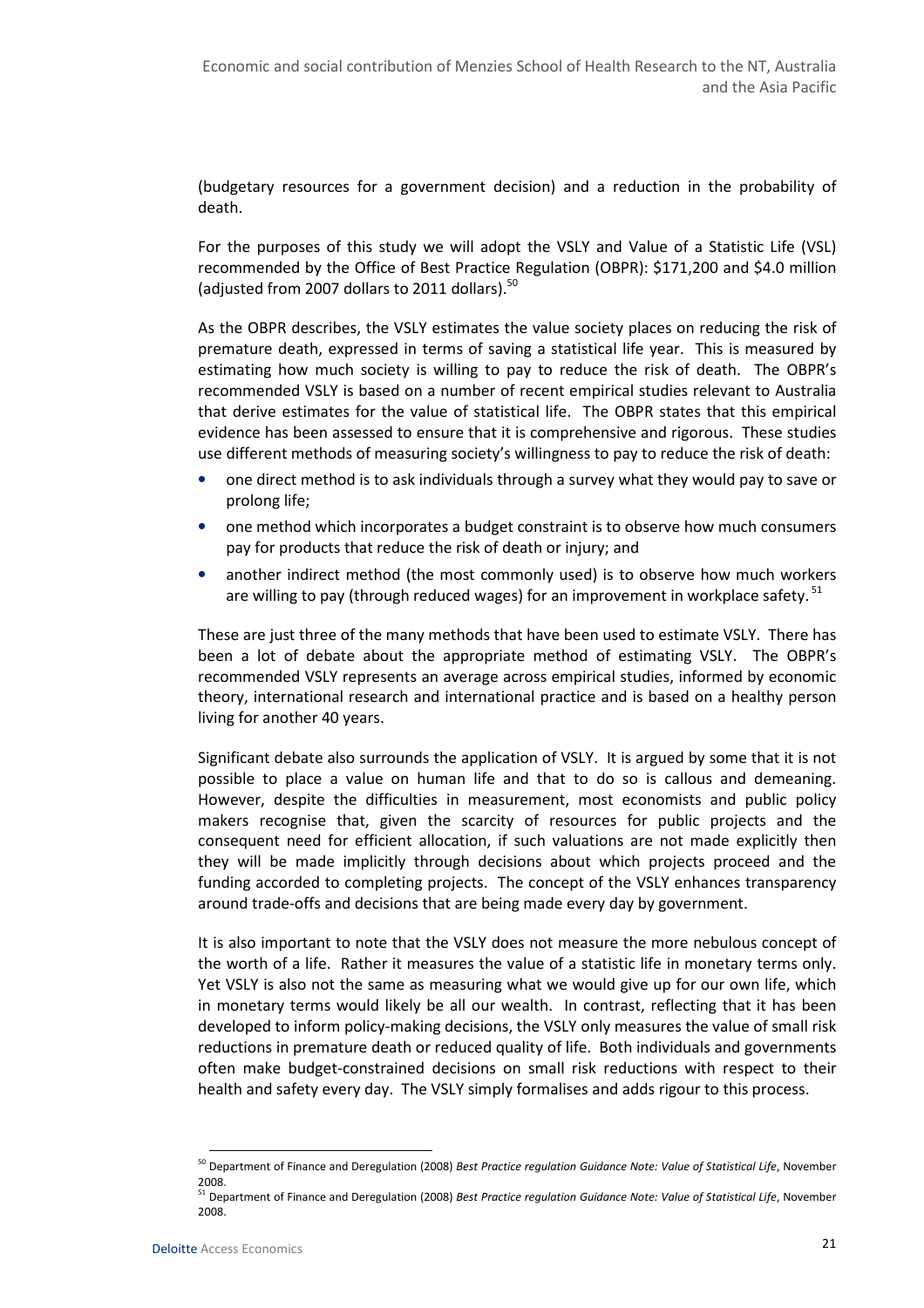## 3.2.2.3 Case studies

Menzies has grown rapidly in recent years, resulting in significant additional research activity. Given the long lead times and uncertainty surrounding the ultimate outcomes of research it has not been possible to quantify all of the benefits of Menzies research. The following six areas of research have been quantified because they provide illustrations of how Menzies research has been translated into health outcomes that *can* be quantified.

- 1. Malaria
- 2. Meloidosis
- 3. Rheumatic heart disease
- 4. Oral disease
- 5. Improved quality of primary health care for chronic disease
- 6. Pyoderma

Multiple stakeholders identified during consultation emphasised the importance of other areas of Menzies research including Menzies's role in:

- conducting primary research;
- performing a public advocacy role for Indigenous health issues;
- providing relevant local information to address tropical health issues; and
- enhancing the value of culturally appropriate Indigenous health services through the promotion and specialisation of Indigenous health workers in the Northern Territory.

The following quantification of the benefits does not consider the impact of these benefits. This does not imply, however, that these impacts are not important and valued. Rather it reflects the scope of this project and the reality that there is not currently sufficient evidence to robustly ascribe an economic value to these impacts. As such, the following benefits estimates represent a conservative approach to the valuation of the overall health benefits generated by Menzies research.

#### Malaria

Malaria is caused by Plasmodium parasites, which are spread to humans through the bites of infected Anopheles mosquitoes. There are five types of human malaria:

- plasmodium falciparum, one of the two most common types of malaria and the most deadly;
- plasmodium vivax, the other most common types of malaria;
- Plasmodium malariae;
- plasmodium ovale; and
- plasmodium knowlesi, a type of monkey malaria that occurs in certain forested areas of Southeast Asia and has only caused some human cases of malaria in recent years.<sup>52</sup>

The World Health Organization (WHO) estimates that in 2009 there were 225 million cases of malaria and an estimated 781,000 deaths as a result of malaria, with the majority of

l

World Health Organisation (2011), Malaria – Fact Sheet No 94 – October 2011, available at http://www.who.int/mediacentre/factsheets/fs094/en/index.html last accessed 2nd November 2011.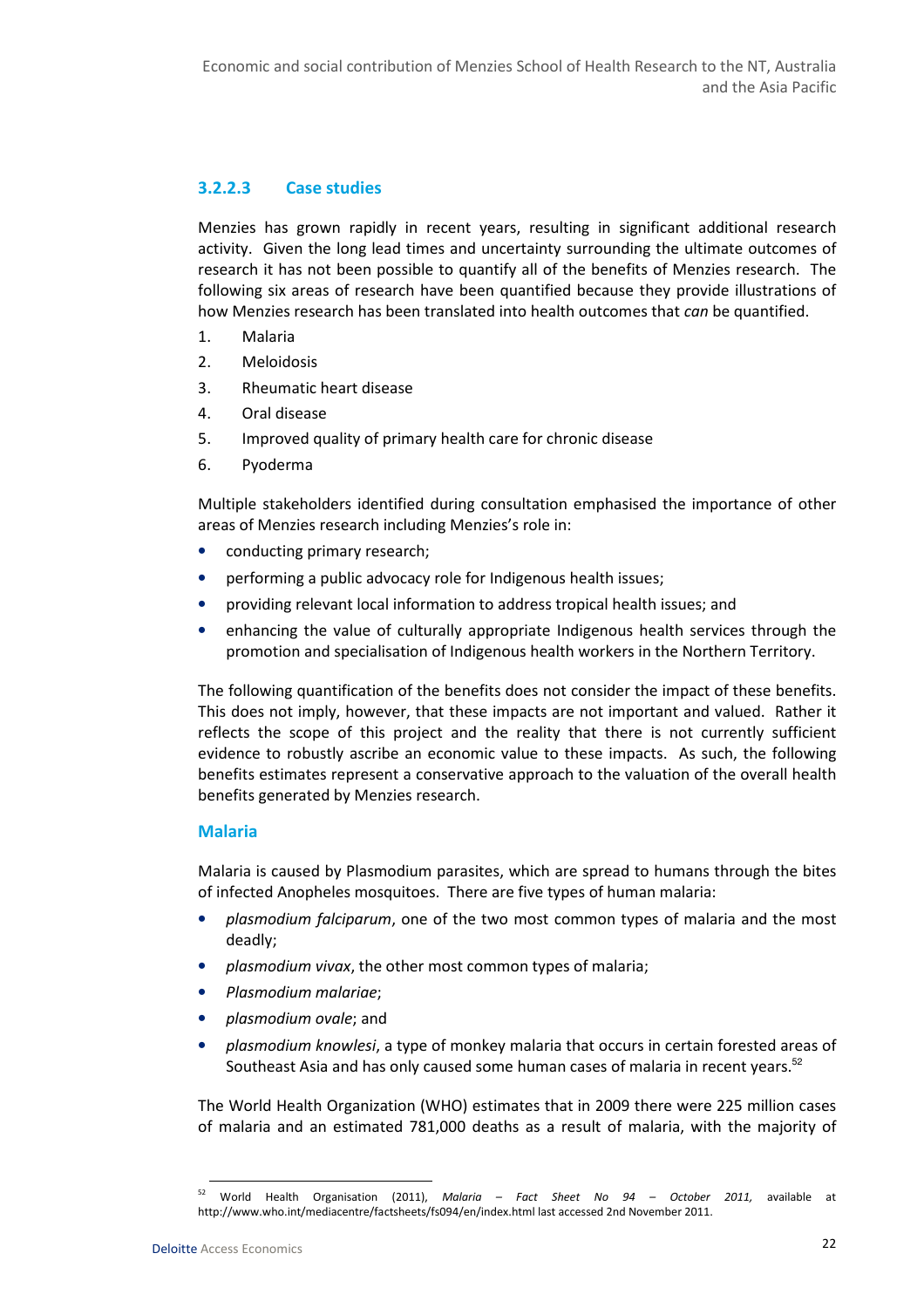deaths occurring among children living in Africa where the disease accounts for approximately 20% of all childhood deaths.<sup>53</sup>

Malaria causes significant economic losses, with the WHO estimating that the disease can decrease gross domestic product (GDP) by as much as 1.3% in countries with high disease rates and long term aggregated annual losses resulting in substantial differences in GDP between countries with and without malaria over the long term, particularly in Africa.<sup>54</sup> It is estimated that, in some heavy-burden countries, the health costs of malaria account for up to 40% of public health expenditures, 30% to 50% of inpatient hospital admissions, and up to 60% of outpatient health clinic visits. $^{55}$ 

These significant impacts of malaria also disproportionately affect poorer people who have limited access to health care because, while many countries – especially in temperate and sub-tropical zones – have successfully eliminated malaria, most malaria cases and deaths occur in sub-Saharan Africa, as well as the developing countries of Asia, Latin America, and to a lesser extent the Middle East and parts of Europe.<sup>56</sup>

In 2003, there were an estimated 605 cases of malaria in Australia, resulting in 3 deaths. Menzies works on all five species of the Plasmodium parasite that cause human malaria, focusing on the three types that cause most disease and death in the Asia-Pacific region: falciparum, vivax and knowlesi malaria.

Major research efforts involving Menzies that have resulted in changes in malaria treatment regimes in Australia and throughout Southeast Asia include:

- demonstration of the benefits of treating severe malaria with artesunate rather than quinine;
- demonstration of the benefits of treating multi-drug resistant *plasmodium falciparum* and Plasmodium vivax malaria with dihydroartemisinin-piperaquine (DHA-piperaqine) rather than artesunate-amodiaquine; and
- demonstration of the benefits of using DHA-piperaquine as first line treatment of malaria in pregnancy.

### Severe malaria treatment

Research conducted by Menzies in collaboration with others as part of the Southeast Asian Quinine Artesunate Malaria Trial demonstrated that artesunate reduces the mortality of severe malaria by 34.7% compared with conventional intravenous quinine.<sup>57</sup> This research made a substantial contribution to the body of evidence supporting artesunate as treatment for severe malaria, which led to changes in the WHO's Global Malaria Treatment Guidelines. While this study was not the only study to demonstrate the benefits of artesunate for the treatment of severe malaria, it was the largest and most extensive. The Global Malaria Treatment Guidelines makes direct reference to the results of the study to support the change in the recommended treatment regime.<sup>58</sup>

 $\overline{a}$  $53$  Ibid.

 $54$  Ibid.

 $55$  Ibid.

<sup>56</sup> Ibid.

<sup>&</sup>lt;sup>57</sup> The SEAQUAMAT Trial Group. Artesunate versus quinine for treatment of severe falciparum malaria: a randomised trial. Lancet 2005; 366: 717-725.

World Health Organisation (2010), Global Malaria Treatment Guidelines: Second Edition, available at http://whqlibdoc.who.int/publications/2010/9789241547925\_eng.pdf last accessed 2 November 2011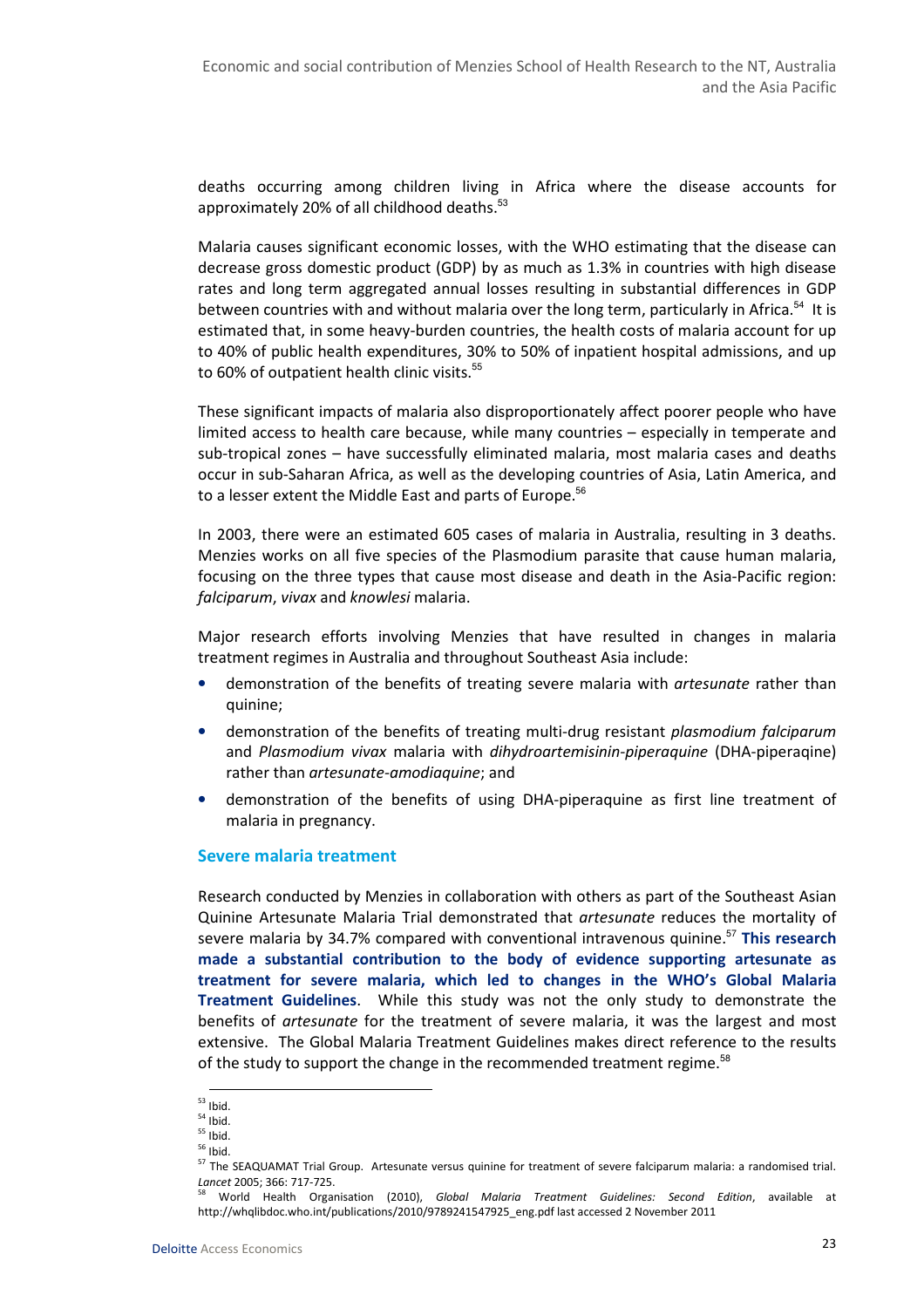In Australia, malaria results in two to three deaths per year.<sup>59</sup> Based on the reduction in mortality for severe malaria reported by Southeast Asian Quinine Artesunate Malaria Trial, the change in treatment regime will result in 18 fewer deaths over the next 20 years. This is estimated to have an economic value from the improved health, attributable to the Menzies, of \$0.6 million (NPV $_{7\%}$ ) for Australia.

In 2010, Southeast Asian countries reported 2.3 million cases of malaria and 2,423 malaria deaths, whereas the WHO estimated that the number of cases of malaria and malaria deaths in Southeast Asia were closer to 28-41 million and 49,000 respectively.<sup>60</sup> This discrepancy is likely to be, at least in part, a function of limited access to health care. For the purposes of this assessment, the number of reported malaria deaths has been used, noting that this is a very conservative estimate.

The incidence of reported malaria cases in Asia Pacific has been declining on average by almost 5% per year for the last 10 years, $61$  indicating that, in areas sufficiently developed to have appropriate health care, community wide control methods are having an impact. It has been assumed that the incidence of malaria cases will continue to decline. This is a conservative assumption, as it is clear that there is still significant unmet demand for treatment of malaria in the Asia Pacific. Conversely, however, individuals receiving malaria treatment and hence the reported cases and deaths resulting from malaria may fall as countries in the Asia Pacific become more affluent and health care becomes more widely available. The uncertainty surrounding the trajectory of improvements in the availability of health care should be noted.

For the purposes of this assessment, benefits have been assumed to accrue for 20 years. It has further been assumed that the impact of the changes to the WHO guidelines will not be fully implemented in countries in the Asia Pacific until 2015.

Chart 3.5 illustrates the assumed trend in malaria deaths in Asia Pacific with and without the change in the treatment regime. The gap between the two lines demonstrates the benefit of the estimated reduction in malaria deaths as a result of the change in treatment regime.

<sup>&</sup>lt;sup>59</sup> Begg S, Vos T, Barker B, Stevenson C, Stanley L, Lopez AD, 2007. The burden of disease and injury in Australia 2003. PHE 82. Canberra: AIHW.

World Health Organisation (2011), Malaria: Disease Burden in SEA Region, available at http://www.searo.who.int/en/Section10/Section21/Section340\_4018.htm last accessed 1 November 2011.<br><sup>61</sup> Morld Health Organisation (2011). World Malaria Report 2010.

<sup>&</sup>lt;sup>61</sup> World Health Organisation (2011), World Malaria Report 2010, available at http://www.who.int/malaria/world\_malaria\_report\_2010/worldmalariareport2010.pdf last accessed 2 November 2011.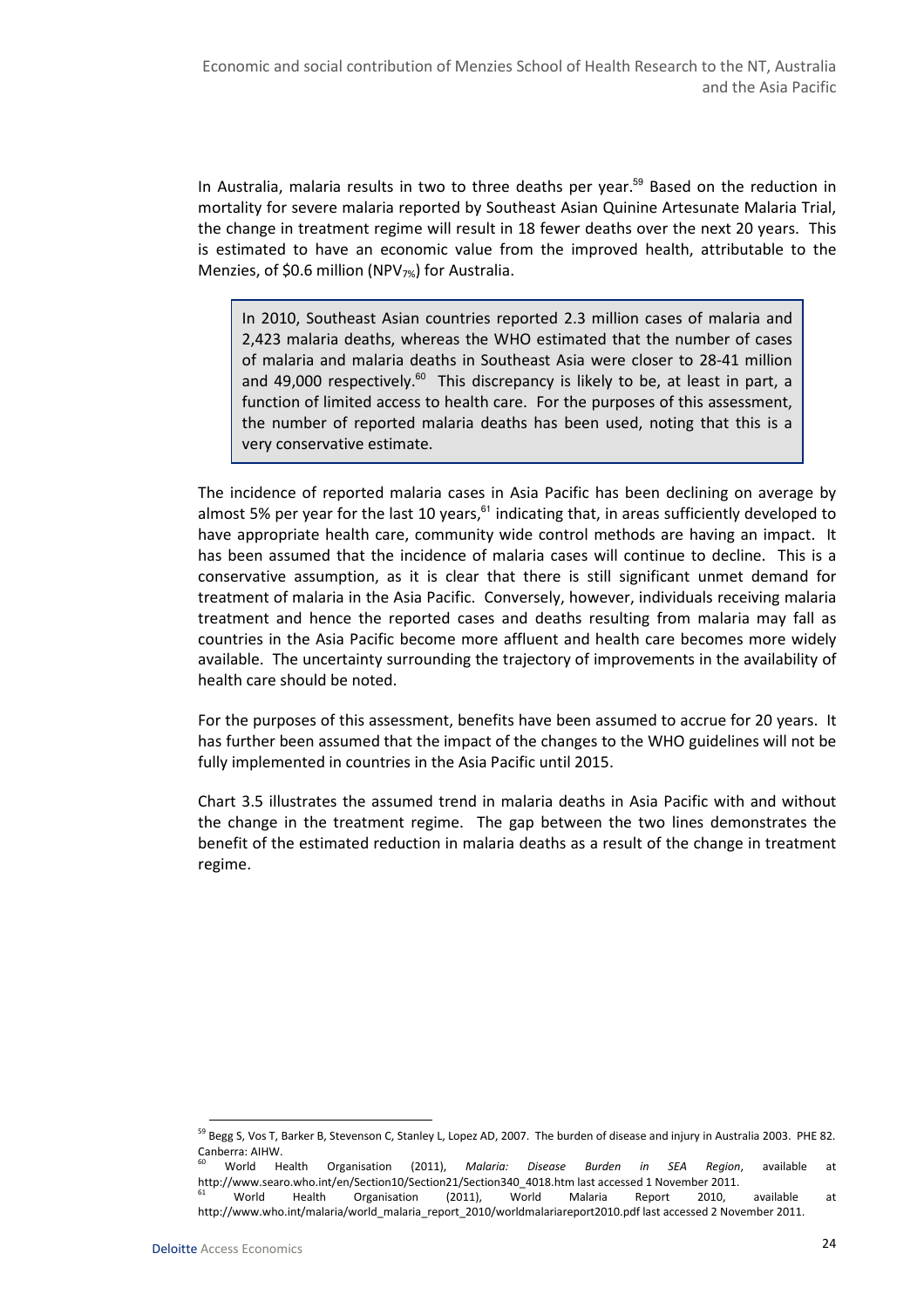



Based on these estimates and assumptions, the economic value of the improved health benefits for the Asia Pacific of the Menzies contribution to a new treatment regime for severe malaria is \$220 million (NPV $_{7\%}$ ).

#### Treatment of multi-drug resistant malaria

Research undertaken by Menzies has demonstrated the treatment of uncomplicated multidrug resistant malaria with DHA-piperaquine results in a significantly lower parasitological failure rate at day 42 (13%) than treatment with artesunate-amodiaquine (45%). The research has also demonstrated that the DHA-piperaquine reduced the risk of anaemia. $62$ This study made a substantial contribution to the body of evidence supporting the application of DHA-piperaquine for the treatment of uncomplicated multi-drug resistant malaria. It is cited in the WHO's Global Malaria Treatment Guidelines as the evidence for the use of DHA-piperaquine to treat multi-drug resistant Plasmodium vivax malaria.<sup>63</sup>

A recurrence of malaria can be the result of either parasitological failure or re-infection. To be conservative it has therefore been assumed that the change in treatment regime results in a reduction in cases for a given year rather than a cure. The value is then the reduced burden of disease of a single episode of malaria for each malaria sufferer who receives the alternate treatment. In addition, the assumptions and estimates outlined above for the valuation of the impact of the Menzies contribution to reduced mortality from severe malaria, have also been applied for this valuation. It has further been assumed that 50% of malaria cases in the Asia Pacific are for Plasmodium vivax (Pv) malaria.

<sup>62</sup> Hagusian RA, Purba LH, Kenangalem E, Wuwung M, Maristela R, Rumaseuw R, Laihad F, Ebsworth P, Anstey NM, Tjitra E, Price RN. Dihydroartemisinin-piperaquine versus artesunate-amodiaquine for multi-drug resistant P. falciparum and P. vivax in Papua, Indonesia. Clin Infect Dis 2007; 44:1067-74.

World Health Organisation (2010), Global Malaria Treatment Guidelines: Second Edition, available at http://whqlibdoc.who.int/publications/2010/9789241547925\_eng.pdf last accessed 2 November 2011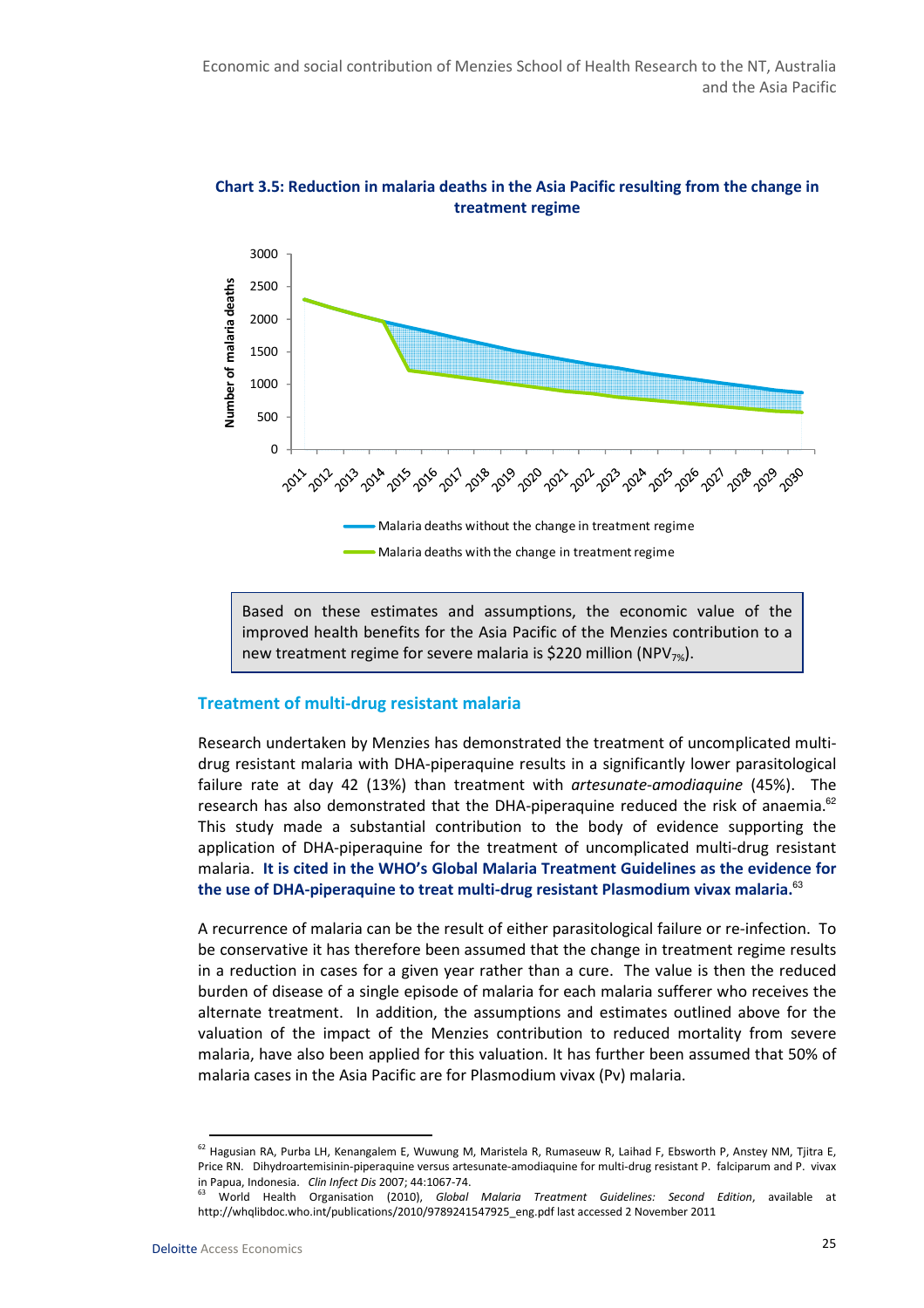Chart 3.6 illustrates the assumed trend in Pv malaria cases in Asia Pacific with and without the change in the treatment regime. The gap between the two lines demonstrates the benefit of the estimated reduction in malaria cases as a result of the change in treatment regime.





Based on these trends, and assuming a 0.175 disease weighting for malaria episodes with an average episode length of 0.01 of a year, $64$  the economic value of the improved health benefits for the Asia Pacific of the Menzies contribution to a new treatment regime for uncomplicated multi-drug resistant Pv malaria is \$7.3 million (NPV $_{7\%}$ ).

#### Treatment of malaria in pregnancy

Research undertaken by Menzies has demonstrated that the treatment of pregnant women with DHA-piperaquine in the second and third trimesters reduced the rate of vertical transmission from 3.2% to 0.2% when compared to the currently accepted treatment regime of chloroquine/quinine. It also found the that the proportion of babies born with low birth weight from mothers with malaria dropped from 6.5% to 2.5% <sup>65</sup> Following on from this study, Indonesia changed national policy to DHA-piperquine for pregnant women. The WHO is currently reviewing the findings of this work and may be considering changes to international policy.

For the purposes of this assessment, we have only considered the value of improved health outcomes for Indonesia as a result of a reduction in the number of babies born with low birth weight. The study conducted by Menzies was assisted by the other organisations

<sup>&</sup>lt;sup>64</sup> Begg S, Vos T, Barker B, Stevenson C, Stanley L, Lopez AD, 2007. The burden of disease and injury in Australia 2003. PHE 82. Canberra: AIHW.

<sup>&</sup>lt;sup>5</sup> Poespoprodjo JR, Fobia W, Kenangalem E, Hasanuddin A, Sugiarto P, Tjitra E, Anstey NM, Price RN. Highly effective therapy for maternal malaria associated with a lower risk of vertical transmission. *J Infect Dis* 2011: in press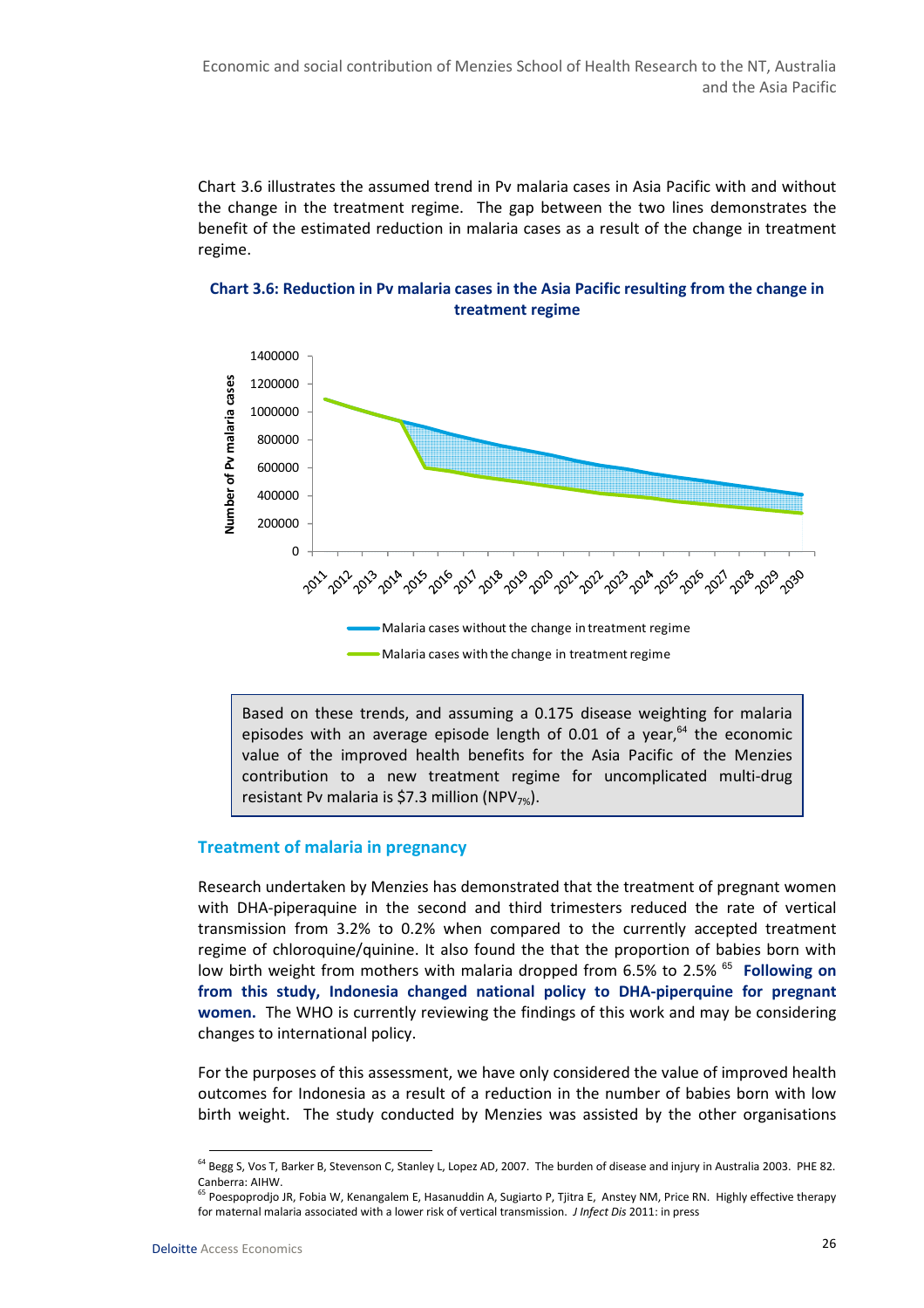involved in the study and the implementation of the new treatment regime was supported by the Indonesian Government.

In Indonesia there were 229,819 reported cases of malaria in 2010. $^{66}$  As noted earlier, this is likely to be an underestimate of the total cases of malaria in Indonesia. For the purposes of the assessment, however, the lower estimate of malaria incidence has been applied, as it is assumed that this is the proportion of cases that were able to access health care.

In addition to the above assumptions and estimates:

- it has been assumed that the average fertility rate for mothers with malaria is consistent with the national fertility rate (2.1 per woman); $67$
- a 0.11 disease weighting for mild disabilities resulting infants born with low birth weight has been applied;<sup>68</sup>
- an average incidence of mild disabilities as a result of low birth weight of 5% has been applied;  $69$
- the average life expectancy in Indonesia is 68 years;  $70$  and
- benefits have been assumed to accrue for 20 years from 2011.

Based on these estimates and assumptions, the economic value of the improved health benefits for Indonesia of the Menzies contribution to a new treatment regime for pregnant women with malaria is \$70 million (NPV $_{7\%}$ ).

### **Total estimated benefits from improvements in malaria treatment**

The total quantifiable benefit of Menzies malaria research between 2011 and 2035 is estimated to be \$298 million (NPV $_{7\%}$ ). The majority of this benefit is a result of changes in treatment regimes in Asia Pacific countries. The quantified benefit to Australia of this research is marginal at \$0.6 million (NPV $_{7\%}$ ).

Chart 3.7 illustrates the year on year quantified benefits of Menzies's malaria research.

<sup>&</sup>lt;sup>66</sup> World Health Organisation (2011), Malaria: Disease Burden in SEA Region, available at http://www.searo.who.int/en/Section10/Section21/Section340\_4018.htm last accessed 1 November 2011. <sup>67</sup> World Health Organisation (2011), World Health Statistics, available at

http://www.who.int/whosis/whostat/EN\_WHS2011\_Full.pdf last accessed 2 November 2011.  $68$  Ibid.

 $^{69}$ lbid.

<sup>&</sup>lt;sup>70</sup> World Health Organisation (2011), World Health Statistics, available at http://www.who.int/whosis/whostat/EN\_WHS2011\_Full.pdf last accessed 2 November 2011.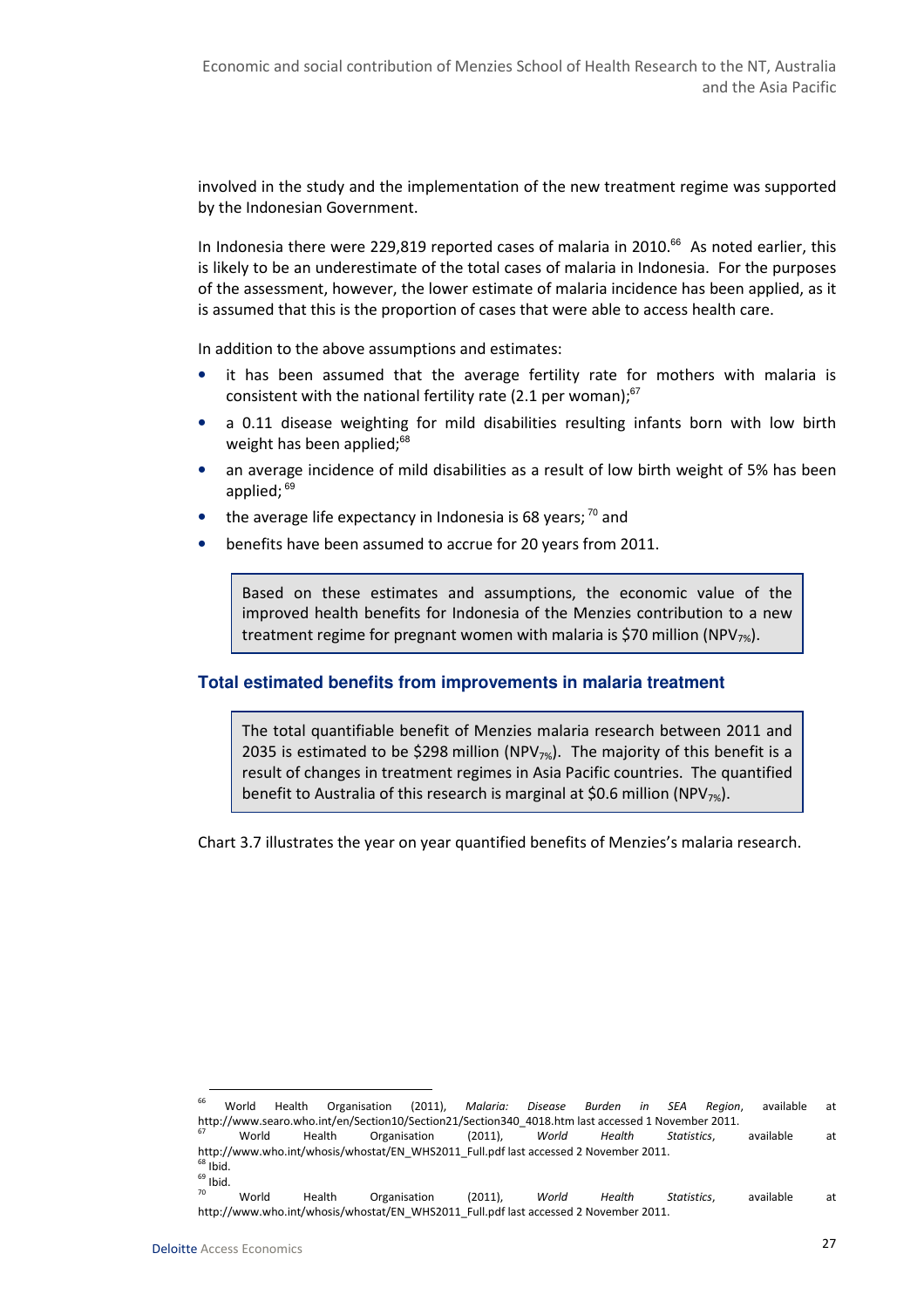

Chart 3.7: Quantified benefit of Menzies malaria research

#### **Melioidosis**

Melioidosis is a potentially fatal, clinical disease caused by the bacterium Burkholderia pseudomallei, which is found in wet soil and surface water in tropical areas, usually after heavy rainfall.<sup>71</sup> B. pseudomallei bacteria live below the soil's surface during the dry season but after heavy rainfall are found in surface water and mud and may become airborne.<sup>72</sup> Melioidosis occurs in tropical areas throughout the world, particularly in Southeast Asia and northern Australia, most often in the Top End of the Northern Territory (NT) and in far north Queensland and the Kimberley region of Western Australia.<sup>73</sup> Melioidosis is hyperendemic in the Top End of the NT and in parts of north-eastern Thailand as it is the commonest cause of fatal community-acquired septicaemic pneumonia (CAP).<sup>74</sup>

People most at risk are those with conditions such as diabetes, which is the greatest risk factor, heavy alcohol consumption, kidney disease, lung disease, cancer, and those on immunosuppressive therapy.<sup>75</sup> The majority of infections occur when skin abrasions or wounds come into contact with wet soil or water contaminated with the bacterium, and very rarely through swallowing contaminated water, or through breathing in fine droplets of such water.<sup>76</sup>

Most incidences of melioidosis are 'acute cases' that have a sudden onset of between 1 – 21 days after an apparent exposure to soil or muddy water, and can present as pneumonia with fever, cough and difficulty breathing or as blood poisoning with fever, confusion and shock.<sup>77</sup> Acute melioidosis can be very severe, and almost always requires hospital inpatient management, with deaths occurring in Australia each year as a result of the

<sup>&</sup>lt;sup>71</sup> Menzies School of Health Research (2009) Report to Quinquennial Review Panel – 30 March – 3 April 2009, p.101-102

<sup>72</sup> Northern Territory Government Department of Health and Families (December 2009) Melioidosis, available at http://www.healthylivingnt.org.au/content/?action=getfile&id=705 last accessed 2 November 2011.  $73$  Ibid.

<sup>&</sup>lt;sup>74</sup> Currie BJ, Fisher DA, Howard DM, Burrow JN, Selvanayagam S, Snelling PL, Anstey NM, Mayo MJ. The epidemiology of melioidosis in Australia and Papua New Guinea, Acta Trop. 2000 Feb 5;74(2-3):121-7.

<sup>&</sup>lt;sup>75</sup> Northern Territory Government Department of Health and Families (December 2009) Melioidosis, available at http://www.healthylivingnt.org.au/content/?action=getfile&id=705 last accessed 2 November 2011.

<sup>&</sup>lt;sup>76</sup> Queensland Government (2010) Topic: Melioidosis, available at http://access.health.qld.gov.au/hid/InfectionsandParasites/BacterialInfections/melioidosis\_is.asp, last accessed 2 November 2011.

 $\overline{77}$  Ibid.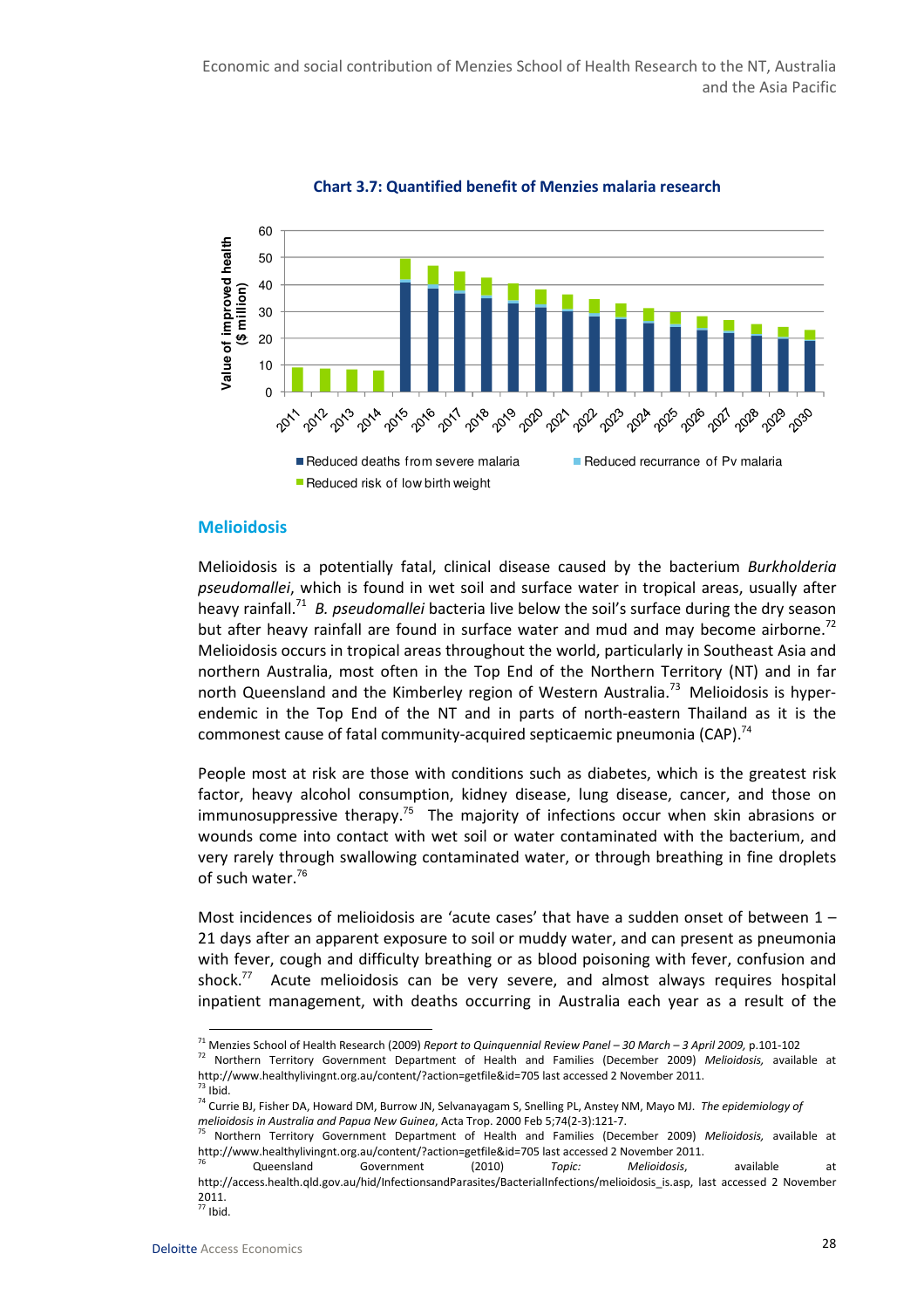disease.<sup>78</sup> Melioidosis can present as a rapidly fatal septicaemic illness and B. *pseudomallei* is now considered a potential biothreat agent, however there are major gaps in the understanding of the disease's global distribution, epidemiology and pathogenesis.<sup>79</sup>

Between 1989 and 2009 the number of cases of melioidosis recorded in Australia was 540. Of those cases, 77 were fatal. $80$  One of the major causes of death from melioidosis is the on-set of septic shock. While the number of cases of melioidosis in Australia has remained reasonably steady, the number of fatalities has reduced over time. In particular, as demonstrated in Table 3.8, the proportion of cases of melioidosis septic shock that resulted in death has declined from 100% to 27%.

|                                                         | 1989-1994 | 1995-1999 | 2000-2004 | 2005-2009 |
|---------------------------------------------------------|-----------|-----------|-----------|-----------|
| Number of cases of melioidosis<br>Number of deaths from | 88        | 164       | 139       | 149       |
| melioidosis<br>Number of cases of melioidosis           | 26 (30%)  | 24 (15%)  | 14 (10%)  | 13 (9%)   |
| with septic shock<br>Number of deaths from              | 16        | 28        | 39        | 33        |
| melioidosis with septic shock                           | 16 (100%) | 21 (75%)  | 12 (31%)  | 9(27%)    |

#### Table 3.8: Australian melioidosis cases and fatalities from 1989 to 2009**<sup>81</sup>**

Menzies research has contributed to the body of evidence that improved early diagnosis and improved treatment of melioidosis with new antibiotics and G-CSF in severely ill cases. In 1998, a clinical trial was published that suggested that for a subgroup of patients with severe pneumonia may benefit from the administration of recombinant human G-CSF. In response to this study intensivists and infectious disease specialists at Royal Darwin Hospital with Menzies staff reviewed the literature about animal and human studies of the use of G-CSF for treating sepsis and it was decided that G-CSF would be added to the means of treating septic shock in a specific attempt to reduce the mortality rate (95%) associated with septic shock due to melioidosis.<sup>82</sup> In 2004 Menzies staff in conjunction with Flinders University reported a decrease in mortality rates from 95% to 10% as a result of improved early diagnosis and improved treatment of melioidosis with new antibiotics and G-CSF in severely ill cases.<sup>83</sup>

Within the population of northern Australia the incidence of melioidosis is 5.8 in 100,000.<sup>84</sup> The proportion of cases with septic shock between 1989 and 2009 was 21%.<sup>85</sup>

 $\overline{a}$  $78$  Ibid.

<sup>&</sup>lt;sup>79</sup> Currie BJ, Ward L, Cheng AC (2010) The Epidemiology and Clinical Spectrum of Melioidosis: 540 Cases from the 20 Year Darwin Prospective Study. PLoS Negl Trop Dis 4(11): e900. doi:10.1371/journal.pntd.0000900, p.1  $b<sup>80</sup>$  Ibid.

 $81$  Ibid.

<sup>82</sup> Cheng, A., Stephens, D.P., Anstey, N.M., & Currie, B.J., 2004. Adjunctive granulocyte colony-stimulating factor for treatment of septic shock due to melioidosis. Clinical Infectious Diseases, 38, 32-37.

 $83$  Ibid.

<sup>84</sup> Cheng, A., Hanna, J., Norton, R., Hills, S., Davis, J., Krause, V., Dowse, G., Inglis, T., & Currie, B.J., 2003. Melioidosis in northern Australia, 2001-02, Communicable Disease Intelligence, 27, no. 2.

<sup>&</sup>lt;sup>85</sup> Currie BJ, Ward L, Cheng AC (2010) The Epidemiology and Clinical Spectrum of Melioidosis: 540 Cases from the 20 Year Darwin Prospective Study. PLoS Negl Trop Dis 4(11): e900. doi:10.1371/journal.pntd.0000900, p.1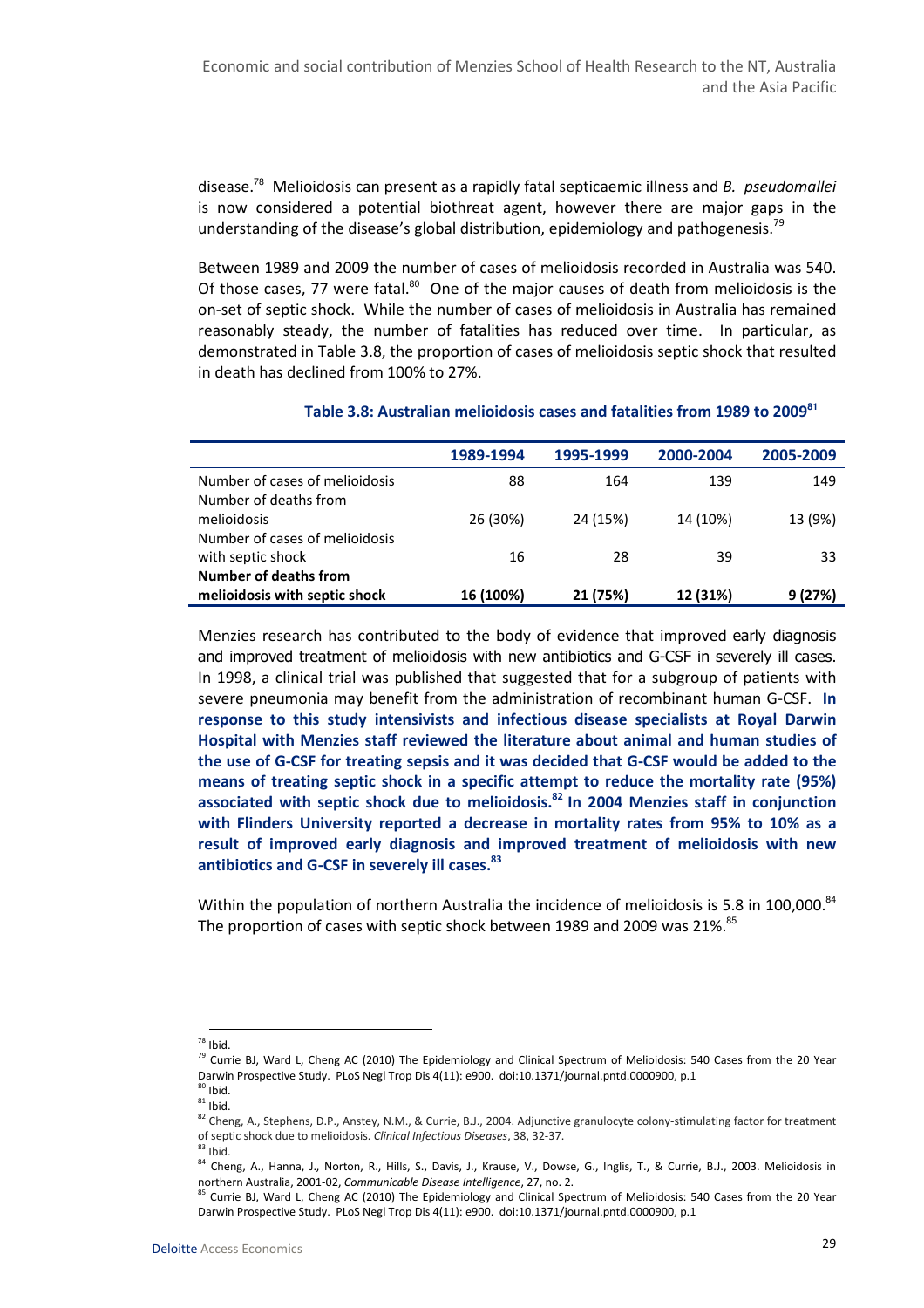Based on these estimates and assumptions, improved diagnosis and treatment of melioidosis with septic shock will avert 230 deaths in Australia between 2011 and 2031. The Menzies contribution of the value of the improved treatment regime for melioidosis with septic shock is \$1.3 million in the NT and \$5.7 million for the rest of Australia (NPV $_{7\%}$ ).

### Acute Rheumatic Fever and Rheumatic Heart Disease

Acute rheumatic fever (ARF) is an illness following an infection by Group A streptococcus (GAS, Streptococcus pyogenes), a Gram positive bacterial pathogen that causes a broad range of diseases.<sup>86</sup> Acute rheumatic fever is widely acknowledged as the major contributor to the burden of GAS diseases globally, because it can lead to rheumatic heart disease (RHD).<sup>87</sup>

Sites of infection with GAS are usually the throat and skin, and presents as a combination of signs and symptoms which may include pain and swelling of the joints, fever, skin rashes, disturbances in the brain, and inflammation of the heart.<sup>88</sup> Both the GAS infection and ARF resolve without treatment, although the ARF may leave residual heart valve damage. This chronic damage to the valves in the heart caused by repeated swelling and stretching of the valves is known as rheumatic heart disease. Recurrences of ARF that occur following repeated GAS infections may cause further valve damage, causing the worsening of RHD and leading to the heart valves becomes severely defective, leaking of the valves or blockages causes obstruction to blood flow due to scarring and sticking together of the valve leaflets.<sup>89</sup> Each ARF recurrence can lead to a worsening of RHD, which in turn may cause heart failure, other complications such as stroke and endocarditis, and lead to the need for cardiac surgery, or result in early death.

Prolonged treatment with penicillin can prevent recurring ARF and thus prevent the development or worsening of RHD.<sup>90</sup>

It is estimated that, in 2005, there were 15.6 million existing cases of rheumatic heart disease, with approximately 282,000 new cases each year and 233,000 deaths each year, not including new cases and deaths of RHD-related strokes or RHD-related infective endocarditis. $91$  Although ARF is now rare in most industrialised countries, its incidence remains high in many populations living in poverty, with RHD remaining the major cardiac disease of children and young adults in many less developed countries. $92$  This is due to the fact that ARF is more often seen in people who live in poor, crowded conditions and that first episodes of ARF most commonly occur between the ages of 5 and 15 years. $93$  In Australia, Aboriginal and Torres Strait Islander and Pacific Islander populations living in

 $86$  Carapetis, J. (2004) A review of WHO activities in, the burden of, and the evidence for strategies to control group A streptococcal diseases: summary and recommendations, Centre for International Child Health, University of Melbourne  $87$  Ibid.

<sup>88</sup> Rheumatic Heart Disease Australia, Health Professionals, available at http://www.rhdaustralia.org.au/health-professionals, last accessed 2 November 2011

 $^{89}$  Ihid.

 $90$  Ibid.

 $91$  Carapetis, J. (2004) A review of WHO activities in, the burden of, and the evidence for strategies to control group A streptococcal diseases: summary and recommendations

 $92$  Ibid.

<sup>93</sup> Rheumatic Heart Disease Australia, Teachers and Educators, available at http://www.rhdaustralia.org.au/teachers-andeducators, last accessed 2 November 2011.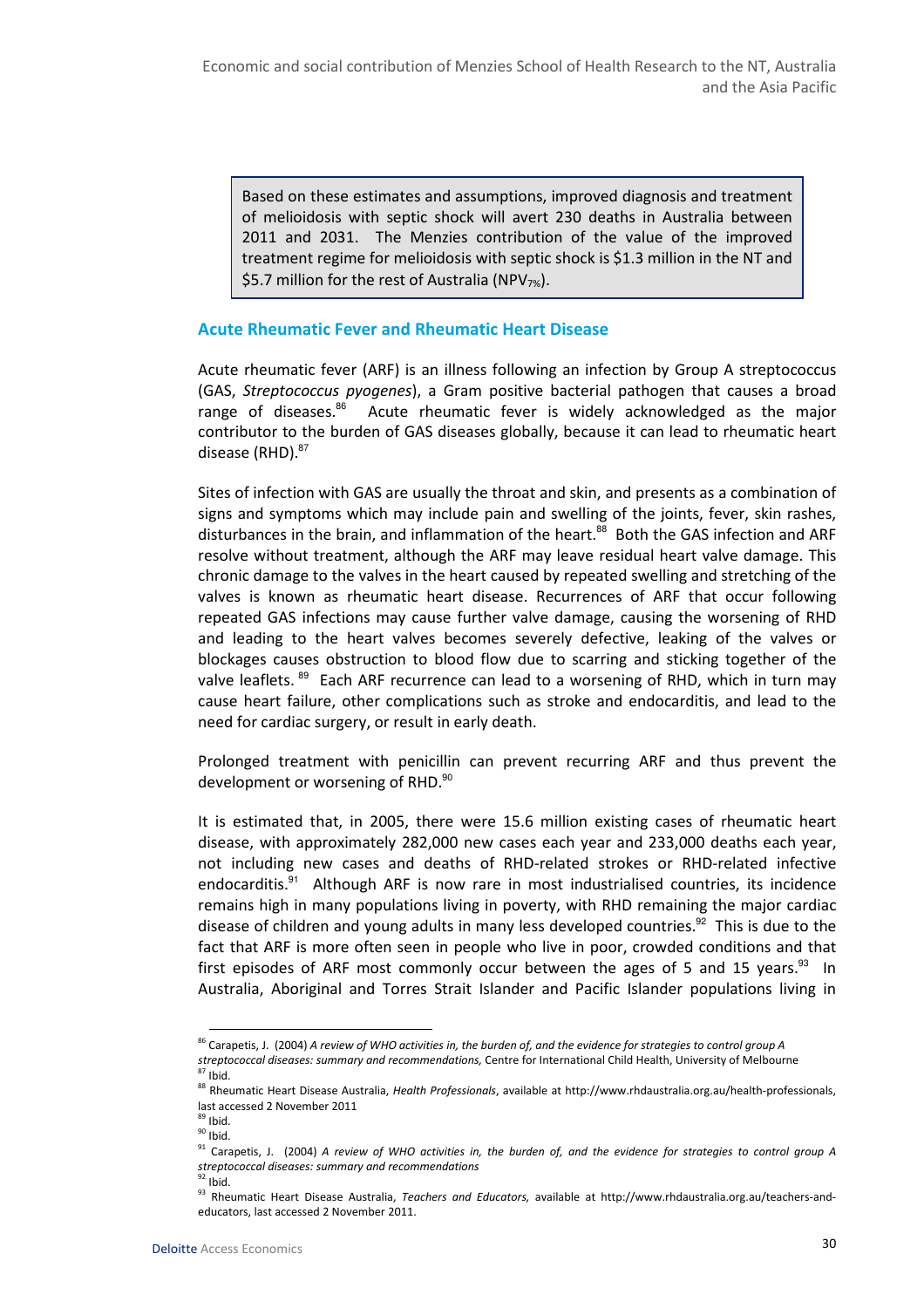remote northern and central Australia are at high risk of developing ARF, as well as some migrants from high risk countries.<sup>94</sup>

Efforts led Menzies researchers resulted in the introduction of the Rheumatic Heart Disease Control Program in the NT. This work subsequently led to the National Rheumatic Fever Strategy, that includes funding for control programs in the NT, QLD and WA and the establishment of a national coordination unit, RHDAustralia, housed within Menzies. There is anecdotal evidence that this program is a model of best practice for similar programs in other countries. To date, the observed impact of the control program in the NT has included identification of many cases of pre-existing RHD so that better clinical care can be provided, and recent reductions in recurrence rates of ARF. Mortality data show a reduction in RHD related mortality rate in Aboriginal males in the NT from 25.5 per 1,000 in 1987-1996 (pre-control programme) to 14.8 per 1,000 in 1997-2005 (the control programme started in 1997). However, a reduction was not seen in Aboriginal females in the NT (31.2 per 1,000 in 1987-96 and 33.1 in 1997-2005).

The improvements in recurrence rates related to improved secondary prophylaxis have only been seen in more recent years, so RHD related mortality will almost certainly improve at a greater rate when tracked over the coming decade. All the available data suggest that recurrence rates of ARF have approximately halved in recent years. Approximately 40% of all ARF episodes in 1997-2000 were recurrences, compared to approximately 20% in 2005- 2010; the proportion of people with ARF suffering a recurrence in the first 3 years (the time of greatest recurrences) reduced from 12.9% in 1997-8 to 6.3% in 2005-7; and when adjusting for multiple factors, the recurrence rate has been decreasing by approximately 9% per year.<sup>95</sup>

Based on these data, it is assumed that, because recurrence rates have approximately halved over the past decade, over the coming decade it will be shown that corresponding rates of rheumatic heart disease will also approximately halve. For this assessment the impact of reduced rates of rheumatic heart disease has only been considered by the Indigenous population of the Northern Territory.

In addition to the above assumptions and estimates:

- a 0.2303 disease weight per case of rheumatic heart disease has been applied;<sup>96</sup>
- the prevalence of rheumatic heart disease in the Indigenous population is assumed to be 2.0% — based on reported prevalence rates for the NT Indigenous population;<sup>97</sup>

Chart 3.8 illustrates the assumed trend in new cases of rheumatic heart disease in the Northern Territory Indigenous population with and without the change in the improved delivery of secondary prophylaxis. The gap between the two lines demonstrates the benefit of the estimated reduction in new cases of rheumatic heart disease in the NT as a result of the improvement.

<sup>94</sup> Rheumatic Heart Disease Australia, Health Professionals

<sup>95</sup> Consultation with J. Carapetis

<sup>&</sup>lt;sup>96</sup> Begg S, Vos T, Barker B, Stevenson C, Stanley L, Lopez AD, 2007. The burden of disease and injury in Australia 2003. PHE 82. Canberra: AIHW.

Cooperative Research Centre for Aboriginal Health, Rheumatic heart disease backgrounder, available at http://www.lowitja.org.au last accessed 2 November 2011.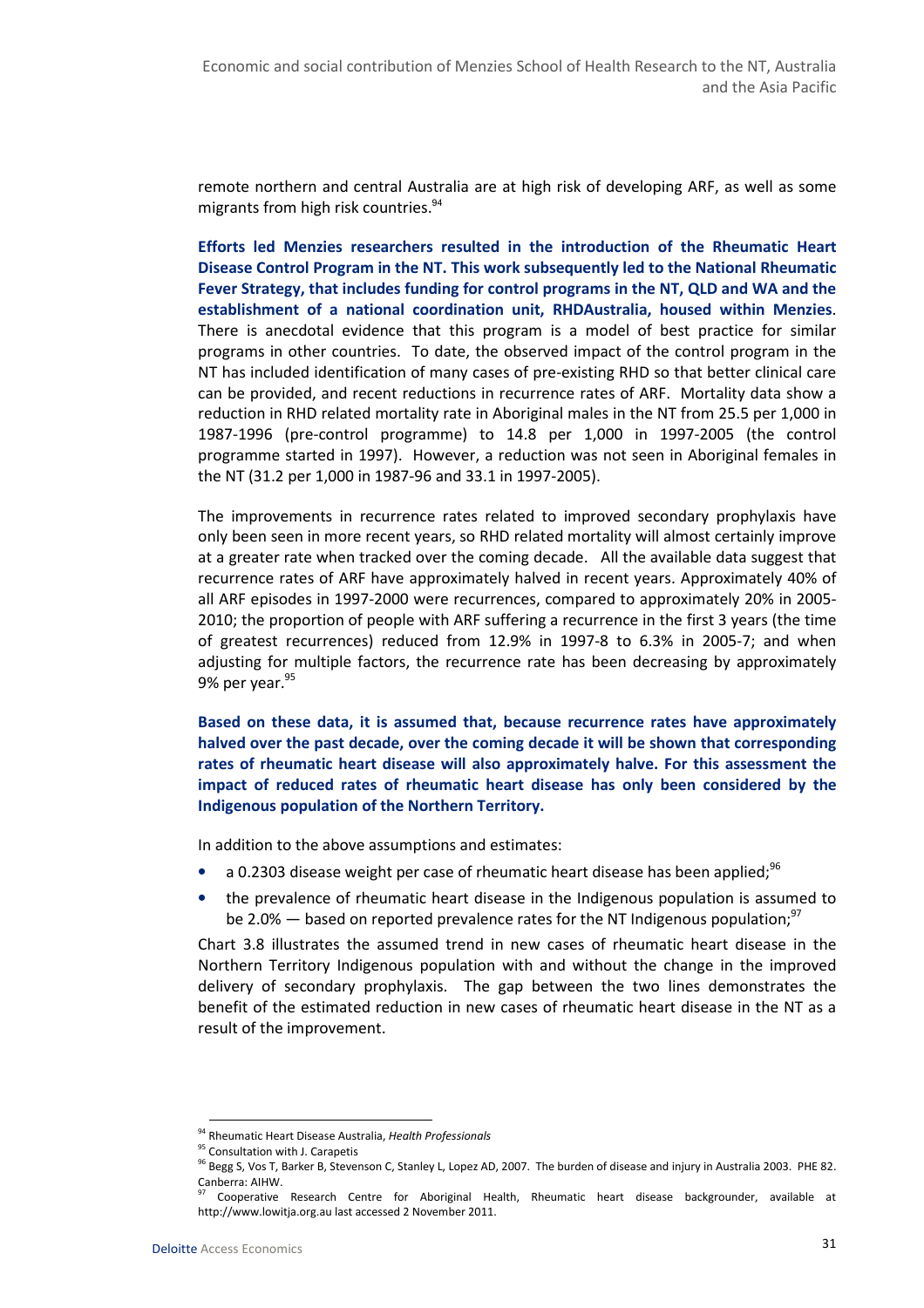

Chart 3.8: Reduction in new cases of rheumatic heart disease in the NT resulting from the change in treatment regime

Based on these estimates and assumptions, the Menzies contribution of the value of the improved health benefits for the NT Indigenous community from reduced rates of rheumatic heart disease is \$0.5 million (NPV $_{7\%}$ ) and for affected Indigenous communities in the rest of Australia (SA, WA and Qld) is \$12 million (NPV $_{7\%}$ ).

#### Oral disease

The most common consequences of oral disease are pain, infection and tooth loss, as well as causing difficulties with chewing, swallowing and speech, disrupting sleep and productivity and having a significant impact on self-esteem, psychological and social wellbeing, employment, interpersonal relations, and quality of life.<sup>98</sup>

A significant number of health conditions and diseases are associated with oral disease, including a number of chronic diseases, including cardiovascular disease, cerebrovascular disease, diabetes, preterm and low birth weight babies, aspiration pneumonia, blood borne diseases, infective endocarditis, otitis media, hepatitis C, HIV, infective endocarditis, aspiration pneumonia and nutritional deficiencies in children and older adults. $99$ 

In 2004-05, dental health made up 10.1% of total health expenditure in Australia, with \$5.3 billion making it the second most costly disease group in Australia, after cardiovascular disease.<sup>100</sup> To address this significant health issue in Australia, in 2004 the National Advisory Committee on Oral Health released the Healthy Mouths Healthy Lives: Australia's

<sup>98</sup> National Advisory Committee on Oral Health (2004) Healthy mouths healthy lives : Australia's national oral health plan 2004-2013, p.5

<sup>99</sup> Australian Health Ministers' Advisory Council Steering Committee for National Planning for Oral Health (August 2001) Oral Health of Australians – Final Report, available at

http://www.arcpoh.adelaide.edu.au/publications/report/miscellaneous/pdf\_files/oral\_health\_of\_Australians\_cover.pdf  $100$  Australian Institute of Health and Welfare (2010), Australia's health 2010, p.429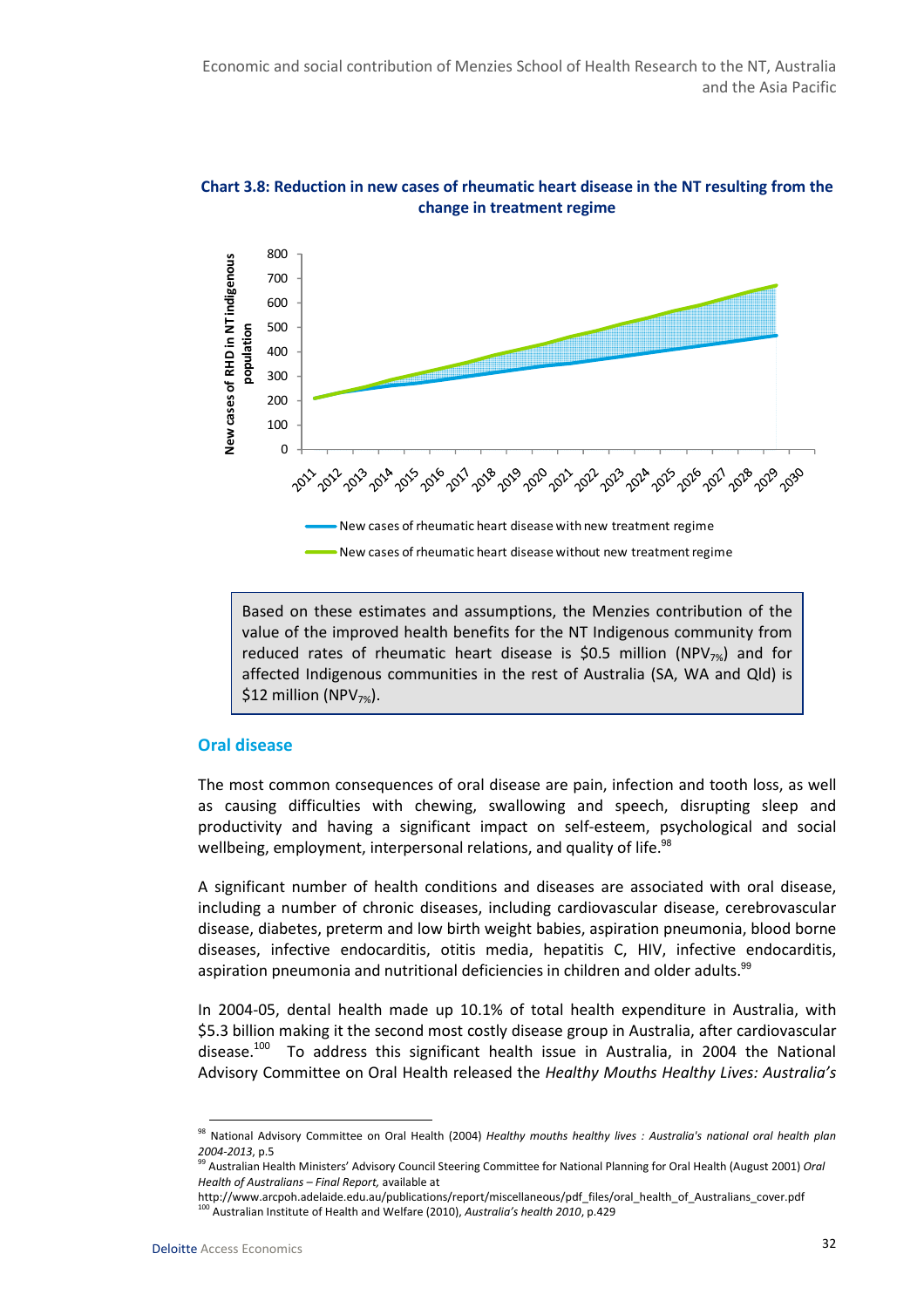National Oral Health Plan 2004-2013, to improve Australian health and wellbeing by improving oral health status and reducing the burden of oral disease.

There is also a strong link between socio-economic status and health, reflected in patterns of oral health and disease in Australia, $101$  with children in low socioeconomic groups experiencing almost twice as many caries as those in high socio-economic groups.<sup>102</sup> Even higher rates are seen among Aboriginal and Torres Strait Islander children. A study on the oral health of Aboriginal and Torres Strait Islander children by the Australian Institute of Health and Welfare, Dental Statistics and Research Unit in 2007 found that:

- a higher percentage of Aboriginal and Torres Strait Islander children had experienced dental caries than other Australian children at all ages between 4 and 14 years;
- throughout the states and territories observed, Aboriginal and Torres Strait Islander children had consistently higher levels of dental caries (decay) in the deciduous and permanent dentition than their non-Aboriginal and Torres Strait Islander counterparts;
- Aboriginal and Torres Strait Islander children most affected were those in socially disadvantaged groups and those living in rural/remote areas;
- trends in Aboriginal and Torres Strait Islander child caries prevalence indicate that dental caries levels are rising, particularly in the deciduous dentition; and
- Aboriginal and Torres Strait Islander children aged <5 years had almost one and a half times the rate of hospitalisation for dental care as other Australian children.<sup>103</sup>

In addition, good oral health in childhood contributes to better teeth and gums in adulthood-less decay and the loss of fewer natural teeth,<sup>104</sup> meaning that these rates in Aboriginal and Torres Strait Islander children will impact them throughout their adult lives.

To address these issues, Menzies' researchers have developed, implemented and evaluated the effectiveness of a community-oriented primary health care intervention to prevent dental decay among Aboriginal pre-school children in the Northern Territory. The controlled trial involved a dental health program in which fluoride varnish was applied to children's teeth, training provided to staff, and health promotion activities conducted to educate children and their families about tooth brushing and drinking water. The trial found that children in remote communities would benefit from a broader range of preventive services, and corroborated findings in other studies of fluoride varnish's effectiveness in preventing dental caries in children, with children found to have up to 36% fewer cavities compared to those in other communities. This project has been recognised by the National Health and Medical Research Council as one of the ten best research projects in Australia in 2010.<sup>105</sup>

The NT Oral Health Promotion Plan is using evidence from this Menzies project to create objectives and strategies for instituting the program more widely across NT. Children under

<sup>&</sup>lt;sup>101</sup> National Advisory Committee on Oral Health (2004) Healthy mouths healthy lives : Australia's national oral health plan 2004-2013, p.6

<sup>102</sup> Australian Health Ministers' Advisory Council Steering Committee for National Planning for Oral Health (August 2001) Oral Health of Australians – Final Report, p.iii

<sup>&</sup>lt;sup>103</sup> Australian Institute of Health and Welfare, Dental Statistics and Research Unit: Jamieson LM, Armfield JM & Roberts-Thomson KF 2007. Oral health of Aboriginal and Torres Strait Islander children, AIHW cat. no. DEN 167. Canberra: Australian Institute of Health and Welfare (Dental Statistics and Research Series No. 35).p.vii

 $104$  Australian Institute of Health and Welfare (2010), Australia's health 2010, p.301

<sup>&</sup>lt;sup>105</sup> Slade et al (2010) 'Effect of health proportion and fluoride varnish on dental caries among Australian Aboriginal children: results from a community-randomized controlled trial', Community Dentistry and Oral Epidemiology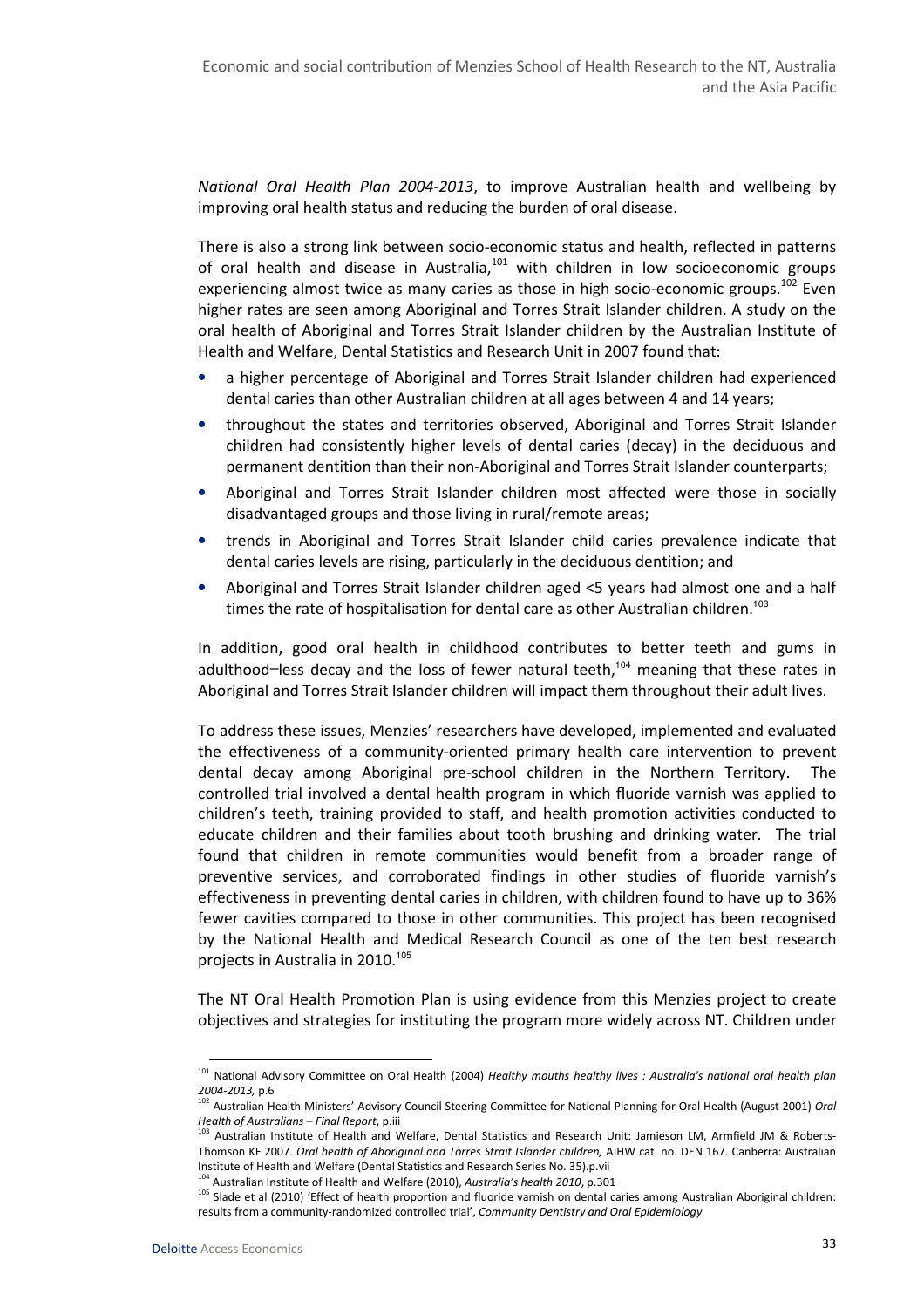five years of age have been identified for particular focus of oral health promotion in NT over the next five years.

Chart 3.9 illustrates the assumed trend in the prevalence of dental caries in the Northern Territory Indigenous population that is under five year s of age with and without the change in the treatment regime. The gap between the two lines demonstrates the benefit of the estimated reduction in dental caries as a result of the change in treatment regime.

### Chart 3.9: Reduction in prevalence of dental caries in children under the age of 5 resulting from the change in treatment regime



Based on these trends, and assuming a 0.014 disease weighting for tooth decay resulting in tooth loss with an average episode length of 0.21 of a year,<sup>106</sup> the Menzies contribution of the value of the improved health benefits for the NT Indigenous community from improvements in the oral health of children under the age of 5 is \$1 million (NPV $_{7\%}$ ).

#### Improved quality of primary care for chronic disease

Aboriginal and Torres Strait Islander peoples experience significantly higher levels of chronic diseases than other Australians. Disability as a result of chronic health condition affects 36% of Indigenous people over 15 years of age. The prevalence of chronic disease in the Aboriginal and Torres Strait Islander population is particularly high for diabetes, heart disease, hypertension and renal disease. Reducing the incidence of these illnesses within the population has been identified as a major challenge in advancing the health of Indigenous communities by the Australian Governments.<sup>107</sup>

<sup>&</sup>lt;sup>106</sup> Begg S, Vos T, Barker B, Stevenson C, Stanley L, Lopez AD, 2007. The burden of disease and injury in Australia 2003. PHE 82. Canberra: AIHW.

<sup>107</sup> Department of Health and Ageing (2010) 'Closing the Gap: Tackling Chronic Disease', accessed online: http://www.health.gov.au/internet/main/publishing.nsf/Content/closinggap-tacklingchronicdisease, last accessed 6.12.12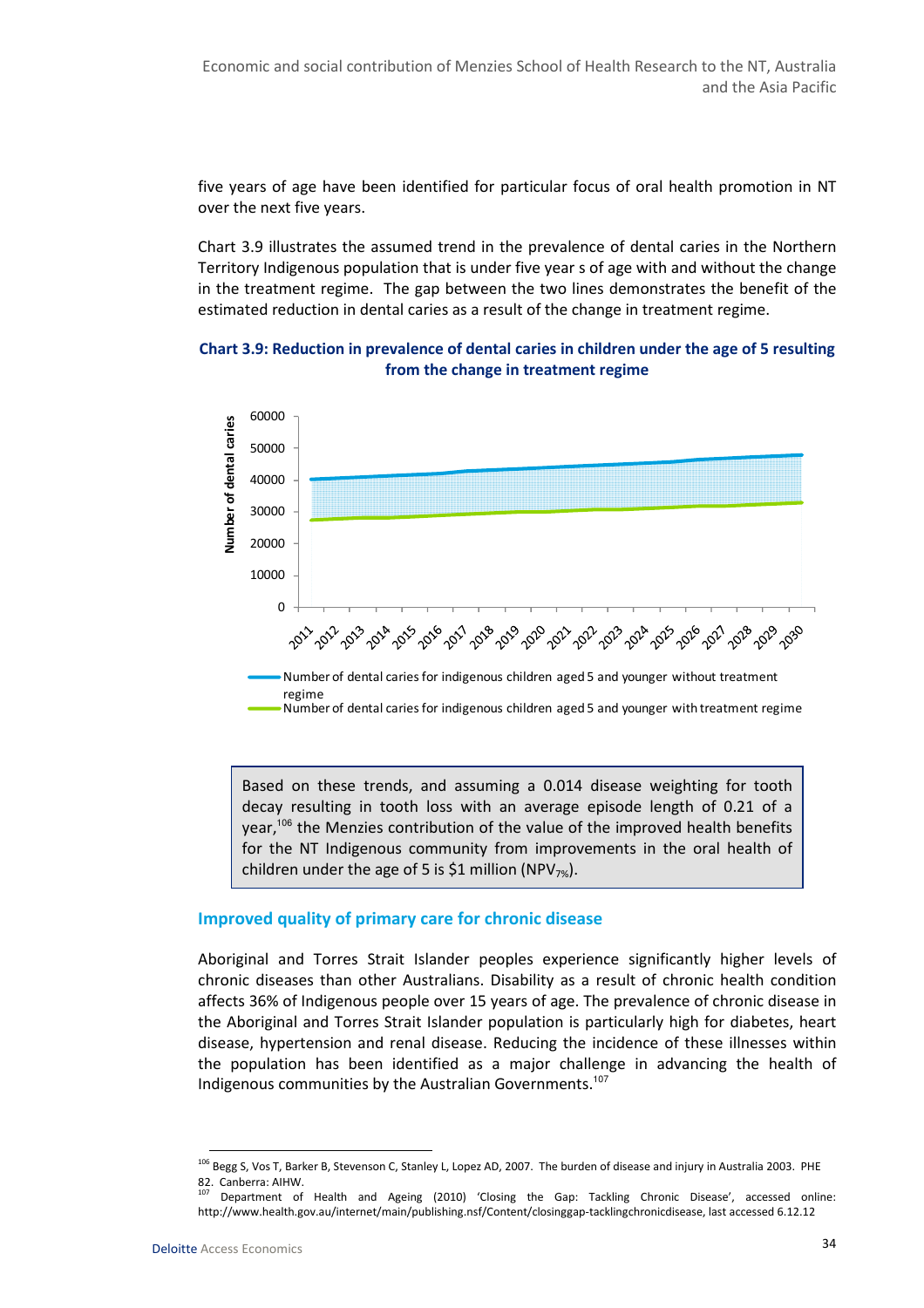Best practice in chronic disease management has been linked to the implementation of multidisciplinary, cross-cultural teams skilled in health education, clinical care, health promotion and Indigenous knowledge. However, such practice does not yet occur in many parts of rural and remote Australia where there are specific challenges such as: limitations in policy frameworks, high staff turnover, limited preventative activity targeted to well adults and limited infrastructure. While a significant number of studies consider successful chronic disease quality improvement primary settings, a limited level of such work has been completed in Indigenous communities. Addressing this matter, Menzies instituted the Audit and Best Practice for Chronic Disease (ABCD) in 2002, amid a growing body of evidence suggesting that system oriented approaches were important to the improvement of quality of care in primary health care settings.

ABCD was developed as a continuous quality improvement initiative seeking to meet the needs of Aboriginal primary health care services in the Northern Territory. The program works with health centres to improve the delivery of care using a structured and collaborative approach to assess clinical performance against best practice guidelines. It also works to improve health centre systems that are needed to support best practice, such as clear staff roles and responsibilities, data and clinical management systems and the availability of best practice guidelines.

At conception, the project spanned 12 community health centres across the Top End of Northern Territory, in 2006; it received additional funding from the Cooperative Research Centre for Aboriginal Health (CRCAH) and the work was scaled across five regions. This extended program, termed 'ABCDE', enrolled 73 health centres into the research component and provided tools to a further 60 centres. Today, the tools have been adopted by health services nationally and are being used to monitor the success of the Australian Government's \$102 million national 'Healthy for Life' program.

The ABCDE program ran for three years until 2009. To continue to support the effective introduction and implementation of CIQ in Indigenous primary health care settings, the ABCD team, with seed funding from the CRCAH, established One21Seventy  $-$  a National centre for Quality Improvement in Indigenous Primary Health Care in 2009. One21Seventy is a not-for-profit organisation promoting quality improvement in the Aboriginal community controlled health sector.

To date, the improvement in the delivery of primary health care services for managing chronic disease has resulted in a notable improvement in the proportion of Indigenous people with diabetes that are controlling their blood glucose levels at either ideal or acceptable levels (9% in each category) according to the HbA1c marker.<sup>108</sup> Studies have found that a 1% reduction in HbA1c results in a 25% reduction in the incidence of micro vascular complications such as retinopathy, neuropathy and nephropathy.<sup>109</sup>

In addition to the above assumptions and estimates:

6% of the Indigenous population have diabetes $110$ ;

<sup>108</sup> Bailie, R., Si, D., Dowden, M., O'Donoghue, L., Conners, C., Robinson, G., Cunningham, J. & Weeramanthri, T. (2007) Improving organisation systems for diabetes care in Australian Indigenous communities, BMC Health Services Research, 7:67. <sup>109</sup> UKPDS Group (1998) Intensive blood-glucose control with sulphonylureas or insulin compared with conventional treatment and risk of complications in patients with type 2 diabetes (UKPDS 33), Lancet, 352(9131): 837-53.

 $^{110}$  ABS (2006) National Aboriginal and Torres Strait Island Health Survey: Australia, 2004-05, Cat. No. 4715.0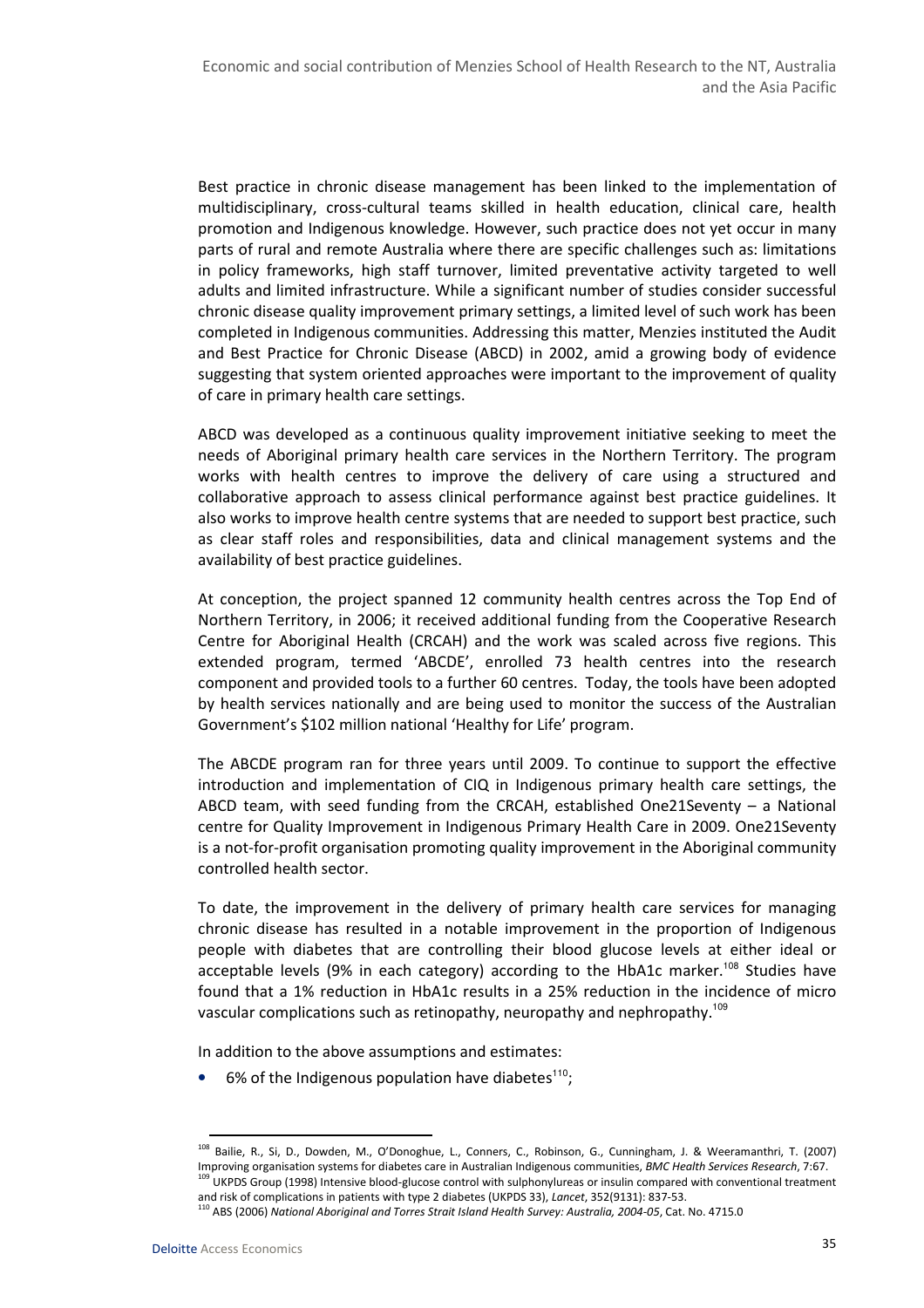- 21% of Indigenous diabetics have retinopathy<sup>111</sup> (disease weight 0.254<sup>112</sup> and average duration 10 years) and 9% have neuropathy<sup>113</sup> (disease weight  $0.19^{114}$  and average duration 10 years); and
- 2% of the Indigenous population have kidney disease<sup>115</sup>, 78% of whom also have diabetes<sup>116</sup> (disease weight 0.29 and average duration 5.4<sup>117</sup>).

Based on these estimates and assumptions, the economic value of the improved health benefits attributable to Menzies for the NT from improvements in the treatment of diabetes is \$15 million (NPV $_{7\%}$ ) and for the rest of Australia is \$99 million (NPV $_{7\%}$ ).

#### Pyoderma

Pyoderma is a generic term used to describe a clinical diagnosis of superficial bacterial skin infection. Generally, such infections arise as primary infections of the skin known as impetigo or as secondary infections of other lesions such as scabies or insect bites. The usual bacterial causes are Group A streptococci or Staphylococus aureaus.<sup>118</sup>

The treatment of pyoderma, as recommended in the Central Australian Rural Practitioners Association Standard Treatment Manual, is to provide benzathine penicillin or trimethoprim-sulfamethoxazole for five days. While mupirocin is extensively used as a treatment, the Manual recommends that it is not used in Central Australia as resistance has been known to develop rapidly.<sup>119</sup> A topical antibiotic treatment is suggested for Scabies, which typically presents alongside cases of pyoderma.<sup>120</sup>

It is estimated that 111 million children have pyoderma worldwide and that many of these children will also have scabies.<sup>121</sup> Prevalence cannot be differentiated by ethnicity or socioeconomic status, but in high-prevalence areas, poverty and overcrowded living

<sup>116</sup> AIHW 2011. Chronic kidney disease in Aboriginal and Torres Strait Islander people. Cat. no. PHE 151. Canberra: AIHW,

<sup>111</sup> Maple-Brown L., Cunningham J., Dunne K., Whitbread C., Howard D., Weeramanthri T., Tatipata S., (...), Shaw J.E. (2008) Complications of diabetes in urban Indigenous Australians: The DRUID study, Diabetes Research and Clinical Practice, 80 (3), pp. 455-462

<sup>112</sup> Begg S, Vos T, Barker B, Stevenson C, Stanley L, Lopez AD, 2007. The burden of disease and injury in Australia 2003. PHE 82. Canberra: AIHW.

<sup>113</sup> Maple-Brown L., Cunningham J., Dunne K., Whitbread C., Howard D., Weeramanthri T., Tatipata S., (...), Shaw J.E. (2008) Complications of diabetes in urban Indigenous Australians: The DRUID study, Diabetes Research and Clinical Practice, 80 (3), pp. 455-462

<sup>&</sup>lt;sup>114</sup> Begg S, Vos T, Barker B, Stevenson C, Stanley L, Lopez AD, 2007. The burden of disease and injury in Australia 2003. PHE 82. Canberra: AIHW.

<sup>&</sup>lt;sup>115</sup> ABS (2006) National Aboriginal and Torres Strait Island Health Survey: Australia, 2004-05, Cat. No. 4715.0

accessed online at http://www.aihw.gov.au, last accessed 8 12 2011.

<sup>117</sup> Begg S, Vos T, Barker B, Stevenson C, Stanley L, Lopez AD, 2007. The burden of disease and injury in Australia 2003. PHE 82. Canberra: AIHW.

<sup>118</sup> Andrews, R.M.; Kearns, T; Connors, C; Parker, C; Carville, K.; Currie, B.J.; Carapetis, J.R (2009) ' A Regional Initiative to Reduce Skin Infections amongst Aboriginal Children Living in Remote Communities of the Northern Territory, Australia', PLOS Neglected Tropical Diseases', 3(11)

<sup>&</sup>lt;sup>119</sup> Central Australian Rural Practitioners Association (2003) CARPA standard treatment manual, 4<sup>th</sup> Ed, Alice Springs: Central Australian Rural Practitioners Association; Hay, R., Bendeck, S.E., Chen, S., Estrada, R., Haddix, A, McLeod, T. And Mahe, A. (2006) 'Skin Diseases', in 'Disease Control Priorities in Developing Countries', 2<sup>nd</sup> Ed., Work Bank

 $^{120}$  Central Australian Rural Practitioners Association (2003) CARPA standard treatment manual,  $4^{\text{th}}$  Ed, Alice Springs: Central Australian Rural Practitioners Association

<sup>&</sup>lt;sup>121</sup> World Health Organisation (2005) 'The Current Evidence for the Burden of Group A Streptococcal Diseases', accessed online: http://whqlibdoc.who.int/hq/2005/WHO\_FCH\_CAH\_05.07.pdf, last accessed 5.12.11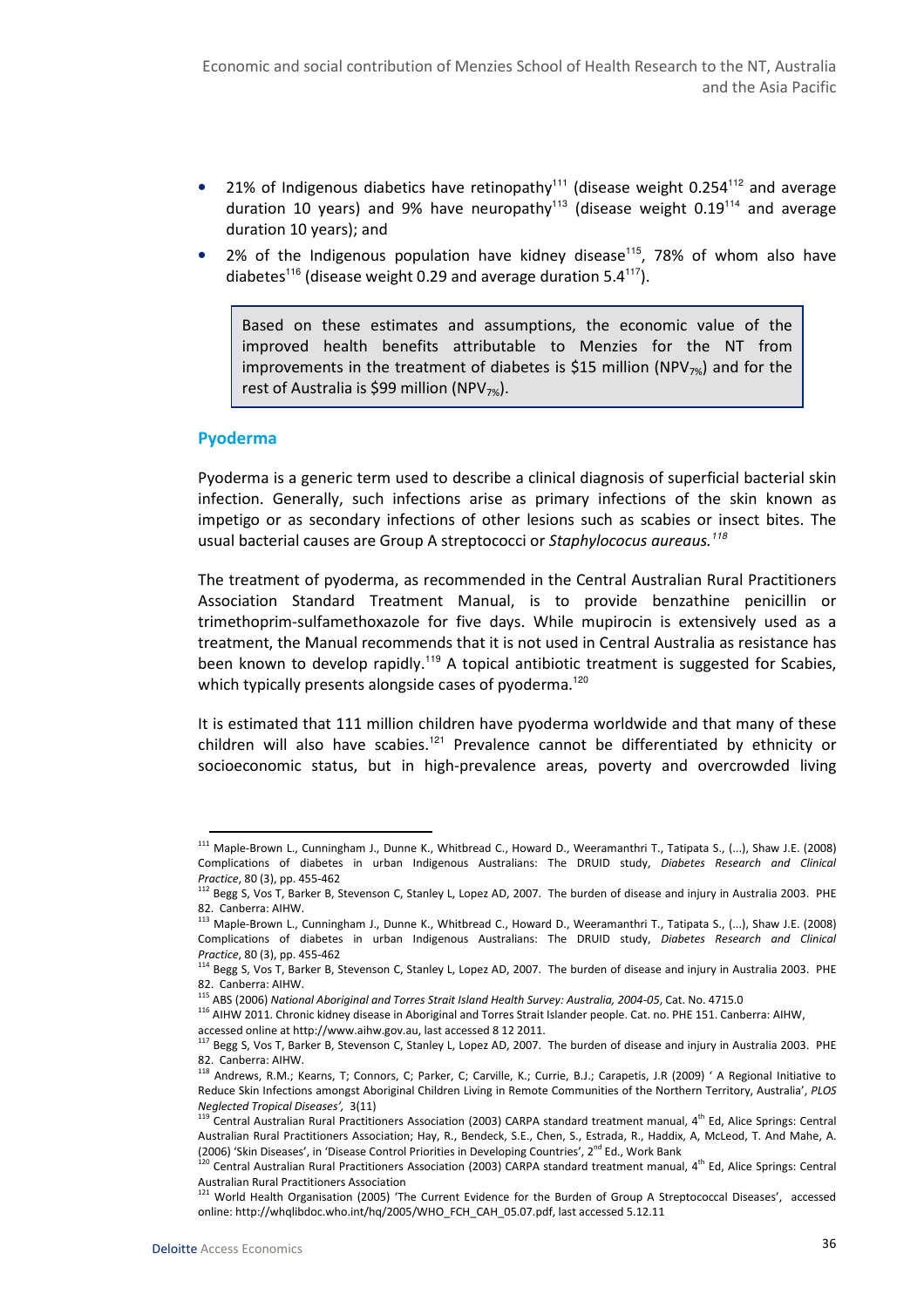conditions are important underlying social determinants.<sup>122</sup> In resource poor communities worldwide, scabies prevalence is up to 20%. Prevalence rates are even higher among children living in Australian Aboriginal communities and those living in the Pacific region, ranging between 40% to 90% of children.<sup>123</sup>

Controlling pyoderma and scabies could be an important primary health intervention to reduce serious bacterial infections in childhood, and may be associated with significant longer term benefits. Group A streptococcal pyoderma leads to acute post- streptococcal glomerulonephritis and underlies most cases of invasive Group A streptococcal infections, especially in tropical regions. Links between scabies and high rates of acute rheumatic fever in remote Aboriginal communities in the Northern Territory have also been postulated.<sup>124</sup>

Menzies and others have collaborated with NT communities and the government authorities over more than 10 years to develop strategies for tackling skin infections at a community level. A study conducted by Menzies from 2004 – 2007 targeting pyoderma and scabies among Aboriginal children in the NT found value in implementing measures of regular surveillance and routine service delivery in significantly reducing pyoderma prevalence.<sup>125</sup>

The study implemented routine screening undertaken by trained local community workers and treatment was recommended and provided. The outcome was predominately attributed to increased treatment. The study also noted the importance of local action delivered through basic primary health services and the key role played by local community workers in conducting surveillance for skin infections. Over the course of the study, Pyoderma prevalence dropped from 46.7% at baseline to a median of 32.4% during the follow up period, an absolute reduction of 14.7%. Treatment uptake increased over the same period.<sup>126</sup>

l

<sup>122</sup> Andrews R.M., McCarthy, J., Carapetis, J.R., Currie, B.J., (2009) ' Skin Disorders, including pyoderma, scabies and Tinea Infections', Pediatr Clin North Am, 56(6)

<sup>123</sup> Clucas, D.B., Carville, K.S., Connors, C., Currie, B.J, Carapetis, J.R., Andrews, R.M., (2008), Disease burden and health-care clinic attendances for young children in remote Aboriginal communities of northern Australia', Bulletin of the World Helath Organisation, 86(4)

<sup>124</sup> Clucas,D.B., Carville, K.S., Connors, C., Currie, B.J, Carapetis, J.R., Andrews, R.M., (2008), Disease burden and health-care clinic attendances for young children in remote Aboriginal communities of northern Australia', Bulletin of the World Helath Organisation, 86(4); Andrews, R.M.; Kearns, T; Connors, C; Parker, C; Carville, K.; Currie, B.J.; Carapetis, J.R (2009) ' A Regional Initiative to Reduce Skin Infections amongst Aboriginal Children Living in Remote Communities of the Northern Territory, Australia', PLOS Neglected Tropical Diseases', 3(11)

<sup>125</sup> Andrews, R.M.; Kearns, T; Connors, C; Parker, C; Carville, K.; Currie, B.J.; Carapetis, J.R (2009) ' A Regional Initiative to Reduce Skin Infections amongst Aboriginal Children Living in Remote Communities of the Northern Territory, Australia', PLOS Neglected Tropical Diseases', 3(11)  $126$  Ibid.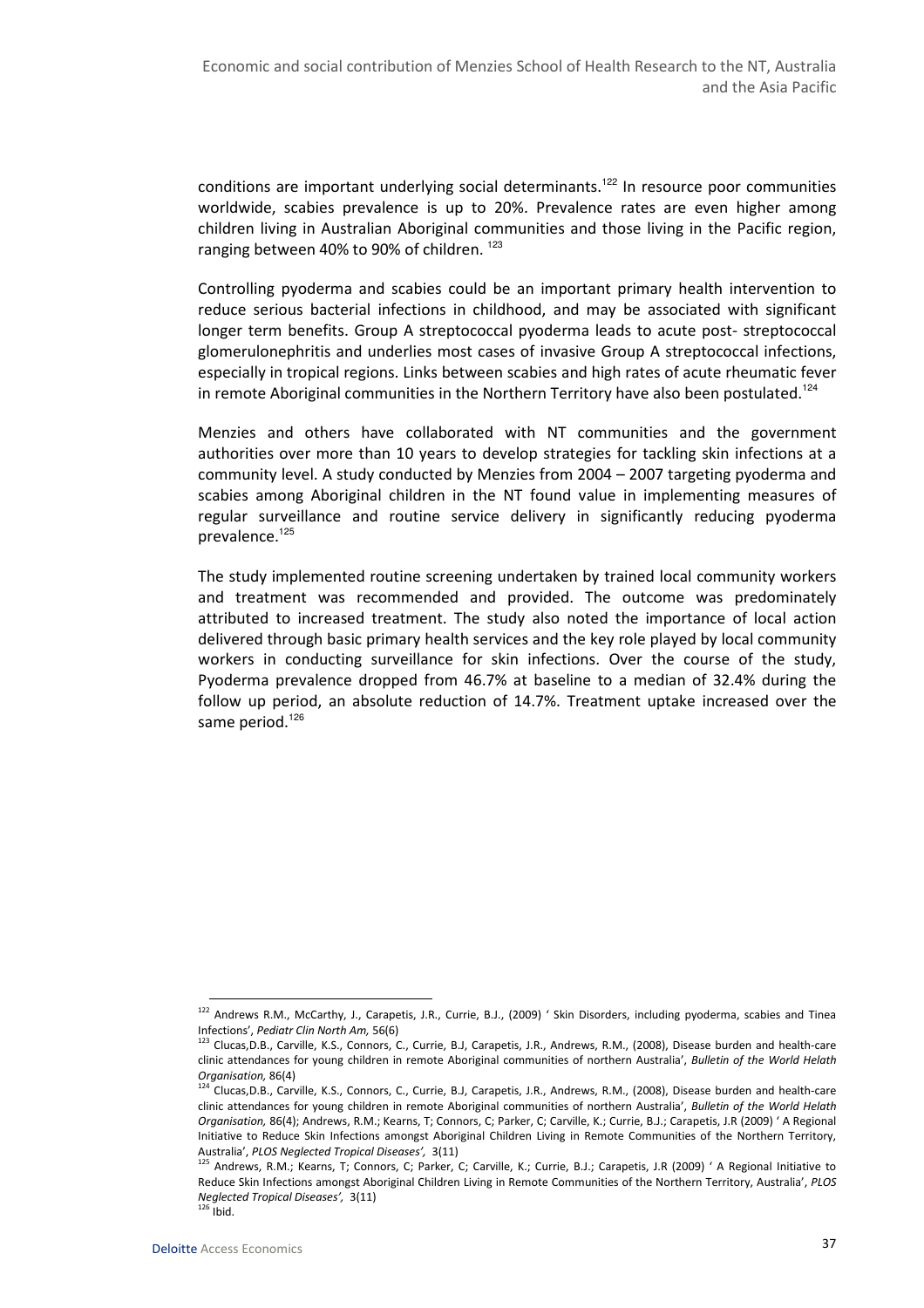Based on these trends, and assuming a 0.019 disease weighting for pyoderma with an average episode length of 4.7 of a year, $127$  the Menzies contribution of the value of improvements in the treatment of pyoderma in children in the NT under the age of 15 is \$4 million (NPV $_{7\%}$ ).

# 3.2.3 Commercialisation

The treatment of severe malaria currently relies on antimalarial drugs and supportive treatments, but the early case fatality rate remains high. Menzies has identified the potential for L-Arginine to be a potential adjunctive therapy in the treatment of severe malaria because of its ability to increase nitric oxide (NO) production in endothelial and other cells. Menzies has a patent in the US for the use of L-Arginine for the treatment of malaria as an adjunctive therapy to treat malaria. Phase IIa clinical trials in the treatment of L-Arginine for severe malaria commenced in 2008.

To assess the benefits from commercialisation of this treatment we have used the following estimates and assumptions:

- the cost of a dose of 10g of intravenous L-Arginine is \$21.70 based on the reported cost of £12 in 2006:<sup>128</sup>
- each patient receives two 12g doses over the first 24 hours;
- the likelihood of success at phase II trial stage of getting to market is  $15\%$ ;<sup>129</sup>
- a market penetration rate of 50% because there is currently no other effective adjunctive therapy available;
- a royalty rate of 10%;
- treatment of L-Argnine is first available on the market in 2021 and does not achieve peak sales until 2024; and
- an estimated market size of the reported cases of malaria worldwide, approximately 15.2 million in 2010 — declining to 5.2 million by 2031.

<sup>&</sup>lt;sup>127</sup> Begg S, Vos T, Barker B, Stevenson C, Stanley L, Lopez AD, 2007. The burden of disease and injury in Australia 2003. PHE 82. Canberra: AIHW.

<sup>&</sup>lt;sup>128</sup> Hay, E. 2007, Neonatal Formulary: Drug use in pregnancy and the first year of life, Blackwell Publishing.

<sup>129</sup> Clinuity 2011, What is the probability of success of clinical trials?, available at http://clinuity.com/blog/2011/02/what-isthe-probability-of-success-of-clinical-trials/ last accessed 2 November 2011.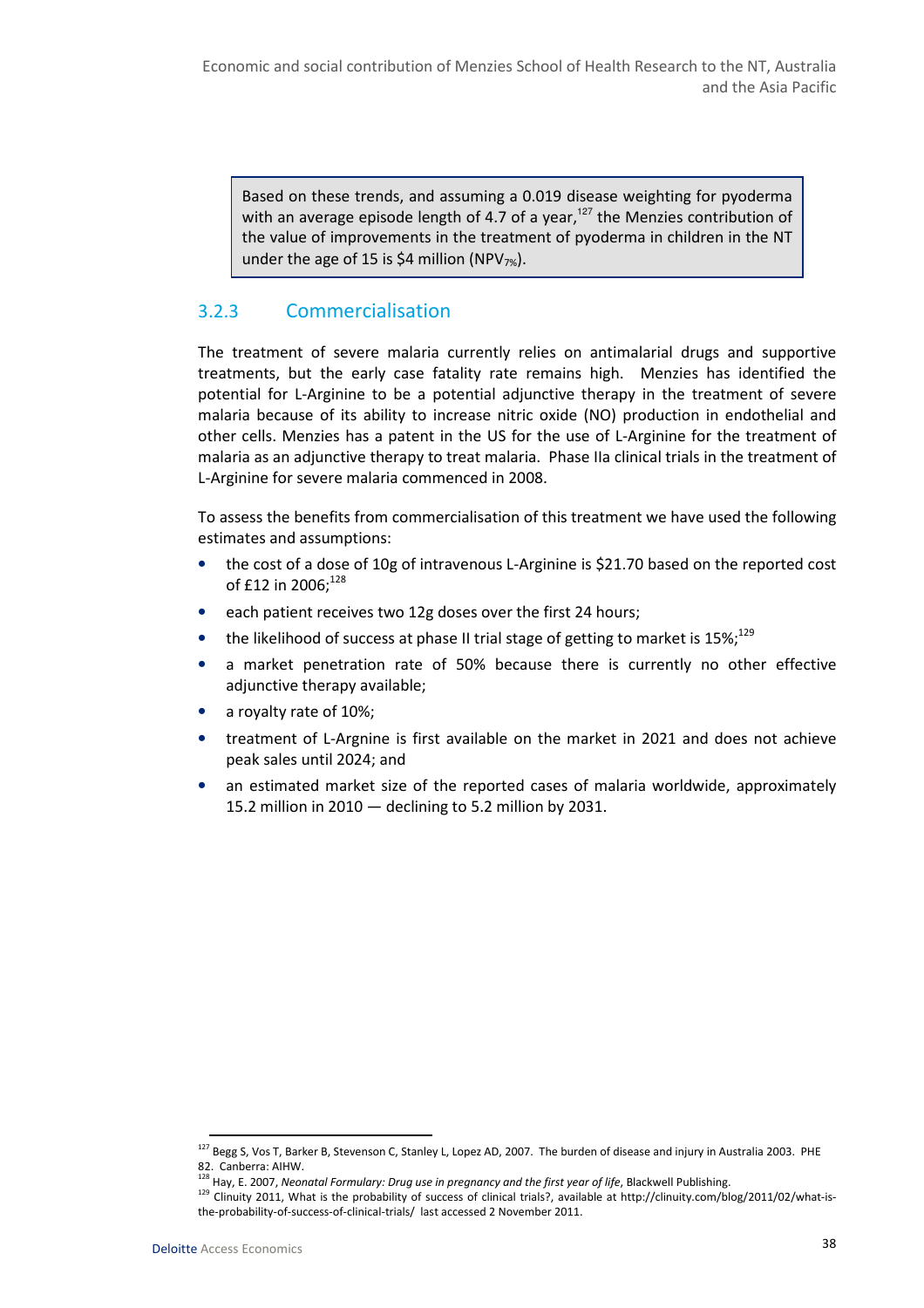Based on these estimates and assumptions, the economic value to Menzies of the commercialising L-Arginine is \$7.8 million (NPV<sub>7%</sub>). Chart 3.10 illustrates the annual sales revenue between 2011 and 2031.



Chart 3.10: Revenue stream from sales of L-Arginine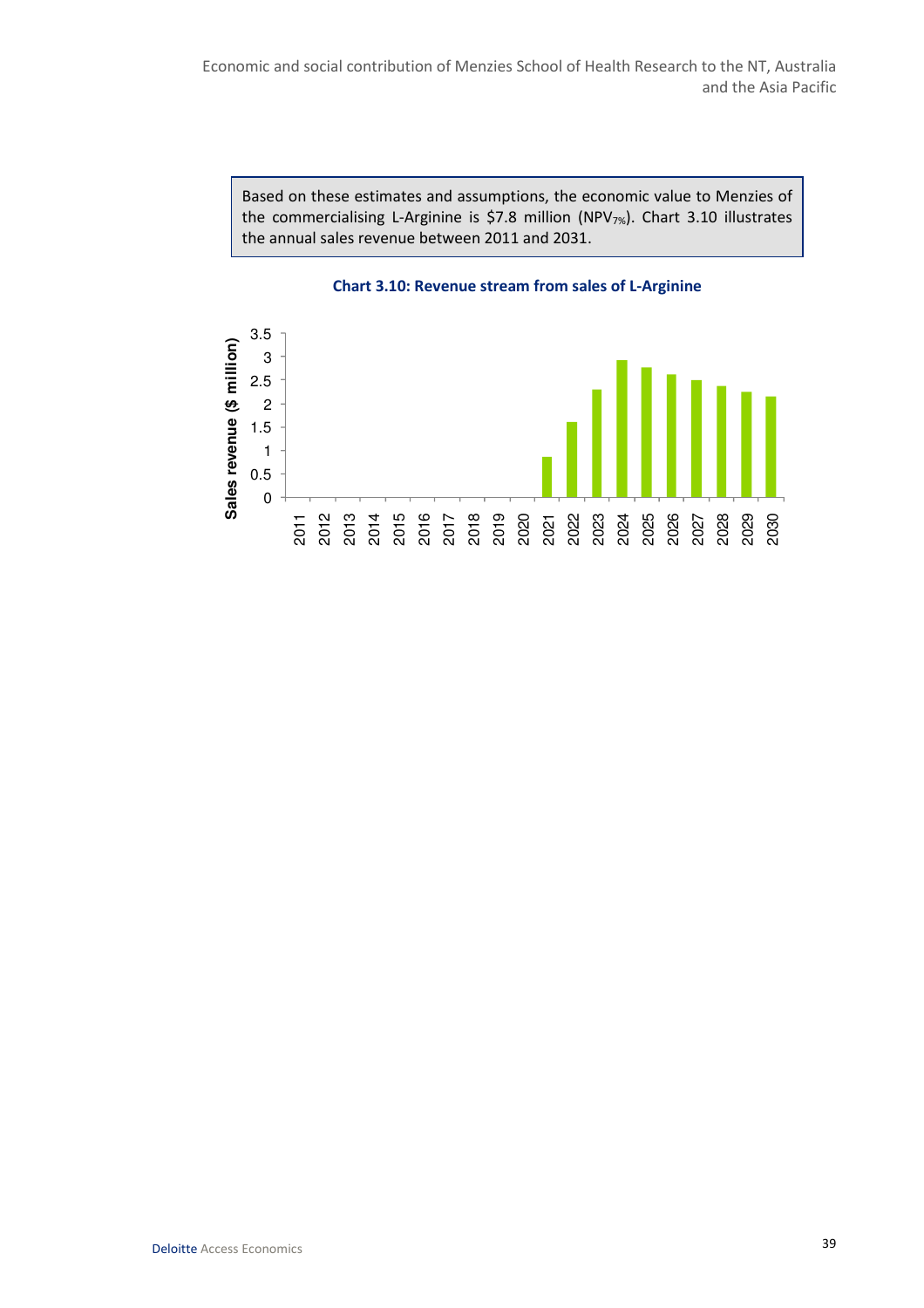# 4 Qualitative impacts

The benefits of activities by Menzies are broad in their expression and wide reaching in their impact. As with many organisations operating in the area of health, social policy and research, the full magnitude of benefits cannot be readily quantified, limited by data availability and the nature of the impacts themselves.

Some activities, for example, which serve to raise awareness, attract the attention of researchers, attract funding and other resources are all examples of work that is of notable benefit to the community, but cannot be reasonably expressed in monetary terms. None the less, it would be remiss for a study of this nature to not explicitly recognise the presence of such benefits.

The purpose of this chapter is to highlight some such benefits which were noted in consultation. The discussion below is by no means intended to be exhaustive, rather, it seeks to canvass the variety of benefits which exist, but cannot be captured in the analysis presented in Chapter 3.

Four case studies of activities conducted by Menzies that are of value to the community but cannot be easily quantified are presented in this chapter:

- mental health;
- diabetes;
- tobacco control; and
- otitis media.

# 4.1.1 Mental health

At present, there isn't any definitive national data about the incidence or prevalence of mental disorders among Aboriginal and Torres Strait Islander people. Limited available research, however, supports the conclusion that serious mental disorders occur in Aboriginal and Torres Strait Islander populations, and such disorders are at least as common as they are among other Australians.<sup>130</sup> Data on hospitalisations and mortality due to serious mental disorders and illness are currently the main sources of information about mental disorders in Aboriginal and Torres Strait Islander people. These data sources indicate that in 2004-5 Aboriginal and Torres Strait Islander people were twice as likely to be hospitalised for conditions classified as 'mental and behavioural disorders' than other Australians. The rate of hospitalisation for Aboriginal and Torres Strait Islander Australians diagnosed with mental disorders due to psychoactive substance use was four to five times higher than they are for other Australians.<sup>131</sup>

<sup>130</sup> Mindframe (2008) ' Facts and Statistics on suicide and mental illness', accessed online: http://www.mindframemedia.info/site/index.cfm?display=84362, last accessed 6.12.11; Australian Bureau of Statistics & Australian Institute of Health and Welfare (2010) The Health and Welfare of Australia's Aboriginal and Torres Strait Islander Peoples, Oct 2010, ABS Cat. No 4704

<sup>&</sup>lt;sup>131</sup> Mindframe (2008) ' Facts and Statistics on suicide and mental illness', accessed online: http://www.mindframemedia.info/site/index.cfm?display=84362, last accessed 6.12.11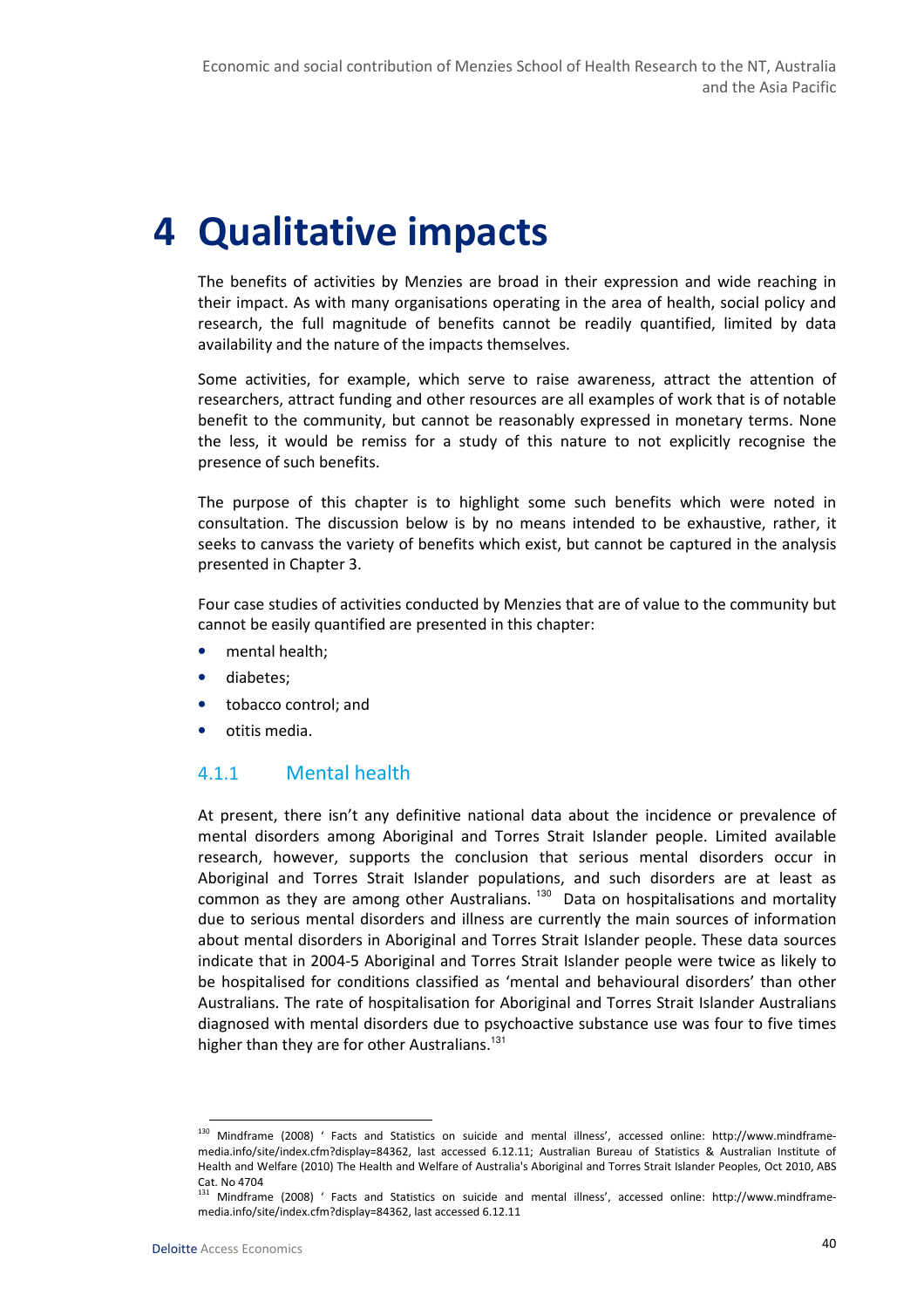Suicide and self-harming behaviours are also more frequent within Indigenous communities than among other Australians. In 2008, suicide was the leading external cause of death for Indigenous Australians. In recent years, the death rate from suicide for Indigenous Australians was highest in the 15 to 34 year age group. For females, the rates have generally been highest in the 15 to 24 years age group.<sup>132</sup>

Menzies undertakes research on Aboriginal and Torres Strait Islander-focussed mental health issues, particularly aiming to improve access to and engagement with mental health services for Indigenous people, to increase the number of patients who receive a full treatment dose, reduce the risk of hospital readmission, and reduce the incidence of relapse.

Menzies research examines both training and treatment needs, testing the effectiveness of different therapies in Indigenous communities through randomised controlled trials, as well as training Indigenous people in the mental health sector, running 60 training workshops with at least 600 participants. It works to ensure that people have the information they need to make good decisions, studying approaches to Indigenous mental health literacy and developing a number of education tools designed to provide an Indigenous perspective to mental health, which address issues such as the impact of petrol sniffing and attitudes to gambling in remote communities. Menzies is also the coordinator of the Australian Integrated Mental Health Initiative (AIMhi) in the Northern Territory, and has developed mental health assessment tools applicable to Indigenous people as a result of this role. There is evidence that the AIMhi approach has been taken up in services and settings around Australia, and that the work has informed the development of a range of best practice guidelines and other training resources.

The value of this work, particularly in light of the context within which it is delivered, was strongly communicated in consultation. While data availability limits the capacity of this economic contribution study to estimate the monetary value of such work, it is important that its value is recognised and tied qualitatively to the quantitative benefits evaluation.

# 4.1.2 Diabetes

Type II diabetes is recognised as one of the most important health problems for Indigenous populations across Australia, with the overall prevalence likely to be around four times that of the general population.

Menzies' researchers have conducted research into a number of aspects of diabetes in Indigenous communities. This work has included studying diabetes care in an Aboriginal community in East Arnhem Land and identifying the potential for increased use of insulin, resulting in the education of health practitioners on insulin use and the creation of a number of positions for health practitioners in rural and remote communities.

Menzies' work on training also resulted in the first Indigenous diabetes educator to be employed. Moreover, work by Menzies has determined relationships between disadvantage and rates of diabetes in the urban Indigenous population, and investigated the impact of diabetes and related conditions, such as high cholesterol and blood pressure,

<sup>132</sup> Mindframe (2008) 'Facts and Statistics on suicide and mental illness', accessed online: http://www.mindframemedia.info/site/index.cfm?display=84362, last accessed 6.12.11;Australian Bureau of Statistics (2010). Causes of Death, Australia, 2008. ABS Cat. No. 3303.0. Canberra, ACT: Australian Government.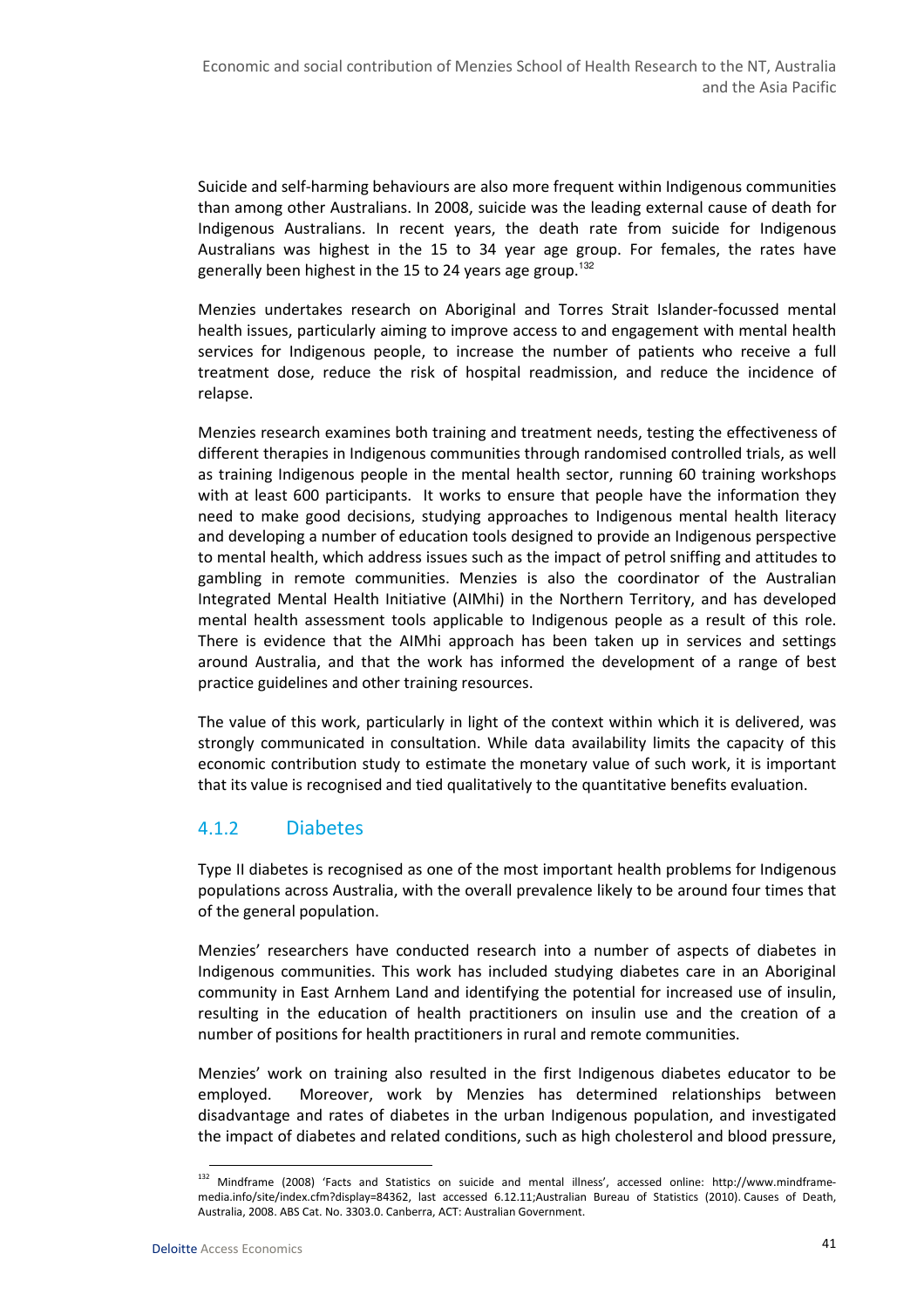with heart disease, showing that the risk of heart disease is by far the highest for Indigenous people living in remote communities.

Menzies' personnel are currently commencing work in collaboration with other organisations on diabetes in pregnancy, looking at models of care and implementing best practice, enhancing the flow of information and continuity of care for affected women, improving early diagnosis and developing a clinical register.

## 4.1.3 Tobacco control

In 2008, the national prevalence of smoking among Indigenous people aged 15 and over was 47% more than double that of other Australians. The NT has the highest Indigenous smoking prevalence (53%) of any Australian jurisdiction.

Effective monitoring of trends in tobacco use is the basis of developing effective and tailored tobacco control policy. In Australia, trends in tobacco consumption can be monitored using estimates derived from self-reported consumption in triennial national surveys, the customs and excise paid on tobacco and the purchase of wholesale or retail data from business sector groups. It is recognised that all of these methods have limitations.

The contributions of Indigenous smokers cannot be identified within consumption trends from tobacco excises and the customs paid, which are only available at the nation-level. The National Drug Strategy Household Surveys used to assess consumption and prevalence trends in the total Australian population have only very small Indigenous samples.

In view of the paucity of regional and locally sourced data on tobacco consumption among Indigenous communities, research is used to store sale or wholesale data to assess local Aboriginal consumption in small remote communities with predominantly Aboriginal populations, especially in the evaluation of local tobacco control interventions. Menzies scaled this methodology, developing mechanisms to routinely and consistently monitor tobacco sales in 25 remote Aboriginal communities. The proposed methodology overcomes some problems with consumption estimates and enables rapid feedback and the use of results. The method is particularly well suited for hard to reach discrete populations such as remote aboriginal communities in Australia. The outcomes of the paper are readily translatable to a whole of Northern Territory or Australia-wide approach.

## 4.1.4 Otitis media

Otitis media refers to the inflammation of the middle ear, which may include a range of conditions. While milder forms of otitis media occur commonly in childhood, more severe presentations can result in permanent damage such as hearing loss.<sup>133</sup>

The World Health Organization considers that rates of chronic middle ear infection (with eardrum perforation and pus draining out of the ear) greater than 4% represents a serious public health problem.<sup>134</sup> In some remote Aboriginal communities, rates of eardrum

<sup>133</sup> Australian Hearing 'Otitis Media' accessed online:

http://www.hearing.com.au/digitalAssets/4735\_1174000900894\_Otitis%20media.pdf, last accessed 7.12.11

 $134$  World Health Organisation and Ciba and Foundation (1998) Prevention of hearing impairments from chronic otitis media, accessed online: http://www.who.int/pbd/deafness/en/chronic\_otitis\_media.pdf, last accessed 7.12.11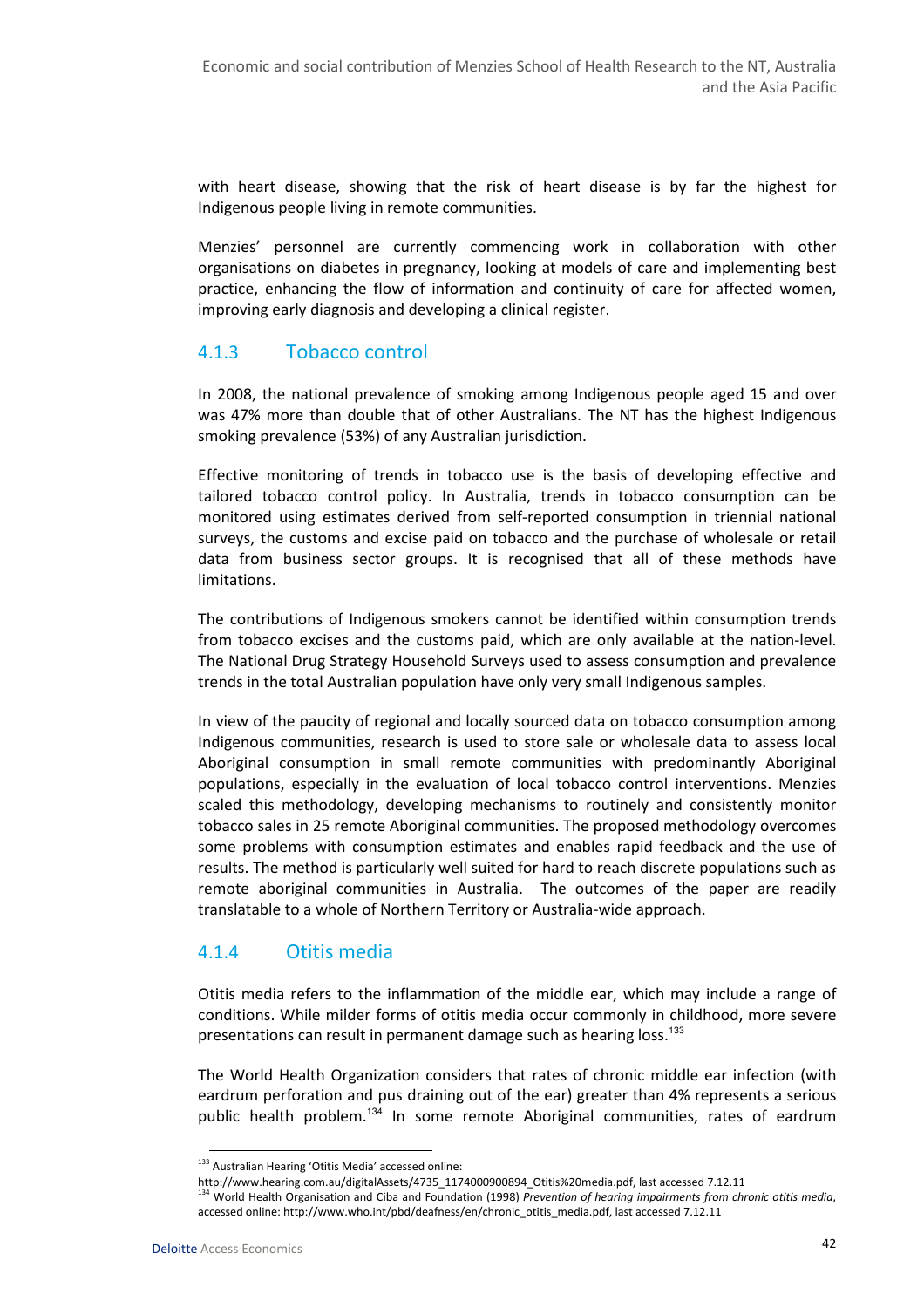perforation exceed 60% and up to 50% of school children are eligible for hearing aids. Some Indigenous children have pus discharging from their ears for years. The overall rate in the NT is around 20%. $135$ 

Ear health research (and specifically otitis media research in young Aboriginal children) began at the Menzies soon after its formation in 1985. The research school has a long history of trying to find solutions to middle ear infection in Aboriginal children. Unfortunately, severe otitis media is a complex medical condition which is thought to be caused by poverty and poor living conditions. Therefore, medical treatment of the condition cannot alone address the causal root of this disease.  $^{136}$ 

Previous research Menzies has described the early onset of disease, the association with early onset bacterial infection, and the clinical spectrum of disease. More recently, Menzies has focused on high quality randomized controlled trials that test interventions. Proposed interventions all have the potential to substantially reduce the burden of disease but it is also possible that they may do more harm than good. To date, Menzies have identified interventions associated with immunisation, family education, additional hygiene practices, appropriate antibiotic use, and case management as being suitable for further investigation. The school recognises any intervention that improves the general health of Aboriginal children will reduce rates of severe ear infection.<sup>137</sup>

The economic contribution of the work conducted by Menzies in this space is valuable in drawing both attention and funding to this serious public health problem which is concentrated within Indigenous communities. Research is needed to determine appropriate treatment methods which address the causal factors of the disease, which are both environmental and medical in nature.

<sup>&</sup>lt;sup>135</sup> Menzies school of health research 'Response to terms of reference, Senate Community Affairs Reference Committee, Inquiry into Hearing Health in Australia', accessed online:

http://www.aph.gov.au/senate/committee/clac\_ctte/hearing\_health/submissions/sub174.pdf, last accessed 7.12.11  $136$  Ibid.

 $137$  Ibid.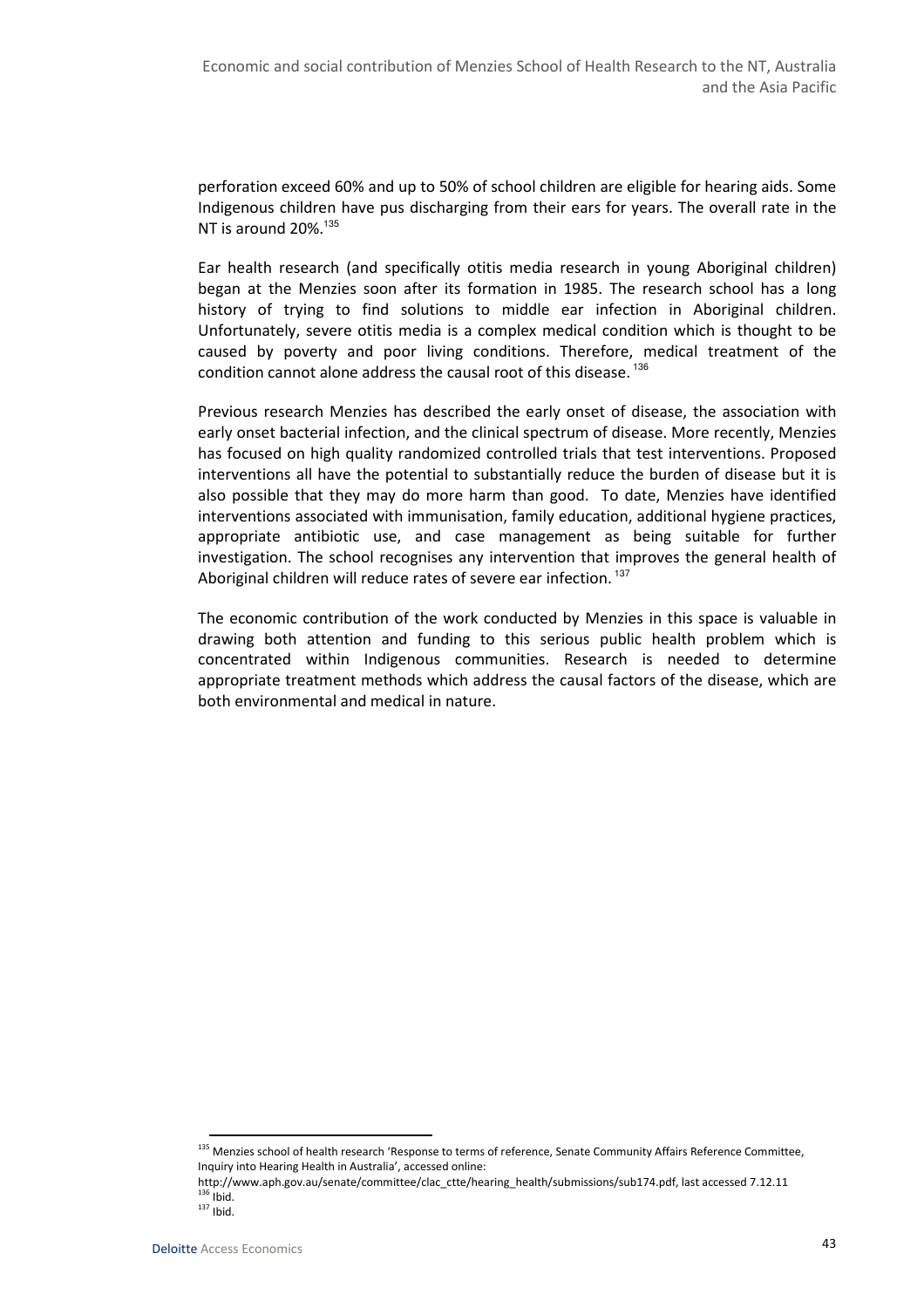# 5 Overall impacts

# 5.1Methodology

Menzies was evaluated using cost benefit analysis (CBA). A CBA involves the estimation of costs and benefits over a number of years, with future benefits and costs discounted to the present using a discount rate. The NPV of the costs and benefits of a particular intervention program are compared to determine a net benefit (or cost) along with a Benefit/Cost (B/C) ratio. CBA has an internal benchmark – the 'breakeven point' (i.e. anything above this 'zero' benchmark is a net benefit). The B/C ratio was calculated as the ratio of the sum of the discounted benefits of Australian health R&D expenditure relative to the cost of Australian health R&D. The breakeven point for the B/C ratio is 1 i.e. a B/C ratio between 0 and 1 represents net costs.

The benefits estimated are conservative as many of the future benefits of Menzies' work are yet to be realised. The methodology may also be conservative because it only includes the value of wellbeing gains that accrue to the individual as benefits. For example, other health sector benefits of averting DALYs accrue to governments (e.g., health expenditures saved), to firms (to the extent that they bear part of the productivity losses associated with disease and injury) and to the rest of the society (e.g. the value of informal care from family and friends).

A Monte Carlo analysis was applied to test the sensitivity of the net benefit to variation in key model inputs, such as the Value of a Statistical Life Year (VSLY) and time lags between expenditure and gains in wellbeing.

# 5.2 CBA findings

The annual benefit stream from gains to wellbeing and the cost stream associated with Menzies activities is shown in Chart 5.1.

The costs are based on the estimates presented in Chapter 2, while the benefits reflect the sum of the benefits in Chapter 3.

In total, in NPV terms and 2011 dollars, the net benefit from Menzies research over the period 2002 to 2010 is \$87 million for the NT (with a B/C ratio of 2.2), \$13 million for Australia (a B/C ratio of 1.1) and \$293 million for the Asia Pacific region (a B/C ratio of 71.6).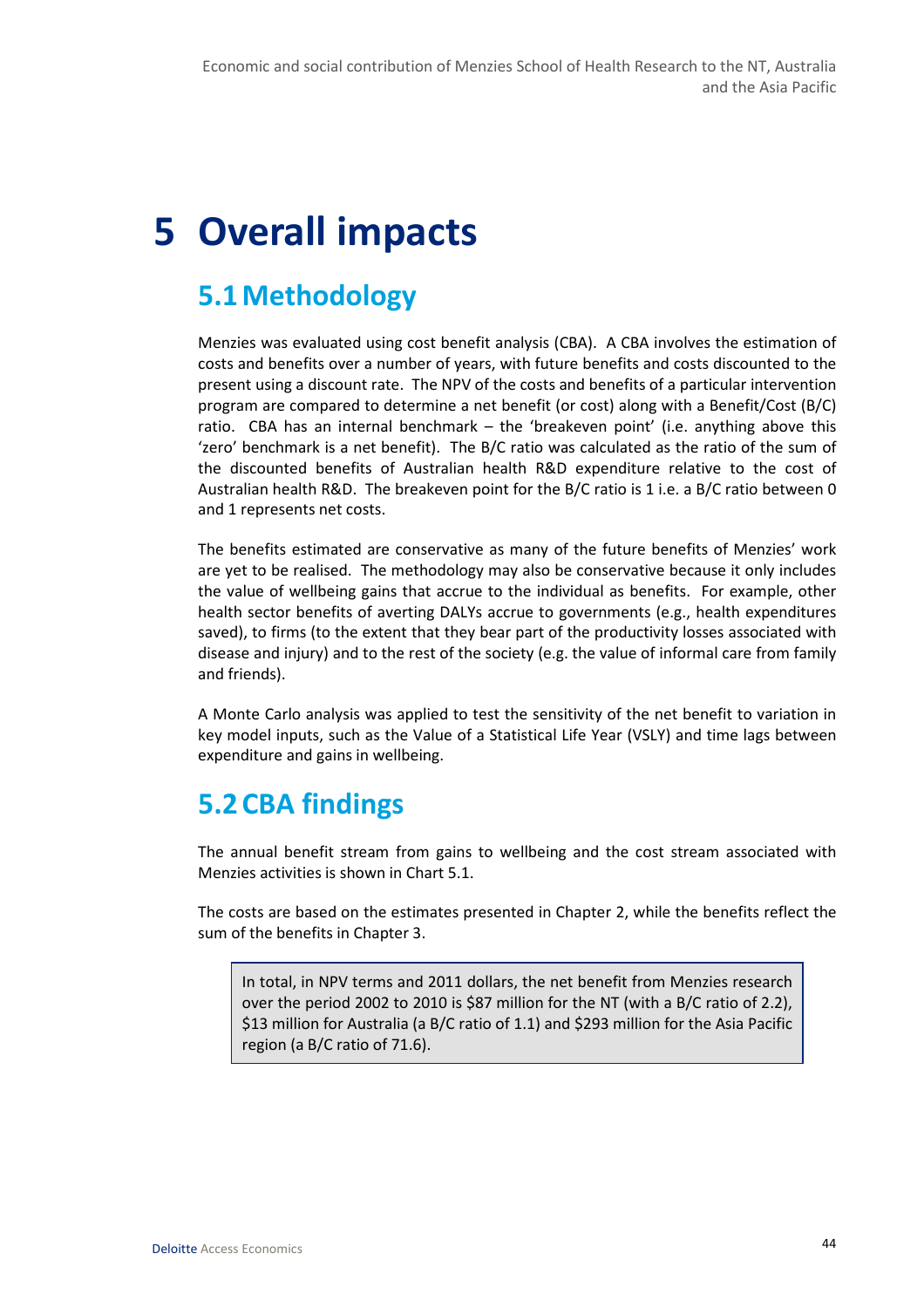

Chart 5.1: Benefit and cost streams from Menzies activities for the NT, 2002 to 2030

The net benefits and B/C ratio for Menzies activities performed between 2002 and 2010 are shown in Table 5.1.

|                                    | NT NPV <sub>7%</sub> | <b>Australia</b>          | <b>Asia Pacific</b>       |
|------------------------------------|----------------------|---------------------------|---------------------------|
|                                    | \$2011m              | (excluding NT)*           | (excluding                |
|                                    |                      | NPV <sub>7%</sub> \$2011m | Australia)                |
|                                    |                      |                           | NPV <sub>7%</sub> \$2011m |
| Costs                              | \$71.36              | \$110.65                  | \$4.15                    |
| <b>Benefits</b>                    |                      |                           |                           |
| Direct economic contribution       | \$90.88              | \$3.19                    |                           |
| Indirect economic contribution     | \$37.55              | \$1.45                    |                           |
| Education                          |                      | \$1.52                    |                           |
| <b>Health benefits</b>             |                      |                           |                           |
| Malaria                            |                      | \$0.57                    | \$296.97                  |
| Melioidosis                        | \$1.25               | \$5.66                    |                           |
| Rheumatic heart disease            | \$0.50               | \$12.09                   |                           |
| Oral disease                       | \$1.14               |                           |                           |
| Quality improvement for            | \$15.22              | \$99.16                   |                           |
| primary care of chronic disease    |                      |                           |                           |
| Pyoderma                           | \$4.44               |                           |                           |
| Mental health                      |                      | Not quantified            |                           |
| <b>Diabetes</b>                    |                      | Not quantified            |                           |
| Tobacco control                    |                      | Not quantified            |                           |
| Otitis media                       |                      | Not quantified            |                           |
| Commercialisation                  | \$7.77               |                           |                           |
| <b>Total benefits</b>              | \$158.75             | \$123.64                  | \$296.97                  |
| <b>Net benefit</b>                 | \$87.38              | \$12.99                   | \$292.83                  |
| Benefit cost ratio (ratio not \$m) | 2.22                 | 1.12                      | 71.62                     |

### Table 5.1: Net benefits and B/C ratio for Menzies activities and research for Menzies expenditure for the period 2002 to 2010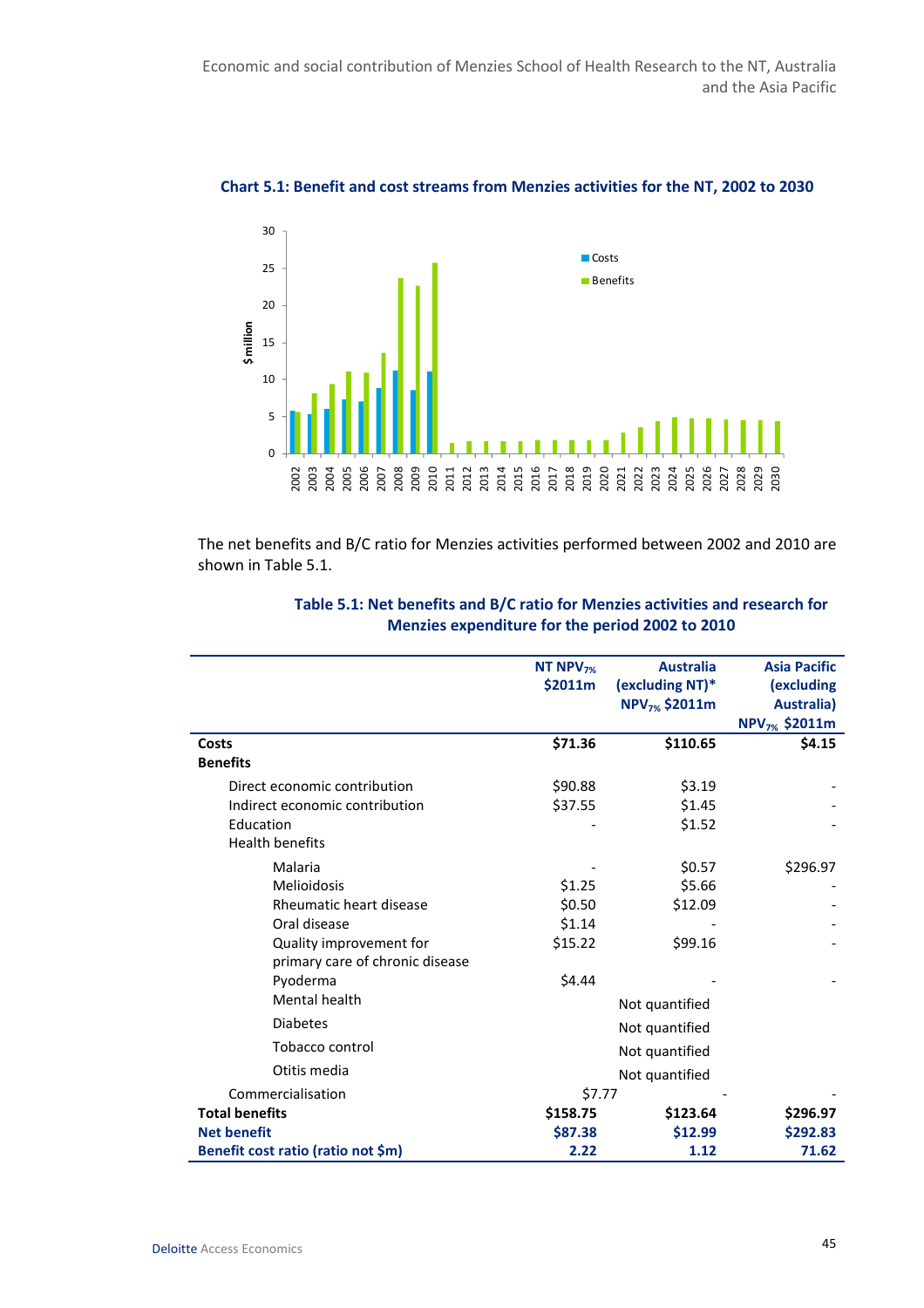# 5.3 Sensitivity analysis

There are a number of assumptions in this analysis that, in practice, may vary either side of the estimate used. It is therefore important to sensitivity test assumptions to ensure the robustness of the final estimates.

Key assumptions to sensitivity test are:

- the value of a statistical life year in the Asia Pacific the VSLY in a given country is a reflection of economic prosperity, given the level of economic development in the Asia Pacific the application of an Australian measure may overestimate the impact;
- the number of cases and deaths from malaria in the Asia Pacific very conservative estimates of the number of cases of malaria receiving treatment have been applied to the above assessment:
- the discount rate  $-$  at 3% and 11% as per OBPR guidelines; and
- the likelihood of success of commercialisation of a therapy at phase  $II$  conservative estimates of the likelihood of success have been applied to the above assessment.

The following sensitivity tests use Monte Carlo analysis. This approach makes it possible to vary all of the estimates discussed above simultaneously to explore the effect of their potential interactions on the impact of Menzies activities. This involves performing 10,000 simulations of the economic impact model using different values, and combinations of values for the estimates adopted. This analysis makes it possible to determine the robustness of the results reported above.

Table 5.2 summaries the range and distribution applied for each estimate for the sensitivity analysis.

| <b>Estimates</b>  | <b>Minimum</b> | <b>Most likely</b> | <b>Maximum</b>              | <b>Distribution</b> |
|-------------------|----------------|--------------------|-----------------------------|---------------------|
| VSLY in the Asia  | \$42,801       | \$85,302           | \$171,249                   | Triangular $-$      |
| Pacific           |                |                    | (Australian VSLY)           | strongly skewed     |
| Estimated         | 2423           | 13462              | 24500                       | <b>Beta</b>         |
| number of deaths  |                |                    | (half of WHO                |                     |
| from malaria that |                |                    | estimates)                  |                     |
| receive treatment |                |                    |                             |                     |
| Estimated         | 2.3 million    | 15.2 million       | 28 million                  | <b>Beta</b>         |
| number of cases   |                |                    | (lower bound of             |                     |
| of malaria that   |                |                    | WHO estimates) <sup>a</sup> |                     |
| receive treatment |                |                    |                             |                     |
| Discount rate     | 3%             | 7%                 | 11%                         | Uniform             |
| Assumed success   | 10%            | 25%                | 40%                         | Beta                |
| rate of Phase II  |                |                    |                             |                     |
| trails            |                |                    |                             |                     |

#### Table 5.2: Ranges and distributions applied to the estimates for sensitivity analysis

Note (a): WHO estimates that there were between 28 and 41 million malaria cases in Southeast Asia for 2009- 10. We have applied the lower bound estimate.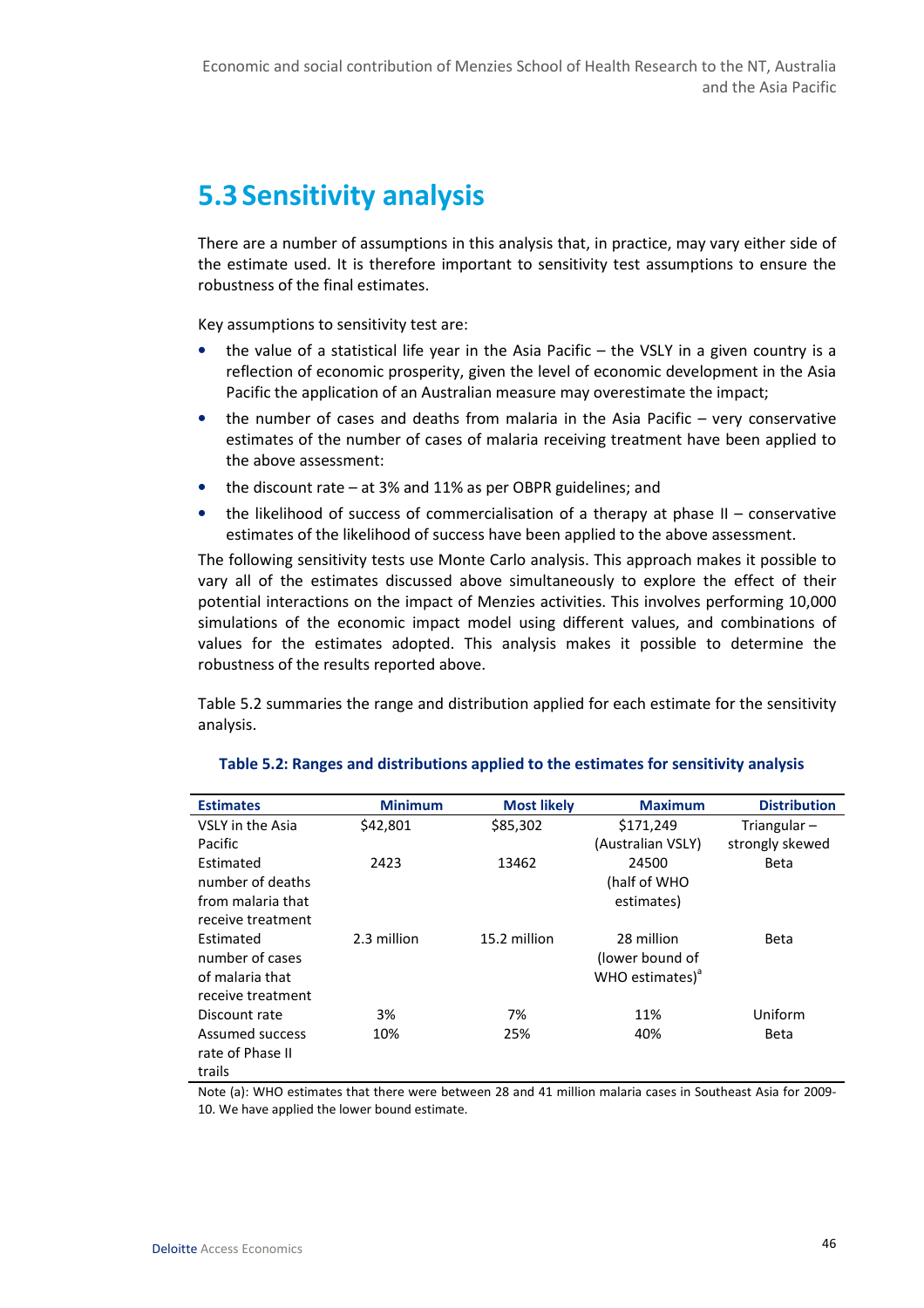## 5.3.2 NT

The sensitivity analysis found that the average economic contribution of Menzies to the NT for the period from 2002 to 2010 was \$163 million. The lowest possible economic contribution, based on the ranges outlined in Table 5.2 was \$79 million; however, the likelihood of such a result is low.

Chart 5.2 illustrates the results of the sensitivity analysis and highlights the robust nature of the results reported in Section 5.2. The analysis suggests a likely economic contribution of Menzies activities to the NT of between \$100 and \$283 million.



#### Chart 5.2: Sensitivity analysis of the economic contribution to the NT

### 5.3.3 Australia

The sensitivity analysis found that the average economic contribution of Menzies to Australia for the period from 2002 to 2010 was \$9 million. The lowest possible economic contribution, based on the ranges outlined in Table 5.2 was -\$27 million; however, the likelihood of such a result is low.

Chart 5.3 illustrates the results of the sensitivity analysis and highlights the robust nature of the results reported in Section 5.2. The analysis suggests a likely economic contribution to Australia from Menzies activities will be between -\$24 and \$52 million.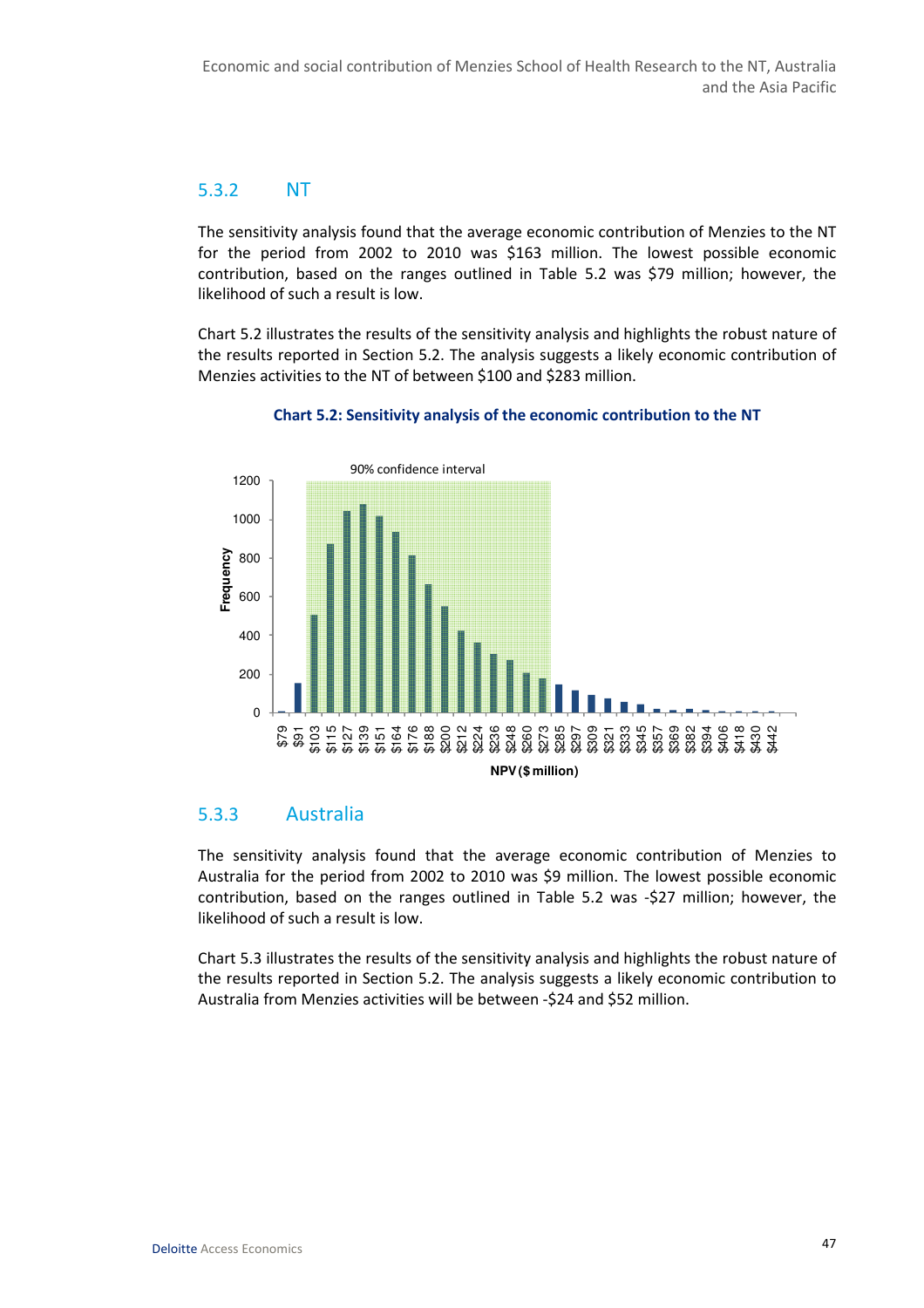

### Chart 5.3: Sensitivity analysis of the economic contribution to Australia

## 5.3.4 Asia Pacific

The sensitivity analysis found that the average economic contribution of Menzies to the Asia Pacific for the period from 2002 to 2010 was \$100 million. The lowest possible economic contribution, based on the ranges outlined in Table 5.2 was \$5 million; however, the likelihood of such a result is low.

Chart 5.4 illustrates the results of the sensitivity analysis and highlights the robust nature of the results reported in Section 5.2. The analysis suggests a likely economic contribution to the Asia Pacific from Menzies activities will be between \$31 and \$214 million.

#### Chart 5.4: Sensitivity analysis of the economic contribution to the Asia Pacific

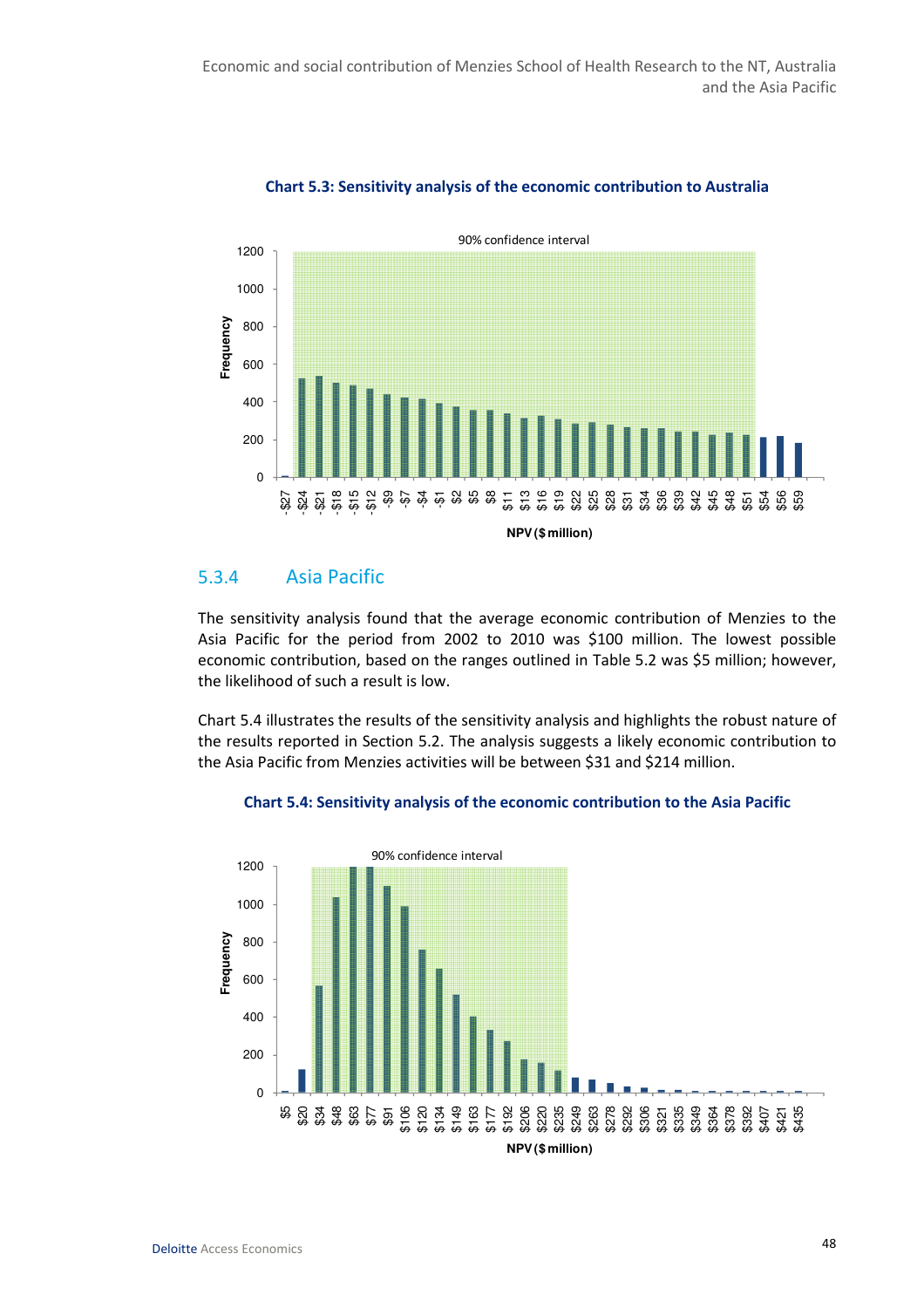# **Conclusions**

This assessment has attempted to provide a quantitative assessment of the economic and social contribution of Menzies activities between 2002 and 2010. Wherever possible we have sought to quantify the impacts of leveraged investment, skills and knowledge investment, commercialisation and improved health outcomes for the NT, Australia and Asia Pacific region.

The results of this analysis suggest that Menzies activities have generated significant economic benefit to the NT and Asia Pacific (excluding Australia) regions. It must be recognised, however, that this analysis is partial at best and represents the lower bound of the total contribution of Menzies. This is because at this stage:

- it is highly likely that the outcomes of research generated between 2002 and 2010 have yet to be identified; and
- many of the outputs of Menzies cannot be reasonably expressed in monetary terms.

Menzies' mission is "to improve the health of people living in northern and central Australia, and regions to the near north, through multidisciplinary research and education"<sup>138</sup>. Indigenous Australians experience the worst health of any one identifiable cultural group in Australia. The majority of Menzies efforts are, therefore, focused on improving the health outcomes of Indigenous Australians. In doing so, Menzies not only contributes economically, it also contributes to addressing one of the most important equity issues in Australia.

<sup>138</sup> Professor O'Dea, "Report from the Menzies School of Health Research, Darwin", in The Sir Robert Menzies Foundation Limited, p.7 available at http://menziesfoundation.org.au/annualreports/2003/Pages%207-11%20ARpt%202003.pdf last accessed 6th October 2011.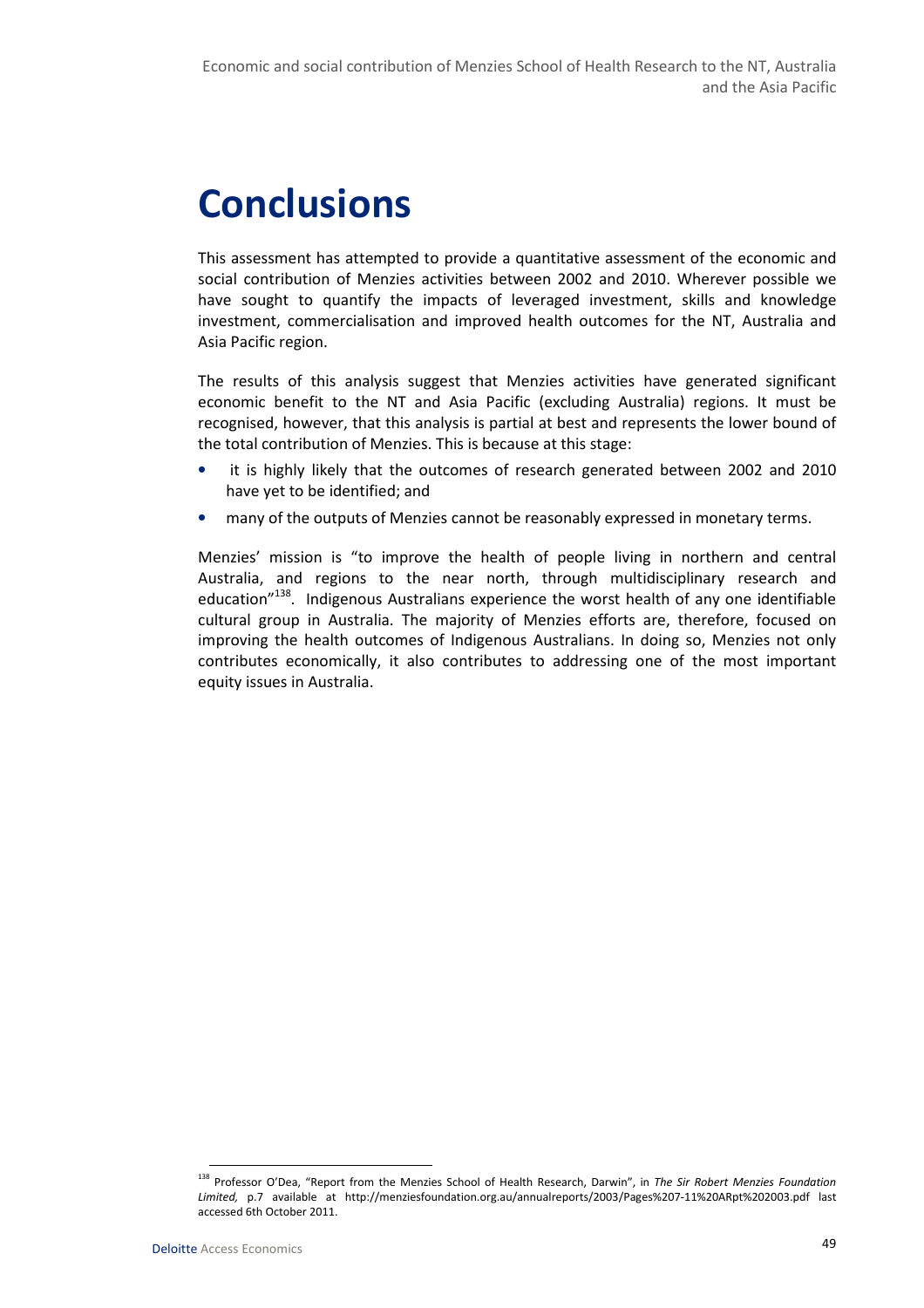# Appendix A: Consultation methodology and stakeholders

# Consultation brief

| Date: | 3 October 2011                      |
|-------|-------------------------------------|
| To:   | [Stakeholder's name to be inserted] |
| From: | Deloitte Access Economics           |

Funding for health and medical research and development contends with competing demands for a limited pool of funding. Hence, it can be strategic for research organisations such as the Menzies School of Health Research (Menzies) to demonstrate how and where they generate value and the quantum of value generated.

To this end, Menzies engaged Deloitte Access Economics to undertake this project with the following objectives:

- To analyse and document the economic and social contribution of Menzies School of Health Research (Menzies) to the Northern Territory (NT), Australia and the Asia Pacific.
- To provide a report for the NT government and philanthropic organisations documenting the economic and social contribution of the Menzies.

As part of this project, we are assessing the health benefits, or policy and program improvements that have been generated by Menzies' work.

We understand that you have been instrumental in the research work conducted by Menzies into [Subject area to be inserted]. We would therefore like to cover a number of discussion points in a half hour phone call with you, including the following:

- Could you please provide a brief description of the type of work that you are undertaking?
- What is the timeline for completing this work?
- Has your research to date resulted in a change in clinical practice either directly or through changes in health policies?
- Prior to your research, what were the impacts of the clinical condition on the community and individuals?
- If Menzies had not undertaken/been involved in this research what would have happened?
- What is the anticipated outcome of any changes that have resulted from your research? When will the impacts of these changes be felt?
- How many people do you estimate will benefit from the outcomes of your research over the next decade? What is the nature of the expected benefits? e.g. improved quality of life.
- Are there other potential future benefits that may be derived from your work?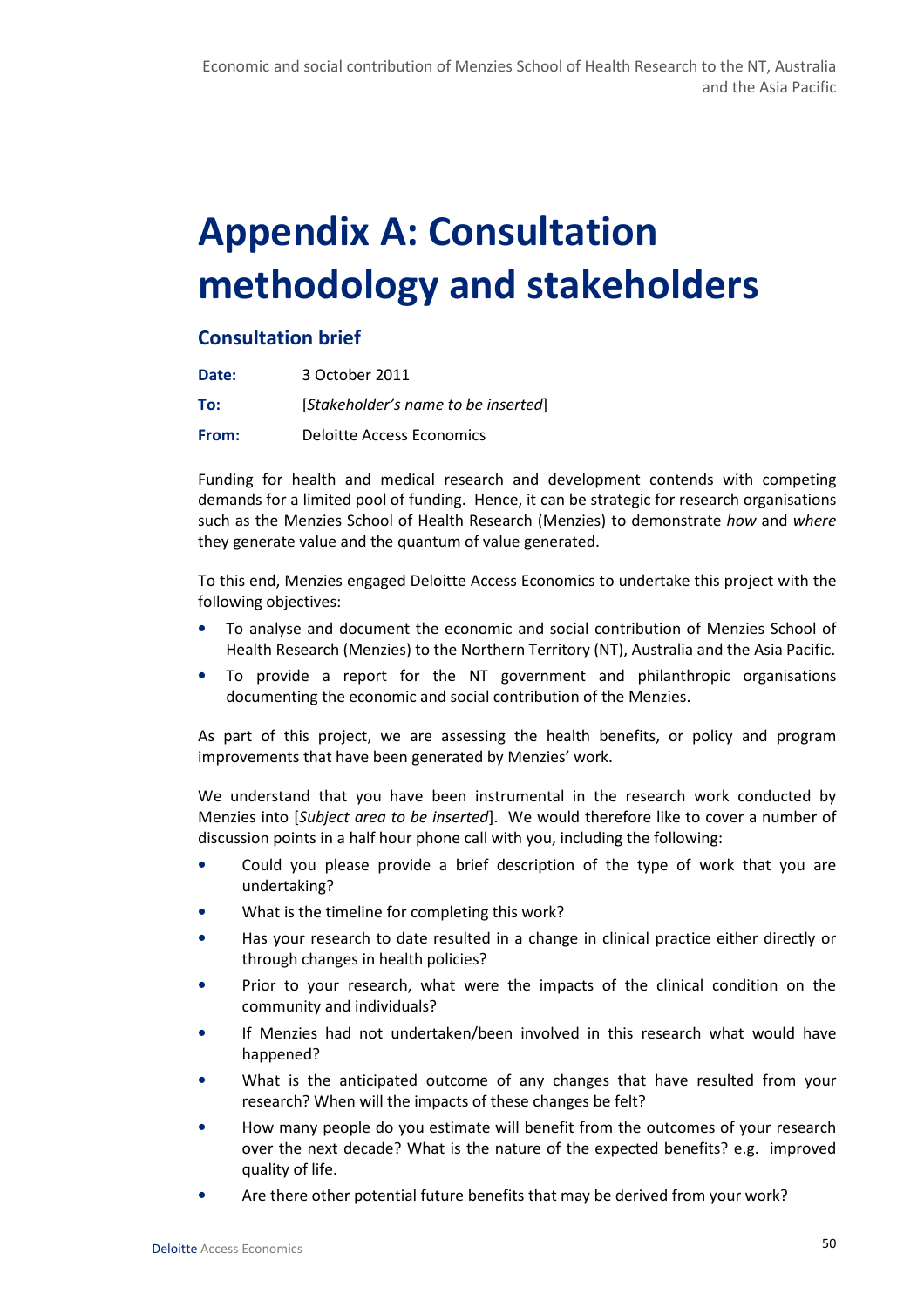- Are there considerations particular to Indigenous Australians or other vulnerable groups that we should take into account when assessing the health impacts?
- Can you think of other Menzies staff the WHO we should be talking to about this project?
- Is there any other published material you would recommend we consider as part of this project?
- Is there anything else you would like to discuss?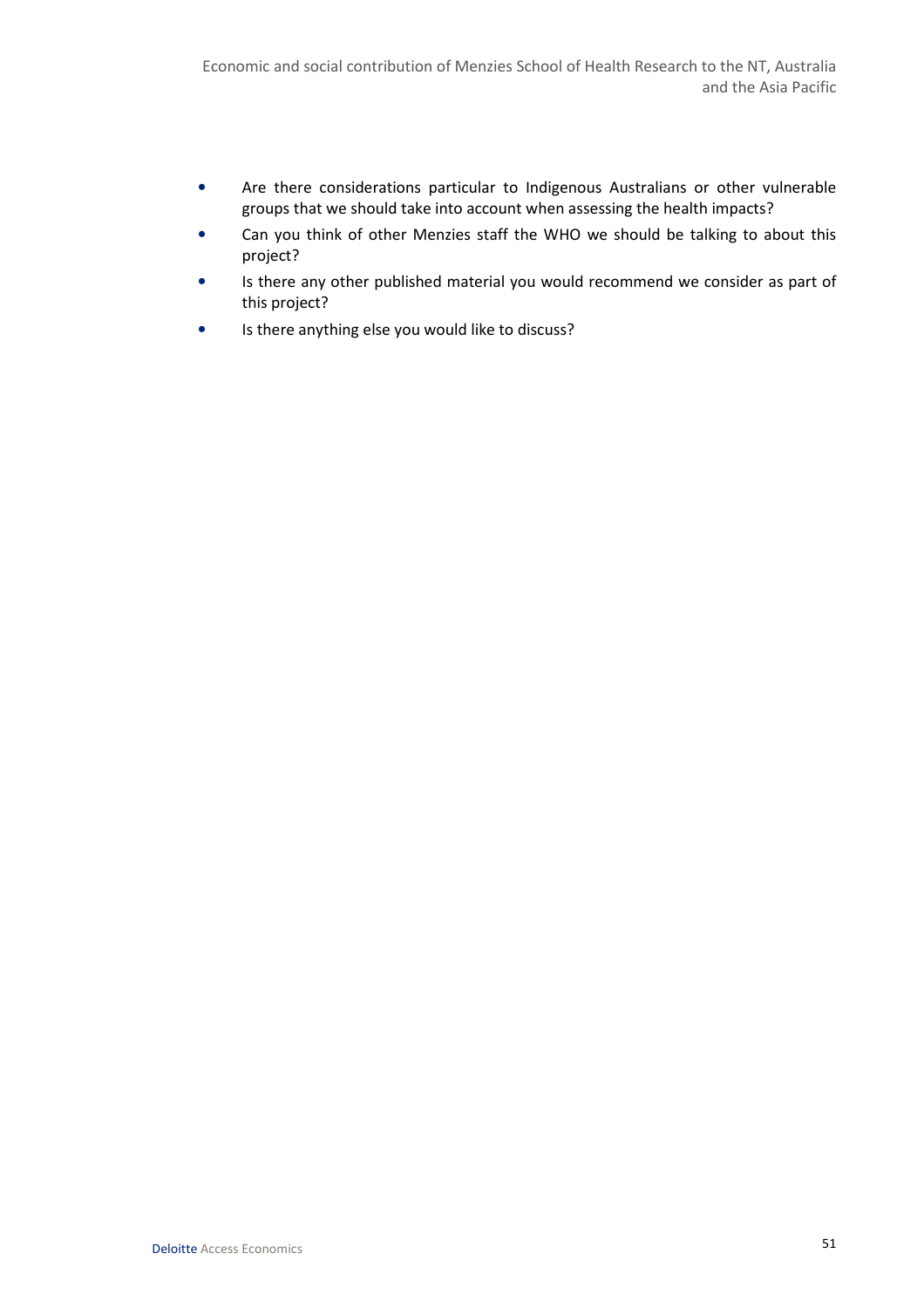# Appendix B: References

Access Economics (2008) Exceptional Returns: The Value of Investing in Health R&D in Australia II, Report for the Australian Society for Medical Research, Canberra.

Access Economics (2008) Returns to NHMRC funded R&D, Report for the National Health and Medical Research Council, Canberra.

AIHW 2011. Chronic kidney disease in Aboriginal and Torres Strait Islander people. Cat. no. PHE 151. Canberra: AIHW, accessed online at http://www.aihw.gov.au, last accessed 8 12 2011.

Andrews R.M., McCarthy, J., Carapetis, J.R., Currie, B.J., (2009) ' Skin Disorders, including pyoderma, scabies and Tinea Infections', Pediatr Clin North Am, 56(6)

Andrews, R.M.; Kearns, T; Connors, C; Parker, C; Carville, K.; Currie, B.J.; Carapetis, J.R (2009) ' A Regional Initiative to Reduce Skin Infections amongst Aboriginal Children Living in Remote Communities of the Northern Territory, Australia', PLOS Neglected Tropical Diseases', 3(11)

Australian Bureau of Statistics & Australian Institute of Health and Welfare (2010) The Health and Welfare of Australia's Aboriginal and Torres Strait Islander Peoples, Oct 2010, ABS Cat. No 4704

Australian Bureau of Statistics (2006) National Aboriginal and Torres Strait Island Health Survey: Australia, 2004-05, Cat. No. 4715.0

Australian Bureau of Statistics (2010). Causes of Death, Australia, 2008. ABS Cat. No. 3303.0. Canberra, ACT: Australian Government.

Australian Bureau of Statistics The Health and Welfare of Australia's Aboriginal and Torres Strait Islander Peoples, cat. no. 4704.0, Oct 2010 (latest issue released February 2011)

Australian Bureau of Statistics, Population by Age and Sex, Regions of Australia, cat. no. 3235.0, 2010 (Latest issue released August 2010)

Australian Bureau of Statistics, Regional Statistics, Northern Territory, cat. no. 1362.7, 2010 (Latest issue released March 2011)

Australian Health Ministers' Advisory Council Steering Committee for National Planning for Oral Health (August 2001) Oral Health of Australians – Final Report, available at http://www.arcpoh.adelaide.edu.au/publications/report/miscellaneous/pdf\_files/oral\_health\_of\_Au stralians\_cover.pdf , last accessed 9.12.11

Australian Hearing 'Otitis Media' accessed online: http://www.hearing.com.au/digitalAssets/4735\_1174000900894\_Otitis%20media.pdf, last accessed 7.12.11

Australian Institute of Health and Welfare (2009) Chronic disease and participation in work, available at http://www.aihw.gov.au/publication-detail/?id=6442468211&tab=2 last accessed 10 October 2011.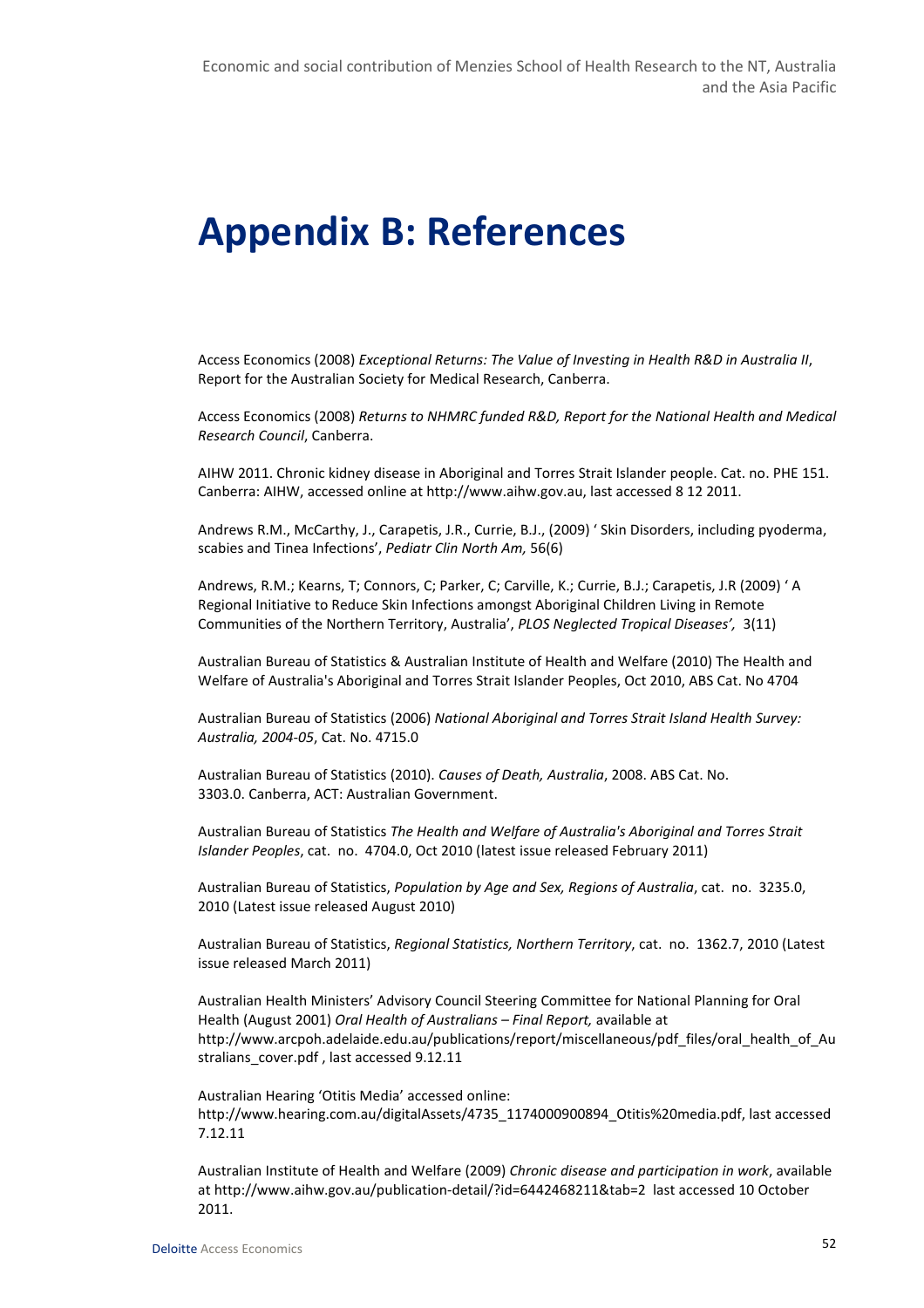Australian Institute of Health and Welfare, Dental Statistics and Research Unit: Jamieson LM, Armfield JM & Roberts-Thomson KF 2007. Oral health of Aboriginal and Torres Strait Islander children, AIHW cat. no. DEN 167. Canberra: Australian Institute of Health and Welfare (Dental Statistics and Research Series No. 35)

Bailie, R., Si, D., Dowden, M., O'Donoghue, L., Conners, C., Robinson, G., Cunningham, J. & Weeramanthri, T. (2007) Improving organisation systems for diabetes care in Australian Indigenous communities, BMC Health Services Research,

Begg S, Vos T, Barker B, Stevenson C, Stanley L, Lopez AD, 2007. The burden of disease and injury in Australia 2003. PHE 82. Canberra: AIHW.

Butler L and Biglia, B (2001) Analysing the journal output of NHMRC research grants schemes: March 2001, National Health and Medical Research Council, March, http://www.nhmrc.gov.au/\_files\_nhmrc/publications/attachments/r21.pdf, accessed 23 August 2011.

Butler, L (2003) NHMRC supported research: the impact of journal publication output 1996–2000, National Health and Medical Research Council, October, http://www.nhmrc.gov.au/\_files\_nhmrc/publications/attachments/butler03.pdf, accessed 23 August 2011.

Butler, L and Henadeera, K (2009) Measuring up 2009. NHMRC – Supported research: The impact of journal publication output 2002–2006, National Health and Medical Research Council, February, http://www.nhmrc.gov.au/\_files\_nhmrc/publications/attachments/nh125\_bibliometricsreport\_2002 \_2006.pdf, accessed 23 August 2011.

Butler, L, Biglia, B and Henadeera, K (2005) NHMRC supported research: the impact of journal publication output 1999–2003, National Health and Medical Research Council, December, http://www.nhmrc.gov.au/\_files\_nhmrc/publications/attachments/nh75.pdf, accessed 23 August 2011.

Carapetis, J. (2004) A review of WHO activities in, the burden of, and the evidence for strategies to control group A streptococcal diseases: summary and recommendations, Centre for International Child Health, University of Melbourne

Carapetis, J.R (2009) ' A Regional Initiative to Reduce Skin Infections amongst Aboriginal Children Living in Remote Communities of the Northern Territory, Australia', PLOS Neglected Tropical Diseases', 3(11)

Carapetis, J.R. Rheumatic Heart Disease in Developing Countries, N Engl J Med 2007; 357:439-441, August, 2007

Central Australian Rural Practitioners Association (2003) CARPA standard treatment manual, 4<sup>th</sup> Ed, Alice Springs: Central Australian Rural Practitioners Association

Central Australian Rural Practitioners Association (2003) CARPA standard treatment manual, 4<sup>th</sup> Ed, Alice Springs: Central Australian Rural Practitioners Association

Cheng, A., Hanna, J., Norton, R., Hills, S., Davis, J., Krause, V., Dowse, G., Inglis, T., & Currie, B.J., 2003. Melioidosis in northern Australia, 2001-02, Communicable Disease Intelligence, 27, no. 2.

Cheng, A., Stephens, D.P., Anstey, N.M., & Currie, B.J., 2004. Adjunctive granulocyte colonystimulating factor for treatment of septic shock due to melioidosis. Clinical Infectious Diseases,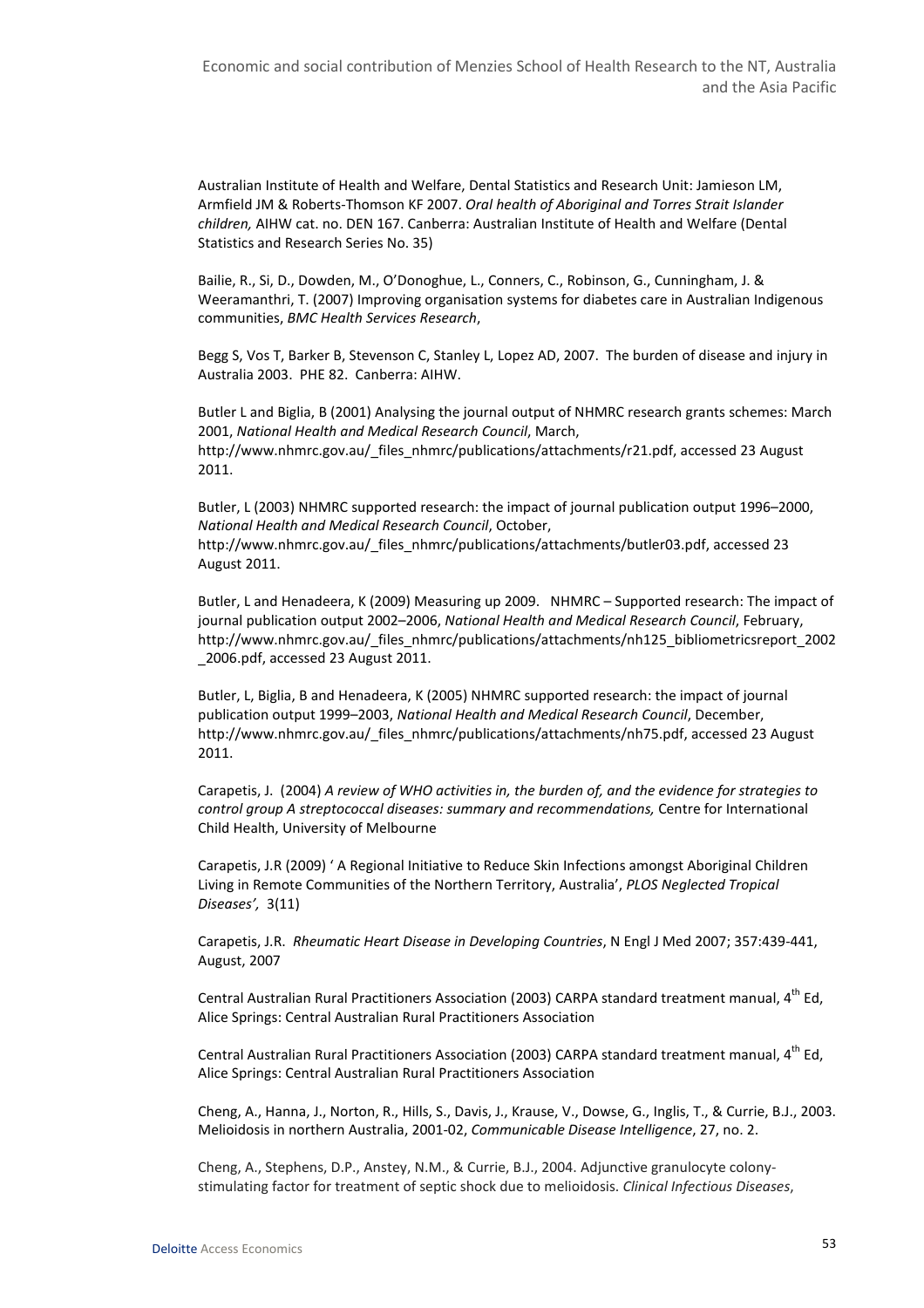Clinuity 2011, What is the probability of success of clinical trials?, available at http://clinuity.com/blog/2011/02/what-is-the-probability-of-success-of-clinical-trials/ last accessed 2 November 2011.

Clucas,D.B., Carville, K.S., Connors, C., Currie, B.J, Carapetis, J.R., Andrews, R.M., (2008), Disease burden and health-care clinic attendances for young children in remote Aboriginal communities of northern Australia', Bulletin of the World Helath Organisation, 86(4)

Clucas,D.B., Carville, K.S., Connors, C., Currie, B.J, Carapetis, J.R., Andrews, R.M., (2008), Disease burden and health-care clinic attendances for young children in remote Aboriginal communities of northern Australia', Bulletin of the World Helath Organisation, 86(4); Andrews, R.M.; Kearns, T; Connors, C; Parker, C; Carville, K.; Currie, B.J.

Cooperative Research Centre for Aboriginal Health, Rheumatic heart disease backgrounder, available at http://www.lowitja.org.au last accessed 2 November 2011.

Council of Australian Governments (2008) National Partnership Agreement on Closing the Gap in Indigenous Health Outcomes, p.4

Currie BJ, Fisher DA, Howard DM, Burrow JN, Selvanayagam S, Snelling PL, Anstey NM, Mayo MJ. The epidemiology of melioidosis in Australia and Papua New Guinea, Acta Trop. 2000 Feb 5;74(2- 3):121-7.

Currie BJ, Ward L, Cheng AC (2010) The Epidemiology and Clinical Spectrum of Melioidosis: 540 Cases from the 20 Year Darwin Prospective Study. PLoS Negl Trop Dis 4(11): e900. doi:10.1371/journal.pntd.0000900, p.1

Department of Finance and Deregulation (2008) Best Practice regulation Guidance Note: Value of Statistical Life, November 2008.

Department of Health and Ageing (2010) 'Closing the Gap: Tackling Chronic Disease', accessed online: http://www.health.gov.au/internet/main/publishing.nsf/Content/closinggaptacklingchronicdisease, last accessed 6.12.12

Hagusian RA, Purba LH, Kenangalem E, Wuwung M, Maristela R, Rumaseuw R, Laihad F, Ebsworth P, Anstey NM, Tjitra E, Price RN. Dihydroartemisinin-piperaquine versus artesunate-amodiaquine for multi-drug resistant P. falciparum and P. vivax in Papua, Indonesia. Clin Infect Dis 2007; 44:1067- 74.

Hatfield M, Sonnenschein H, Rosenberg L (2000) Exceptional Returns: The Economic Return to Health Expenditure, Funding First, New York www.laskerfoundation.org/reports/pdf/exceptional.pdf

Hay, E. 2007, Neonatal Formulary: Drug use in pregnancy and the first year of life, Blackwell Publishing.

Hay, R., Bendeck, S.E., Chen, S., Estrada, R., Haddix, A, McLeod, T. And Mahe, A. (2006) 'Skin Diseases', in 'Disease Control Priorities in Developing Countries', 2<sup>nd</sup> Ed., Work Bank

International Education, Menzies School of Health Research Australia, available at http://www.australiangraduate.com/study/Menzies.htm, last accessed 6<sup>th</sup> October 2011.

Li SQ, Pircher SLM, Guthridge SL, Condon JR. Hospital Admissions in the Northern Territory 1976 to 2008. Northern Territory Government, Department of Health, Darwin, 2011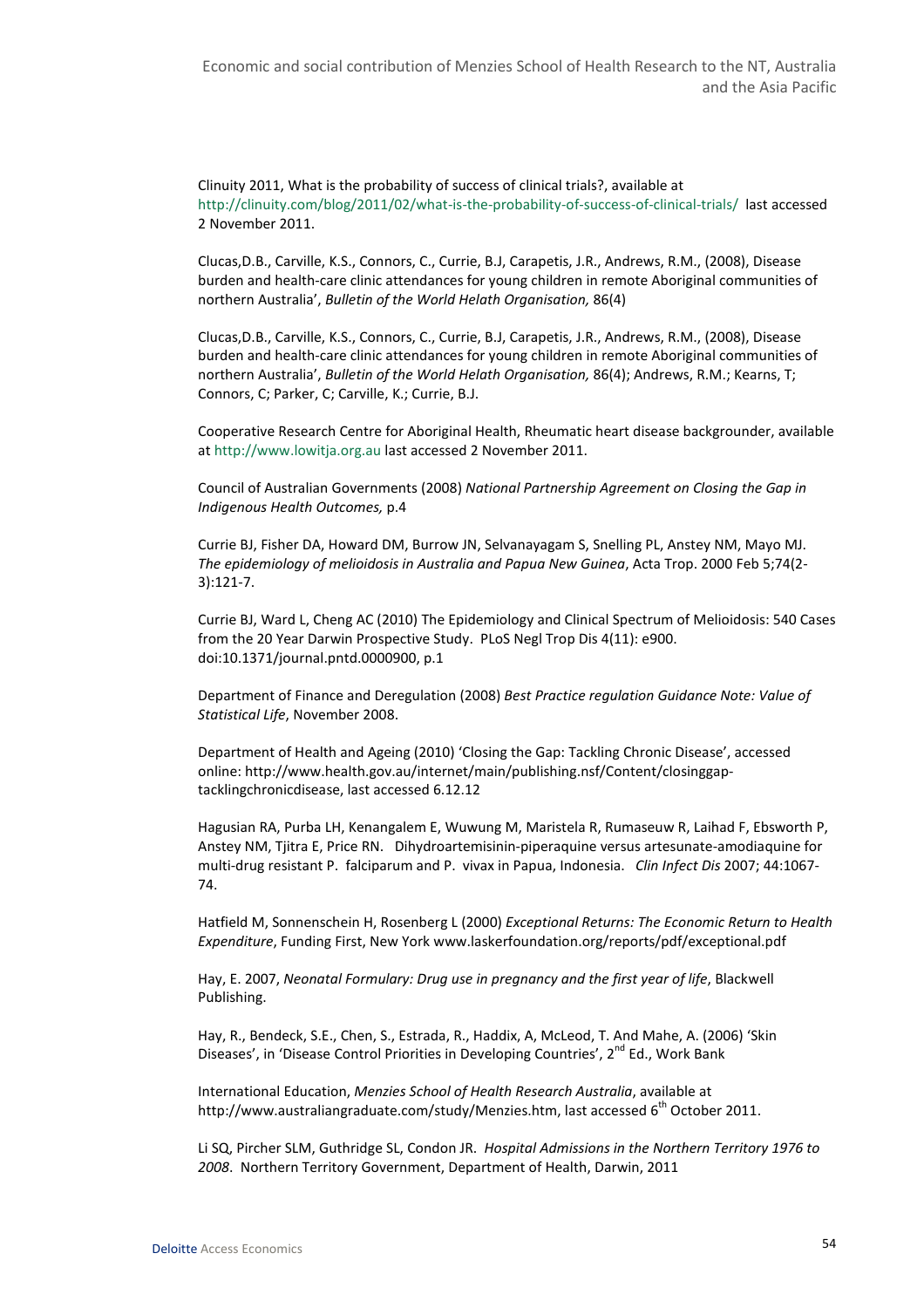Maple-Brown L., Cunningham J., Dunne K., Whitbread C., Howard D., Weeramanthri T., Tatipata S., (...), Shaw J.E. (2008) Complications of diabetes in urban Indigenous Australians: The DRUID study, Diabetes Research and Clinical Practice, 80 (3), pp. 455-462

Menzies School of Health and Research (2011) 'About Us', accessed online: http://www.menzies.edu.au/about-us, last accessed 9.12.11

Menzies School of Health Research (2009) Report to Quinquennial Review Panel – 30 March – 3 April 2009, p.101-102

Menzies school of health research 'Response to terms of reference, Senate Community Affairs Reference Committee, Inquiry into Hearing Health in Australia', accessed online: http://www.aph.gov.au/senate/committee/clac\_ctte/hearing\_health/submissions/sub174.pdf, last accessed 7.12.11

Menzies School of Health Research and Charles Darwin University, Annual Report 2010 – Menzies School of Health Research, available at

http://www.menzies.edu.au/sites/menzies.edu.au/files/file/communications/2010\_Menzies%20Sch ool%20of%20Health\_Annual\_Report.pdf, last accessed 29<sup>th</sup> September 2011, p.4

Mindframe (2008) ' Facts and Statistics on suicide and mental illness', accessed online: http://www.mindframe-media.info/site/index.cfm?display=84362, last accessed 6.12.11

National Advisory Committee on Oral Health (2004) Healthy mouths healthy lives : Australia's national oral health plan 2004-2013, p.5

Northern Territory Government Department of Health and Families (December 2009) Melioidosis, available at http://www.healthylivingnt.org.au/content/?action=getfile&id=705 last accessed 2 November 2011.

Northern Territory Treasury, Territory Economic Review – September 2011, available at http://www.nt.gov.au/ntt/economics/publications/ter/ter\_sept\_11.pdf, last accessed 6<sup>th</sup> October 2011, p.7

Poespoprodjo JR, Fobia W, Kenangalem E, Hasanuddin A, Sugiarto P, Tjitra E, Anstey NM, Price RN. Highly effective therapy for maternal malaria associated with a lower risk of vertical transmission. J Infect Dis 2011: in press

Pollitt, A, Wooding, S, Hanney, S, Buxton, M and Grant, J (2011) Project retrosight: understanding the returns from cardiovascular and stroke research, methodology report, RAND Corporation Europe, http://www.rand.org/content/dam/rand/pubs/technical\_reports/2011/RAND\_TR925.pdf, accessed 30 August 2011.

Professor O'Dea, "Report from the Menzies School of Health Research, Darwin", in The Sir Robert Menzies Foundation Limited, p.7 available at http://menziesfoundation.org.au/annualreports/2003/Pages%207-11%20ARpt%202003.pdf last accessed 6th October 2011.

Queensland Government (2010) Topic: Melioidosis, available at http://access.health.qld.gov.au/hid/InfectionsandParasites/BacterialInfections/melioidosis\_is.asp, last accessed 2 November 2011.

Rheumatic Heart Disease Australia, Health Professionals, available at http://www.rhdaustralia.org.au/health-professionals, last accessed 2 November 2011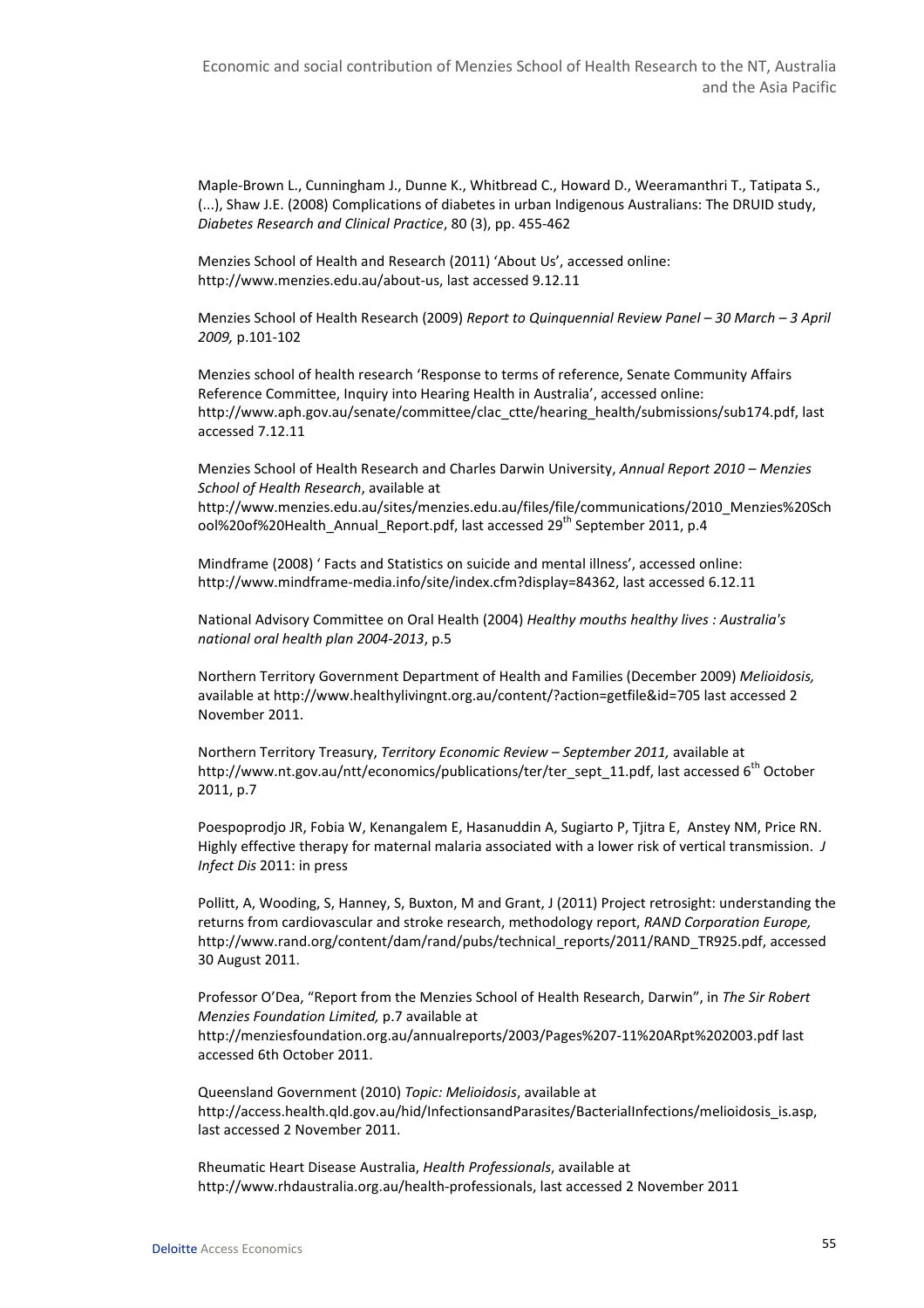SCRGSP (Steering Committee for the Review of Government Service Provision) 2011, Overcoming Indigenous Disadvantage: Key Indicators 2011, Productivity Commission, Canberra

Slade et al (2010) 'Effect of health proportion and fluoride varnish on dental caries among Australian Aboriginal children: results from a community-randomized controlled trial', Community Dentistry and Oral Epidemiology

The SEAQUAMAT Trial Group. Artesunate versus quinine for treatment of severe falciparum malaria: a randomised trial. Lancet 2005; 366: 717-725.

UKPDS Group (1998) Intensive blood-glucose control with sulphonylureas or insulin compared with conventional treatment and risk of complications in patients with type 2 diabetes (UKPDS 33), Lancet, 352(9131): 837-53.

World Health Organisation (2005) 'The Current Evidence for the Burden of Group A Streptococcal Diseases', accessed online: http://whqlibdoc.who.int/hq/2005/WHO\_FCH\_CAH\_05.07.pdf, last accessed 5.12.11

World Health Organisation (2010), Global Malaria Treatment Guidelines: Second Edition, available at http://whqlibdoc.who.int/publications/2010/9789241547925\_eng.pdf last accessed 2 November 2011

World Health Organisation (2011), Malaria – Fact Sheet No 94 – October 2011, available at http://www.who.int/mediacentre/factsheets/fs094/en/index.html last accessed 2nd November 2011.

World Health Organisation (2011), Malaria: Disease Burden in SEA Region, available at http://www.searo.who.int/en/Section10/Section21/Section340\_4018.htm last accessed 1 November 2011.

World Health Organisation (2011), World Health Statistics, available at http://www.who.int/whosis/whostat/EN\_WHS2011\_Full.pdf last accessed 2 November 2011.

World Health Organisation (2011), World Malaria Report 2010, available at http://www.who.int/malaria/world\_malaria\_report\_2010/worldmalariareport2010.pdf last accessed 2 November 2011.

World Health Organisation and Ciba and Foundation (1998) Prevention of hearing impairments from chronic otitis media, accessed online: http://www.who.int/pbd/deafness/en/chronic\_otitis\_media.pdf, last accessed 7.12.11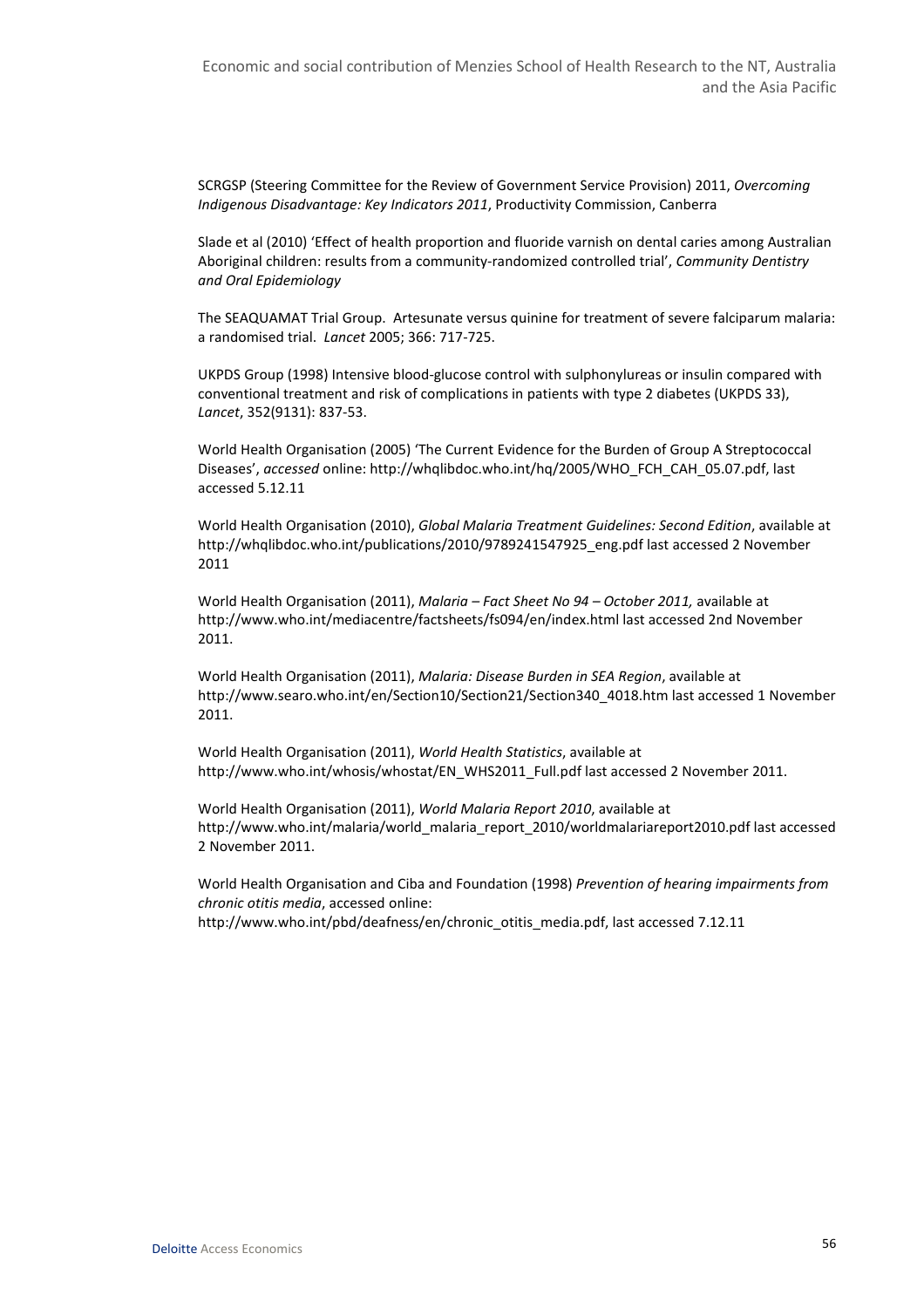# Limitation of our work

## General use restriction

This report is prepared solely for the use of Menzies School of Health Research. This report is not intended to and should not be used or relied upon by anyone else and we accept no duty of care to any other person or entity. The report has been prepared for the purpose of analysing and documenting the economic and social contribution of Menzies School of Health Research to the Northern Territory, Australia and the Asia Pacific. You should not refer to or use our name or the advice for any other purpose.